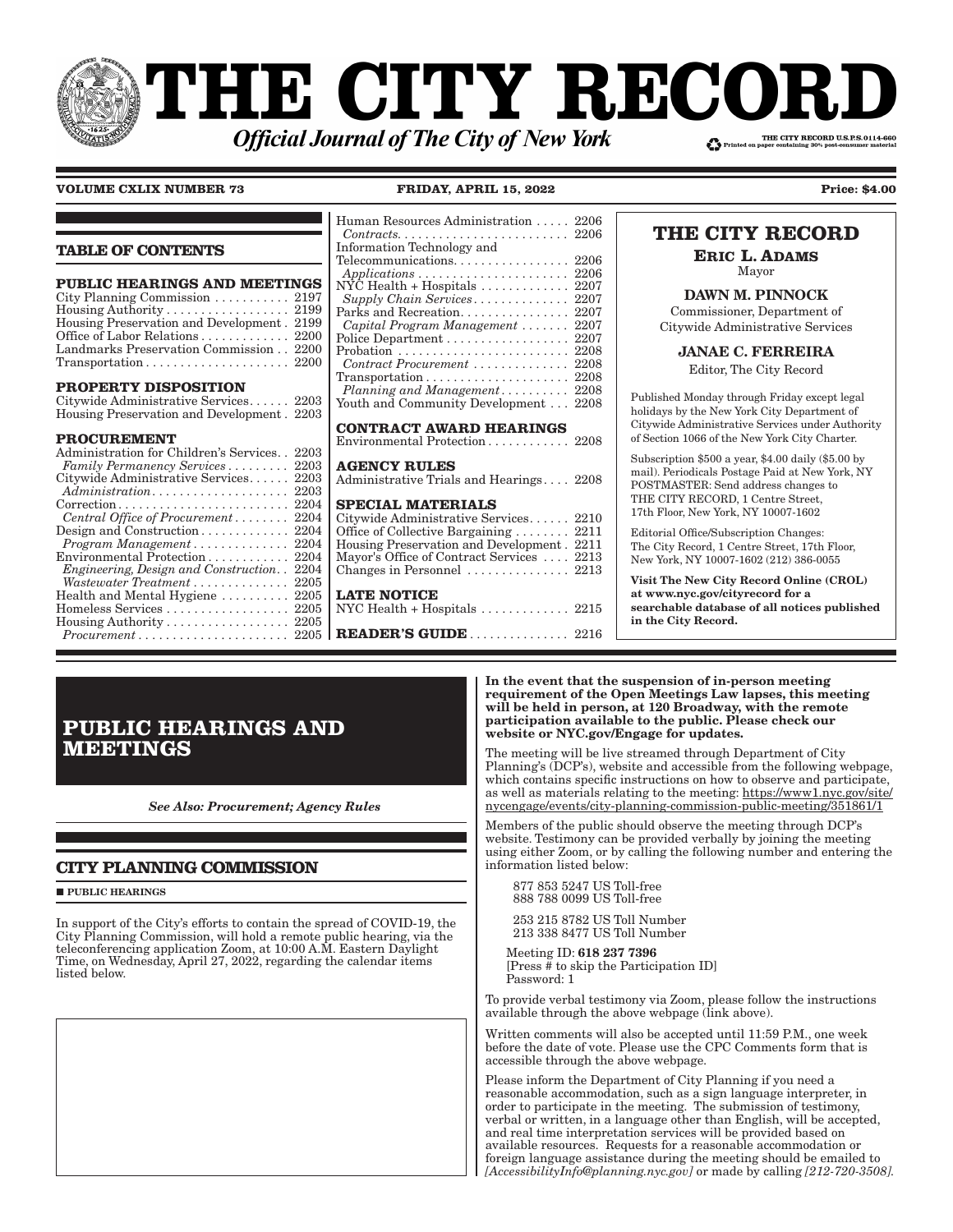Requests must be submitted at least five business days before the meeting.

### BOROUGH OF MANHATTAN

#### Nos. 1 - 6 *THE LIRIO – 806 9th AVENUE* No. 1

 $CD$  4 C 220220 ZMM

IN THE MATTER OF an application submitted by the Department of Housing Preservation & Development, pursuant to Sections 197-c and 201 of the New York City Charter for an amendment of the Zoning Map, Section No. 8c:

- 1. eliminating from within an existing R8 District a C1-5 District, bounded by West 54th Street, a line 150 feet easterly of Ninth Avenue, a line midway between West 54th Street and West 53rd Street, a line 150 feet westerly of Eighth Avenue, West 53rd Street, a line 250 feet easterly of Ninth Avenue, a line 55 feet northerly of West 53rd Street, and Ninth Avenue; and
- 2. changing from an R8 District to a C6-2 District property, bounded by West 54th Street, a line 150 feet westerly of Eighth Avenue, West 53rd Street, a line 250 feet easterly of Ninth Avenue, a line 55 feet northerly of West 53rd Street, and Ninth Avenue;

as shown on a diagram (for illustrative purposes only) dated January 3, 2022.

No. 2

 $CD 4$  N  $220219 ZRM$ 

IN THE MATTER OF an application submitted by the Department of Housing Preservation & Development, pursuant to Section 201 of the New York City Charter, for an amendment of the Zoning Resolution of the City of New York, modifying a special permit provision of Article IX, Chapter 6 (Special Clinton District).

#### ARTICLE IX SPECIAL PURPOSE DISTRICTS

Chapter 6 Special Clinton District

\* \* \*

### 96-10

### PRESERVATION AREA

\* \* \*

### 96-104 Height and setback regulations

The underlying height and setback regulations shall not apply, except as set forth in Sections 23- 62 or 33-42 (Permitted Obstructions), as applicable. In lieu thereof, the height and setback provisions of this Section shall apply. All height shall be measured from #curb level#.

However, the City Planning Commission, by special permit, may modify the special height and setback regulations set forth in this Section. In order to grant such special permit, the Commission shall find that the distribution of #bulk# permits adequate access of light and air to surrounding #streets# and properties and that the maximum height does not exceed 99 feet beyond 100 feet of a #wide street#, and 115 feet within 100 feet of a #wide street#.

\* \* \*

The Commission may prescribe appropriate conditions and safeguards to protect and minimize any adverse effects on the character of the surrounding area.

\* \* \*

#### 96-112 Special permits

For #developments# or #enlargements# within the Preservation Area, or subject to the regulations of paragraph (a) of Section 96-31 (Special Regulations in R8 Districts), the City Planning Commission may allow, by special permit, the modifications set forth in paragraph (a) of this Section, provided that the findings in paragraph (b) are met.

(a) The Commission may allow modifications to:

- the special height and setback regulations set forth in Section 96-104 (Height and setback regulations), provided that the height of the #building# shall not exceed 115 feet within 100 feet of a #wide street#, and 99 feet beyond 100 feet of a #wide street#; and
- (2) the other applicable #bulk# regulations of this Resolution, except #floor area ratio#, for #buildings# that are located on a #zoning lot# that has an area of at least 40,000 square feet, occupies the frontage of a #wide street#, and contains existing public infrastructure.
- (b) In order to grant such special permit, the Commission shall find that:
	- $(1)$  for height modifications to paragraph  $(a)(1)$  of this Section, the distribution of #bulk# permits adequate access to light and air to surrounding #streets# and properties;
	- (2) for other #bulk# modifications:
		- (i) there are physical conditions, including the presence of existing #buildings or other structures#, public infrastructure, or topographical features, that create practical difficulties in complying with the #bulk# regulations that would adversely affect the #building# configuration or site plan;
		- (ii) the proposed modifications will not unduly obstruct access to light and air to adjoining properties or #streets#;
		- (iii) the proposed scale and placement of the #development# or #enlargement# relates harmoniously with the surrounding area; and
		- (iv) the requested modification is reasonable in relation to the practical difficulties on the site or the public benefit derived from the #development# or #enlargement#.

The Commission may prescribe appropriate conditions and safeguards to protect and minimize any adverse effects on the character of the surrounding area.

## 96-20

PERIMETER AREA

Resolution for adoption scheduling April 27, 2022 for a public hearing.

\* \* \*

#### No. 3

 $CD 4$   $C 220221 ZSM$ 

IN THE MATTER OF an application submitted by the Deptarment of Housing Preservation & Development, pursuant to Sections 197-c and 201 of the New York City Charter for the grant of a special permit, pursuant to Section 96-112 of the Zoning Resolution to modify the lot coverage and usable landscaped open area requirements of Section 96-102 (Lot Coverage Regulations) and the height and setback requirements of Section 96-104 (Height and setback regulations), in connection with a proposed mixed-use development on property, located at 806 Ninth Avenue (Block 1044, Lot 3), in a C6-2\* District, within the Special Clinton District (Preservation Area).

\*Note: The site is proposed to be rezoned by changing existing R8 and R8/C1-5 Districts, to a C6-2 District under a concurrent related application for a Zoning Map change (C 220220 ZMM).

Plans for this proposal are on file with the City Planning Commission and may be seen on the Zoning Application Portal, at https://zap. planning.nyc.gov/projects/2020M0112, or the Department of City Planning, 120 Broadway, 31st Floor, New York, NY 10271-0001.

#### No. 4

 $CD 4$   $C 220221A ZSM$ 

IN THE MATTER OF an application submitted by the Department of Housing Preservation & Development to Sections 197-c and 201 of the New York City Charter and proposed for modification, pursuant to Section 2-06(c)(1) of the Uniform Land Use Review Procedure for the grant of a special permit, pursuant to Section 96-112 of the Zoning Resolution to modify the lot coverage and usable landscaped open area requirements of Section 96-102 (Lot Coverage Regulations) and the height and setback requirements of Section 96-104 (Height and setback regulations), in connection with a proposed mixed-use development on property, located at 806 Ninth Avenue (Block 1044, Lot 3), in a C6-2\* District, within the Special Clinton District (Preservation Area).

\*Note: The site is proposed to be rezoned by changing existing R8 and R8/C1-5 Districts, to a C6-2 District under a concurrent related application for a Zoning Map change (C 220220 ZMM).

Plans for this proposal are on file with the City Planning Commission and may be seen on the Zoning Application Portal, at https://zap. planning.nyc.gov/projects/2020M0112, or the Department of City Planning, 120 Broadway, 31st Floor, New York, NY 10271-0001.

### No. 5

### $CD 4$   $C 220223$  PQM

IN THE MATTER OF an application submitted by the Department of Citywide Administrative Services, pursuant to Section 197-c of the New York City Charter, for the acquisition of property located at 806 9<sup>th</sup> Avenue (Block 1044, Lot 3), to facilitate the expansion of Metropolitan Transportation Authority's New York City Transit operations.

#### No. 6

 $CD 4$   $C 220222$  PPM IN THE MATTER OF an application submitted by the Department of Housing Preservation & Development, pursuant to Section 197-c of the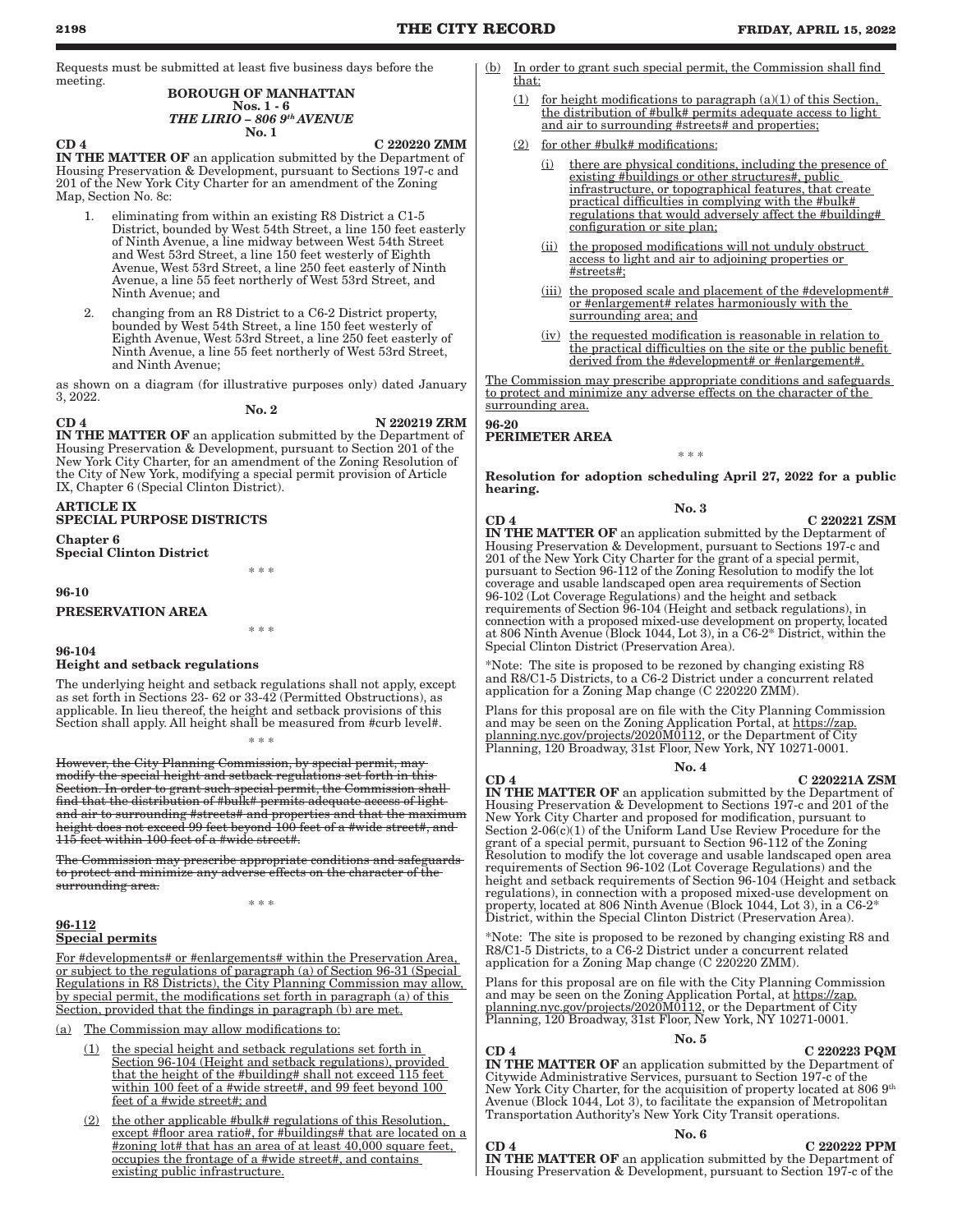#### BOROUGH OF QUEENS Nos. 7 & 8 *WETHEROLE STREET AND 67TH AVENUE REZONING* No. 7

#### $CD 6$  C 210375 ZMQ

IN THE MATTER OF an application submitted by Novel Medicine, P.C., pursuant to Sections 197-c and 201 of the New York City Charter for the amendment of the Zoning Map, Section No. 14a, changing from an R4B District, to an R6A District property, bounded by a line 100 feet northeasterly of Wetherole Street, 67th Avenue, Wetherole Street, and a line 175 feet northwesterly of 67th Avenue, as shown on a diagram (for illustrative purposes only) dated January 31, 2022, and subject to the conditions of CEQR Declaration E-649.

No. 8

### $CD 6$  N  $210376 ZRQ$

IN THE MATTER OF an application submitted by Novel Medicine, P.C., pursuant to Section 201 of the New York City Charter, for an amendment of the Zoning Resolution of the City of New York, modifying APPENDIX F for the purpose of establishing a Mandatory Inclusionary Housing area.

Matter underlined is new, to be added;

Matter struck out is to be deleted;

Matter within # # is defined in Section 12-10;

\* \* \* indicates where unchanged text appears in the Zoning Resolution.

#### APPENDIX F

Inclusionary Housing Designated Areas and Mandatory Inclusionary Housing Areas

\* \* \*

\* \* \*

\* \* \*

\* \* \*

### QUEENS

Queens Community District 6

### Map 5– [date of adoption]



Mandatory Inclusionary Housing Area see Section 23-154(d)(3) Area # - [date of adoption] - MIH Program Option 1 and Option 2

Portion of Community District 6, Queens \* \* \*

Sara Avila, Calendar officer City Planning Commission 120 Broadway, 31st Floor, New York, NY 10271 Telephone (212) 720-3366

Accessibility questions: (212) 720-3508, AccessibilityInfo@planning.nyc. gov, by: Friday, April 22, 2022, 5:00 P.M.

### **HOUSING AUTHORITY**

**MEETING** 

Because of the on-going COVID-19 health crisis and in relation to Chapter 1 of the Laws of 2022 of New York State, the Board Meeting of the New York City Housing Authority, scheduled for Wednesday, April 27, 2022, at 10:00 A.M., will be limited to viewing the livestream or listening via phone instead of attendance in person.

For public access, the meeting will be streamed live on NYCHA's YouTube Channel, http://nyc.gov/nycha and NYCHA's Website, http:// www1.nyc.gov/site/nycha/about/board.page, or can be accessed via Zoom by calling (646) 558-8656 using Webinar ID: 880 6228 0079 and Passcode: 4667419754.

For those wishing to provide public comment, pre-registration is required via email, to corporate.secretary@nycha.nyc.gov, or by contacting (212) 306-6088, no later than 5:00 P.M., on the day prior to the Board Meeting. When pre-registering, please provide your name, development, or organization name, contact information and item you wish to comment on. You will then be contacted with instructions for providing comment. Comments are limited to the items on the Calendar.

Speaking time will be limited to three (3) minutes. Speakers will provide comment in the order in which the requests to comment are received. The public comment period will conclude upon all speakers being heard or at the expiration of thirty (30) minutes allotted for public comment, whichever occurs first.

Copies of the Calendar are available on NYCHA's Website, at http:// www1.nyc.gov/site/nycha/about/board-calendar.page, to the extent practicable, no earlier than 24 hours before the upcoming Board Meeting. Copies of the draft Minutes are available on NYCHA's Website, at http://www1.nyc.gov/site/nycha/about/board-calendar.page, no earlier than 3:00 P.M., on the Thursday following the Board Meeting.

Any changes to the schedule will be posted on NYCHA's Website, at http://www1.nyc.gov/site/nycha/about/board-calendar.page, and via social media, to the extent practicable, at a reasonable time before the meeting. Any person requiring a reasonable accommodation in order to participate in the Board Meeting, should contact the Office of the Corporate Secretary by phone, at (212) 306-6088, or by email, at corporate.secretary@nycha.nyc.gov, no later than Wednesday, April 13, 2022, at 5:00 P.M.

For additional information regarding the Board Meeting, please contact the Office of the Corporate Secretary by phone, at (212) 306-6088, or by email, at corporate.secretary@nycha.nyc.gov.

a4-27

### **HOUSING PRESERVATION AND DEVELOPMENT**

### **NOTICE**

PLEASE TAKE NOTICE that a Special Real Property Public Hearing will be held on May 18, 2022, at 10:00 A.M. The Public Hearing will be held via Conference Call-In Number: 1-646-992-2010, Access Code: 717 876 299.

Pursuant to Section 1802(6)(j) of the Charter, the Department of Housing Preservation and Development ("HPD") of the City of New York ("City" has proposed amendments to the terms and conditions of the sale of certain real property (the "Premises") previously conveyed by the City of New York ("City"), located in the Borough of Manhattan and known as:

| Block | Lot(s)  |
|-------|---------|
| 341   | 60, 158 |

The City conveyed a portion of the Premises to Grand Street Guild Housing Development Fund Company, Inc. ("GSG"), by deed dated July 6, 1971 (the "GSG Deed") and a portion of the Premises to Grand Street Guild East Housing Development Fund Company, Inc. ("GSGE"), by deed dated July 6, 1971 (the "GSGE Deed", and together with the GSG Deed, the "Deeds"). The Deeds contain a restriction which requires the Premises to comply with the provisions of the Large Scale Residential Development Plan approved by the Board of Estimate on October 29, 1970 (Cal. No. 97) and on April 22, 1971 (Cal. No. 205) (the "LSRD Plan"), and further provides that the terms, conditions and limitations of the LSRD Plan shall be a covenant running with the land. In 2020, the LSRD Plan was modified by updating the previously-approved plans and zoning calculations under application number M 200058(A) ZSM (the "Minor Modification") to permit the construction of a new building containing up to 235 affordable residential units and a parking structure with 126 spaces (the "Project").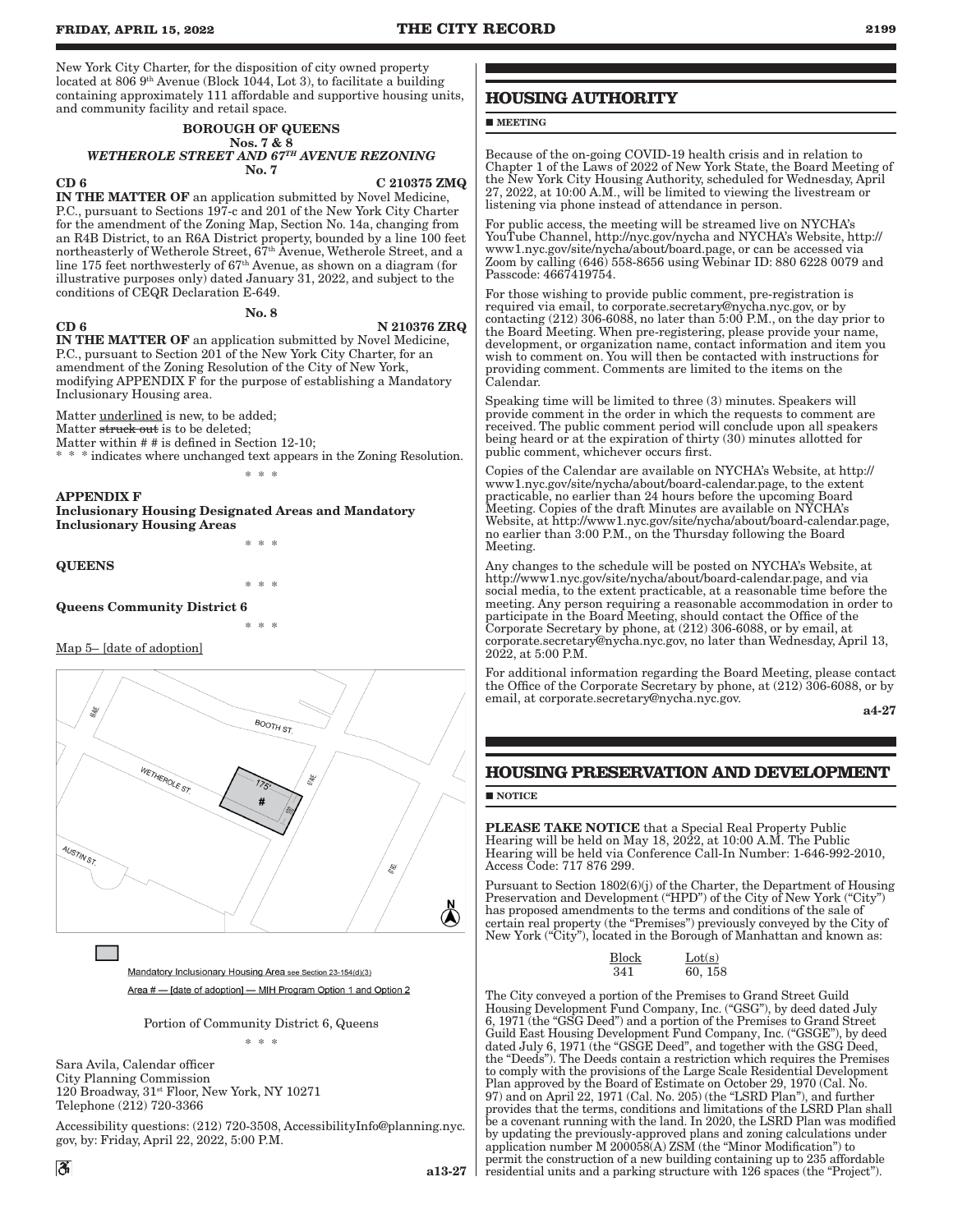This submission is to request approval to amend the Deeds with respect to the Premises to reflect the Minor Modification. Following amendment of the Deeds, GSG and GSGE will convey to the Premises to Clinton Street Housing Development Fund Corporation (the "Project Owner"). The Project Owner will develop the Project, which will be financed under HPD's Extremely Low and Low-Income Affordability Program, and the Project Owner will execute a regulatory agreement restricting the use of the Premises for a minimum of 30 years.

A public file containing copies of the calendar document and other public documents will be made available to Manhattan Community Board 3, for public review at the office of Community Board 3, no later than twenty (20) days prior to the public hearing.

To make a request for accommodation, such as sign language interpretation services, please contact the Mayor's Office of Contract Services ("MOCS") via email, at disabilityaffairs@mocs.nyc.gov, or via phone at (212) 298-0734. TDD users should call Verizon relay services.

Accessibility questions: jackie.galory@mocs.nyc.gov, by: Wednesday, May 11, 2022, 10:00 A.M.

бg

### $\bullet$  a15-25

### **OFFICE OF LABOR RELATIONS**

**MEETING** 

The New York City Deferred Compensation Board, will hold its next Deferred Compensation Board Hardship meeting, on Thursday, April 21, 2022, at 3:00 P.M. The meeting will be held, at 22 Cortlandt Street, 15th Floor, New York, NY 10007.

a14-21

### **LANDMARKS PRESERVATION COMMISSION**

**PUBLIC HEARINGS** 

NOTICE IS HEREBY GIVEN that, pursuant to the provisions of Title 25, Chapter 3 of the Administrative Code of the City of New York (Sections 25-303, 25-307, 25-308, 25-309, 25-313, 25-318, 25-320) on Tuesday, April 26, 2022, the Landmarks Preservation Commission (LPC or agency) will hold a public hearing by teleconference, with respect to the properties list below, and then followed by a public meeting.

The final order and estimated times for each application will be posted on the Landmarks Preservation Commission website, the Friday before the hearing. Please note that the order and estimated times are subject to change. The teleconference will be by the Zoom app and will be live streamed on the LPC's YouTube channel, www.youtube.com/nyclpc. Members of the public should observe the meeting on the YouTube channel and may testify on particular matters by joining the meeting using either the Zoom app, or by calling in from any phone. Specific instructions on how to observe and testify, including the meeting ID and password, and the call-in number, will be posted on the agency's website, under the "Hearings" tab, https://www1.nyc.gov/site/lpc/ hearings/hearings.page, on the Monday before the public hearing. Any person requiring language assistance services or other reasonable accommodation in order to participate in the hearing or attend the meeting should the LPC by contacting Sasha Sealey, Community and Intergovernmental Affairs, at ssealey@lpc.nyc.gov, at least five (5) business days before the hearing or meeting. Please note: Due to the City's response to COVID-19, this public hearing and meeting is subject to change and/or cancellation.

#### 100 Pierrepont Street - Brooklyn Heights Historic District LPC-22-05546 - Block 243 - Lot 33 - Zoning: R7-1 CERTIFICATE OF APPROPRIATENESS

An Anglo-Italianate style rowhouse, built in1857. Application is to modify the front façade and areaway.

#### 113 St. James Place - Clinton Hill Historic District LPC-22-04976 - Block 1964 - Lot 19 - Zoning: R6B CERTIFICATE OF APPROPRIATENESS

An Italianate style rowhouse, designed by Peter Donlon and built in 1865. Application is to construct a rear yard addition.

418A Lewis Avenue - Bedford-Stuyvesant/Expanded Stuyvesant Heights Historic District LPC-21-00794 - Block 1679 - Lot 37 - Zoning: R6B MISCELLANEOUS - AMENDMENT

An altered rowhouse, built c. 1870-71. Application is to legalize alterations at the front façade, areaway, and construction or a rear yard addition which were completed in non-compliance with Certificate of Appropriateness 19-17191.

19 Tompkins Place - Cobble Hill Historic District LPC-22-02672 - Block 326 - Lot 22 - Zoning: R6 CERTIFICATE OF APPROPRIATENESS

A Greek Revival style rowhouse, built in the 1840s. Application is to construct a rear yard addition.

#### 187-191 Prospect Park West - Park Slope Historic District Extension

LPC-22-06827 - Block 1103 - Lot 27 - Zoning: R8B, R6B, C2-4 CERTIFICATE OF APPROPRIATENESS

A Neo-Renaissance style theater, designed by Harrison G. Wiseman and Magnuson & Kleinert Associates and built in 1928. Application is to install solar panels.

362 East 25th Street - East 25th Street Historic District LPC-22-06681 - Block 5190 - Lot 32 - Zoning: R6 CERTIFICATE OF APPROPRIATENESS A Renaissance Revival style rowhouse, designed by Glucroft & Glucroft

and built c.1909-1912. Application is to replace a door.

#### 21-23 West 26th Street - Madison Square North Historic District LPC-22-07210 - Block 828 - Lot 20, 19 - Zoning: 8D CERTIFICATE OF APPROPRIATENESS

A Queen Anne style office building, designed by Thomas Stent and built in 1880-81, and a Colonial Revival style office building originally built in 1880-81 and altered c. 1922 by Peabody, Wilson and Brown. Application is to construct rooftop and rear yard additions.

#### 243 West 52nd Street - Individual Landmark LPC-21-09081 - Block 1024 - Lot 7 - Zoning: C6-5 CERTIFICATE OF APPROPRIATENESS

A 15th-Century Tuscan-style theater building, designed by Crane & Franzheim and built 1924-25. Application is to establish a master plan governing the future installation of wall signage.

#### 210 East 62nd Street - Treadwell Farm Historic District LPC-19-21568 - Block 1416 - Lot 43 - Zoning: R8B CERTIFICATE OF APPROPRIATENESS

A rowhouse, designed by F. S. Barns and built in 1870, and altered in the 20th century. Application is to legalize the construction of a rooftop addition, excavation, and alterations to the roof and rear facade in non-compliance with Certificate of Appropriateness 19-06723.

#### 16 East 79th Street - Metropolitan Museum Historic District LPC-22-00224 - Block 1393 - Lot 60 - Zoning: R10, C5-1 CERTIFICATE OF APPROPRIATENESS

A Veo-Georgian style townhouse, designed by Warren & Wetmore and built in 1901-03. Application is to establish a Master Plan governing the future installation of windows.

a12-25

### **TRANSPORTATION**

**PUBLIC HEARINGS** 

NOTICE IS HEREBY GIVEN, pursuant to law, that the following proposed revocable consents, have been scheduled for a public hearing by the New York City Department of Transportation. The hearing will be held remotely commencing on Thursday, April 21, 2022, at 2:00 P.M., via the WebEx platform and in person, on the following petitions for revocable consent.

### WebEx:

Meeting Number (access code): 2631 743 7477 Meeting Password: SxpjJxMw332

The hearing will be held in person at 55 Water Street, Bid Room, in the Borough of Manhattan. Masks are required to be worn to enter the building and during the hearing. If you or a representative are planning to attend in person, please complete the health screening available at dotcovidvisitorscreening. info. If you do not have internet access, conduct a self-screening using the information below:

Please do not attend this meeting if:

- You have experience any symptoms of COVID-19 within the past 10 days (a fever of 100.0 degrees Fahrenheit or greater, a new cough, new loss of taste or smell, or shortness of breath).
- You have tested positive for COVID-19 within the past 10 days.
- • You have been in close contact (within 6 feet for at least 10 minutes over a 24-hour period) with anyone while they had COVID-19 within the past 10 days, and are required to quarantine under existing CDC guidance (you have not had COVID-19 within the past 3 months, and you are not fully vaccinated).

#1 IN THE MATTER OF a proposed revocable consent authorizing Beverly Weinstein, to construct, maintain and use a stoop and fenced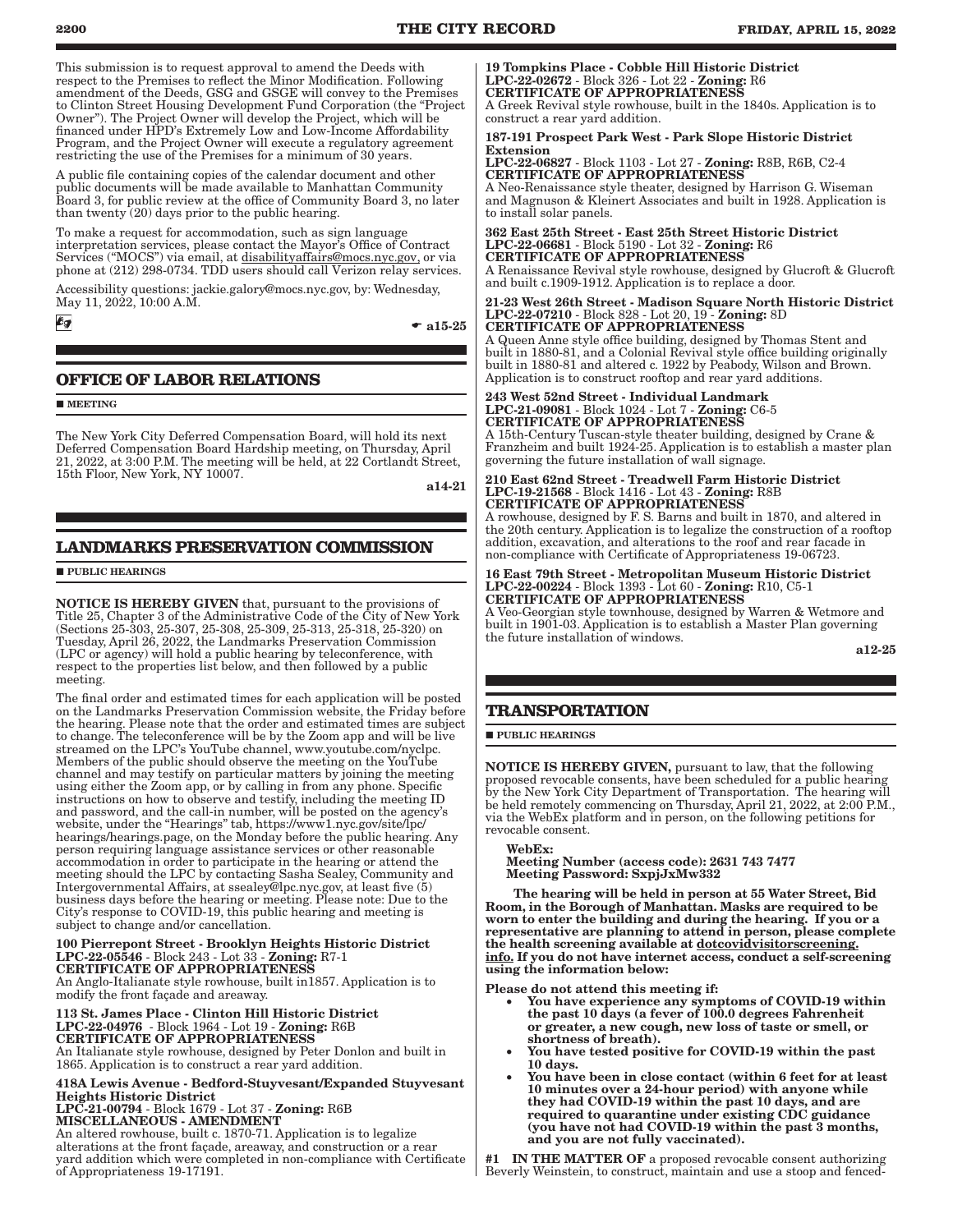in area on the north sidewalk of St. Luke's Place, east of Hudson Street, in the Borough of Manhattan. The proposed revocable consent is for a term of ten years from July 1, 2021 to June 30, 2031 and provides among other terms and conditions for compensation payable to the City according to the following schedule: R.P. # 1792

From July 1,2021 to June 30, 2031 - \$25/per annum

with the maintenance of a security deposit in the sum of \$4,000 the insurance shall be in the amount of Two Million Dollars (\$2,000,000) per occurrence for bodily injury and property damage, One Million Dollars (\$1,000,000) for personal and advertising injury, Two Million Dollars (\$2,000,000) aggregate, and Two Million Dollars (\$2,000,000) products/completed operations.

#2 IN THE MATTER OF a proposed revocable consent authorizing Jacob Collins and Ann Brashares, to construct, maintain and use a stoop and fenced-in area with steps and planted area on the south sidewalk of East 11<sup>th</sup> Street, in the Borough of Manhattan. The proposed revocable consent is for a term of ten years from the Approval Date by the Mayor and provides among other terms and conditions for compensation payable to the City according to the following schedule: R.P. # 2565

From the date of the final approval of this consent by the Mayor (the Approval Date) to  $\tilde{J}$ une 30, 2031 - \$25/per annum.

with the maintenance of a security deposit in the sum of \$2,600 the insurance shall be in the amount of Two Million Dollars (\$2,000,000) per occurrence for bodily injury and property damage, One Million Dollars (\$1,000,000) for personal and advertising injury, Two Million Dollars (\$2,000,000) aggregate, and Two Million Dollars (\$2,000,000) products/completed operations.

#3 IN THE MATTER OF a proposed revocable consent authorizing Lincoln Center for the Performing Arts, Inc., to continue to maintain and use an underground parking garage under and along the north sidewalk of West 65th Street, east of Amsterdam Avenue, in the Borough of Manhattan. The proposed revocable consent is for a term of ten years from July 1, 2016 to June 30, 2026 and provides among other terms and conditions for compensation payable to the City according to the following schedule: R.P. # 1293

| For the period July 1, 2016 to June 30, 2017 - \$63,123/per annum |
|-------------------------------------------------------------------|
| For the period July 1, 2017 to June 30, 2018 - \$63,123           |
| For the period July 1, 2018 to June 30, 2019 - \$63,123           |
| For the period July 1, 2019 to June 30, 2020 - \$63,123           |
| For the period July 1, 2020 to June 30, 2021 - \$63,123           |
| For the period July 1, 2021 to June 30, 2022 - \$79,746           |
| For the period July 1, 2022 to June 30, 2023 - \$82,233           |
| For the period July 1, 2023 to June 30, 2024 - \$84,719           |
| For the period July 1, 2024 to June 30, 2025 - \$87,206           |
| For the period July 1, 2025 to June 30, 2026 - \$89,692           |
|                                                                   |

with the maintenance of a security deposit in the sum of \$140,000 and the insurance shall be in the amount of Two Million Dollars (\$2,000,000) per occurrence for bodily injury and property damage, One Million Dollars (\$1,000,000) for personal and advertising injury, Two Million Dollars (\$2,000,000) aggregate, and Two Million Dollars (\$2,000,000) products/completed operations.

#4 IN THE MATTER OF a proposed revocable consent authorizing Mathew Comfort and Susan Ziegler, to continue to maintain and use a stoop and to maintain and use an existing fenced-in area on the south sidewalk of Baltic Street, between Clinton and Henry Streets, in the Borough of Brooklyn. The proposed revocable consent is for a term of ten years from July 1, 2021 to June 30, 2031 and provides among other terms and conditions for compensation payable to the City according to the following schedule:  $R.P. \# 2158$ 

From the Approval Date to June 30, 2031- \$25/per annum.

with the maintenance of a security deposit in the sum of \$5,000 and the insurance shall be in the amount of Two Million Dollars (\$2,000,000) per occurrence for bodily injury and property damage, One Million Dollars (\$1,000,000) for personal and advertising injury, Two Million Dollars (\$2,000,000) aggregate, and Two Million Dollars (\$2,000,000) products/completed operations.

#5 IN THE MATTER OF a proposed revocable consent authorizing New York University, to continue to maintain and use a conduit under, across and along the Third Avenue, north of East 14<sup>th</sup> Street, and cables in the facilities of Empire City Subway Company (ECSC) (Limited), in the Borough of Manhattan. The proposed revocable consent is for a term of ten years from July 1, 2021 to June 30, 2031 and provides among other terms and conditions for compensation payable to the City according to the following schedule: R.P. # 1763

For the period July 1, 2021 to June 30, 2022 - \$ 30,740/per annum For the period July 1, 2022 to June 30, 2023 - \$ 31,233 For the period July 1, 2023 to June 30, 2024 - \$ 31,725 For the period July 1, 2024 to June 30, 2025 - \$ 32,218 For the period July 1, 2025 to June 30, 2026 - \$ 32,710 For the period July 1, 2026 to June 30, 2027 - \$ 33,203 For the period July 1, 2027 to June 30, 2028 - \$ 33,695

For the period July 1, 2028 to June 30, 2029 - \$ 34,187 For the period July 1, 2029 to June 30, 2030 - \$ 34,680 For the period July 1, 2030 to June 30, 2031 - \$ 35,172

with the maintenance of a security deposit in the sum of \$35,200 and the insurance shall be in the amount of Two Million Dollars (\$2,000,000) per occurrence for bodily injury and property damage, One Million Dollars (\$1,000,000) for personal and advertising injury, Two Million Dollars (\$2,000,000) aggregate, and Two Million Dollars (\$2,000,000) products/completed operations.

#6 IN THE MATTER OF a proposed revocable consent authorizing New York University School of Law Foundation, to continue to maintain and use a stoop and a fenced-in area on the north sidewalk of Charles Street, between Bleeker Street and West 4<sup>th</sup> Street, in the Borough of Manhattan. The proposed revocable consent is for a term of ten years from July 1, 2021 to June 30, 2031 and provides among other terms and conditions for compensation payable to the City according to the following schedule:  $R.P. \# 1767$ 

For the period from July 1, 2011 to June 30, 2021 - \$25 per annum.

with the maintenance of a security deposit in the sum of \$5,000 and the insurance shall be in the amount of Two Million Dollars (\$2,000,000) per occurrence for bodily injury and property damage, One Million Dollars (\$1,000,000) for personal and advertising injury, Two Million Dollars (\$2,000,000) aggregate, and Two Million Dollars (\$2,000,000) products/completed operations.

#7 IN THE MATTER OF a proposed revocable consent authorizing Central Park Properties LLC, to continue to maintain and use fencedin areas and a trash enclosure on the north sidewalk of West  $85^{\rm th}$ Street, between Amsterdam and Columbus Avenues, in the Borough of Manhattan. The proposed revocable consent is for a term of ten years from July 1, 2021 to June 30, 2031 and provides among other terms and conditions for compensation payable to the City according to the following schedule:  $R.\overline{P}$ . #2153

| For the period July 1, 2021 to June 30, 2022 - \$1,960/per annum |  |
|------------------------------------------------------------------|--|
| For the period July 1, 2022 to June 30, 2023 - \$1,992           |  |
| For the period July 1, 2023 to June 30, 2024 - \$2,024           |  |
| For the period July 1, 2024 to June 30, 2025 - \$2,056           |  |
| For the period July 1, 2025 to June 30, 2026 - \$2,088           |  |
| For the period July 1, 2026 to June 30, 2027 - \$2,120           |  |
| For the period July 1, 2027 to June 30, 2028 - \$2,152           |  |
| For the period July 1, 2028 to June 30, 2029 - \$2,184           |  |
| For the period July 1, 2029 to June 30, 2030 - \$2.216           |  |
| For the period July 1, 2030 to June 30, 2031 - \$2,248           |  |

with the maintenance of a security deposit in the sum of \$250 and the insurance shall be in the amount of Two Million Dollars (\$2,000,000) per occurrence for bodily injury and property damage, One Million Dollars (\$1,000,000) for personal and advertising injury, Two Million Dollars (\$2,000,000) aggregate, and Two Million Dollars (\$2,000,000) products/completed operations.

#8 IN THE MATTER OF a proposed revocable consent authorizing Farid Jaber, to continue to maintain and use a fenced-in planted area on the south sidewalk of 112th Street, south of Jewel Avenue, in the Borough of Queens. The proposed revocable consent is for a term of ten years from July 1, 2021 to June 30, 2031 and provides among other terms and conditions for compensation payable to the City according to the following schedule:  $R.P. \# 2149$ 

For the period July 1, 2021 to June 30, 2031 - \$948/per annum

with the maintenance of a security deposit in the sum of \$1,000 and the insurance shall be in the amount of Two Million Dollars (\$2,000,000) per occurrence for bodily injury and property damage, One Million Dollars (\$1,000,000) for personal and advertising injury, Two Million Dollars (\$2,000,000) aggregate, and Two Million Dollars (\$2,000,000) products/completed operations.

**#9** IN THE MATTER OF a proposed revocable consent authorizing Ramaz School, to continue to maintain and use an electrical conduit under and across East  $85<sup>th</sup>$  Street, west of Lexington Avenue, in the Borough of Manhattan. The proposed revocable consent is for a term of ten years from July 1, 2020 to June 30, 2030 and provides among other terms and conditions for compensation payable to the City according to the following schedule: R.P. # 1729

| For the period July 1, 2020 to June 30, 2021 - \$2,390/per annum |  |
|------------------------------------------------------------------|--|
| For the period July 1, 2021 to June 30, 2022 - \$2,429           |  |
| For the period July 1, 2022 to June 30, 2023 - \$2,469           |  |
| For the period July 1, 2023 to June 30, 2024 - \$2,507           |  |
| For the period July 1, 2024 to June 30, 2025 - \$2,546           |  |
| For the period July 1, 2025 to June 30, 2026 - \$2,585           |  |
| For the period July 1, 2026 to June 30, 2027 - \$2,624           |  |
| For the period July 1, 2027 to June 30, 2028 - \$2,663           |  |
| For the period July 1, 2028 to June 30, 2029 - \$2,702           |  |
| For the period July 1, 2029 to June 30, 2030 - \$2,741           |  |

with the maintenance of a security deposit in the sum of \$4,800 and the insurance shall be in the amount of Two Million Dollars (\$2,000,000) per occurrence for bodily injury and property damage,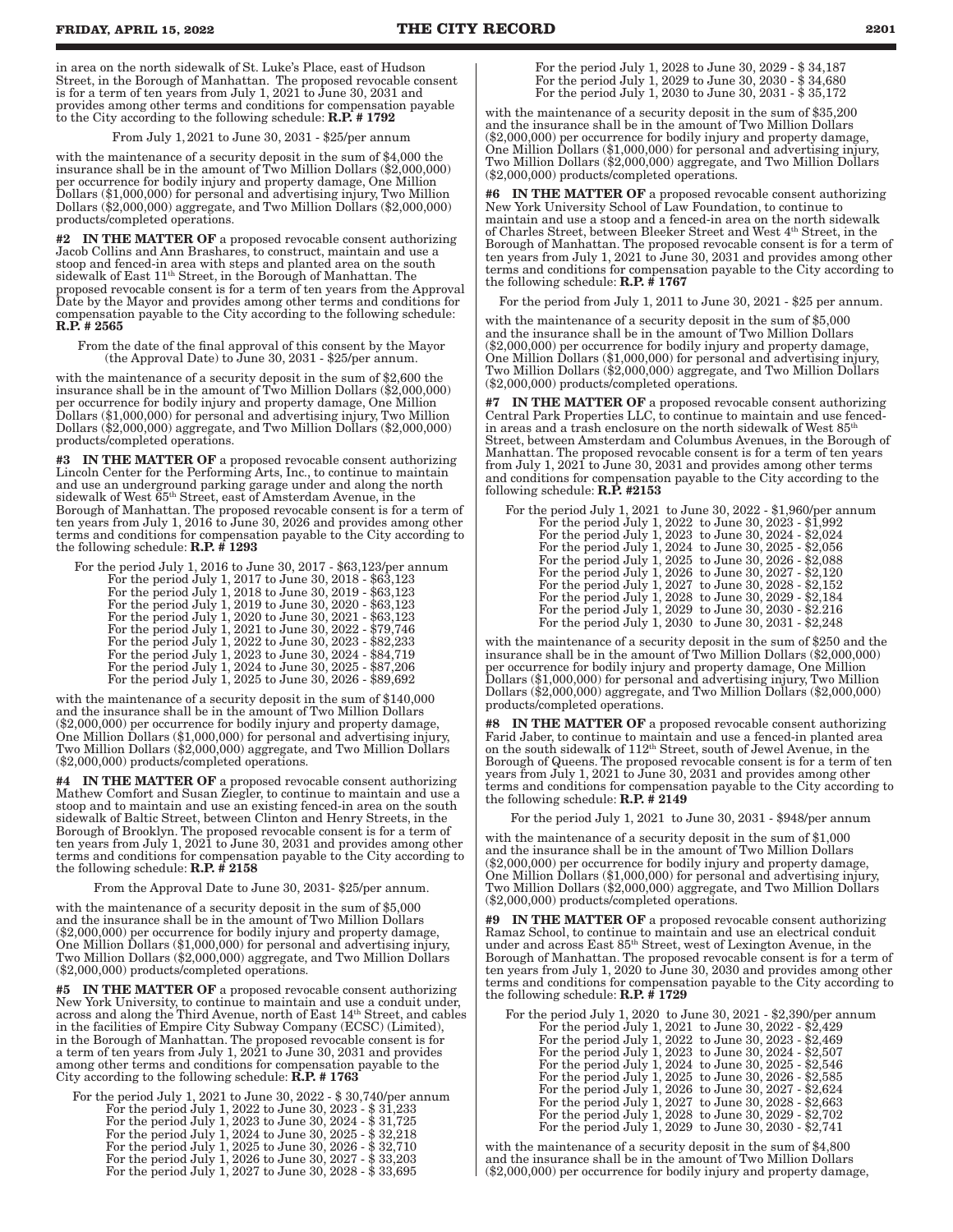One Million Dollars (\$1,000,000) for personal and advertising injury, Two Million Dollars (\$2,000,000) aggregate, and Two Million Dollars (\$2,000,000) products/completed operations.

#10 IN THE MATTER OF a proposed revocable consent authorizing Roswell Avenue Homeowners Association, Inc., to continue to maintain and use a force main, together with a manhole under, across and along the roadway of Melvin Avenue, easterly of Wild Avenue, in the Borough of Staten Island. The proposed revocable consent is for a term of ten years from July 1, 2021 to June 30, 2031 and provides among other terms and conditions for compensation payable to the City according to the following schedule:  $R.P. \# 2147$ 

| For the period July 1, 2021 to June 30, 2022 - \$7,762/per annum |  |
|------------------------------------------------------------------|--|
| For the period July 1, 2022 to June 30, 2023 - \$7,888           |  |
| For the period July 1, 2023 to June 30, 2024 - \$8,014           |  |
| For the period July 1, 2024 to June 30, 2025 - \$8,140           |  |
| For the period July 1, 2025 to June 30, 2026 - \$8,266           |  |
| For the period July 1, 2026 to June 30, 2027 - \$8,392           |  |
| For the period July 1, 2027 to June 30, 2028 - \$8,518           |  |
| For the period July 1, 2028 to June 30, 2029 - \$8,644           |  |
| For the period July 1, 2029 to June 30, 2030 - \$8,770           |  |
| For the period July 1, 2030 to June 30, 2031 - \$8,896           |  |

with the maintenance of a security deposit in the sum of \$10,000 and the insurance shall be in the amount of Two Million Dollars (\$2,000,000) per occurrence for bodily injury and property damage, One Million Dollars (\$1,000,000) for personal and advertising injury, Two Million Dollars (\$2,000,000) aggregate, and Two Million Dollars (\$2,000,000) products/completed operations.

#11 IN THE MATTER OF a proposed revocable consent authorizing The Cooper Union for the Advancement of Science and Art, to continue to maintain and use a conduit under and across Third Avenue, at East 7th Street, in the Borough of Manhattan. The proposed revocable consent is for a term of ten years from July 1, 2020 to June 30, 2030 and provides among other terms and conditions for compensation payable to the City according to the following schedule: R.P. # 165

For the period July 1, 2020 to June 30, 2021 - \$5,203/per annum For the period July 1, 2021 to June 30, 2022 - \$5,287 For the period July 1, 2022 to June 30, 2023 - \$5,371 For the period July 1, 2023 to June 30, 2024 - \$5,455 For the period July 1, 2024 to June 30, 2025 - \$5,539 For the period July 1, 2025 to June 30, 2026 - \$5,623 For the period July 1, 2026 to June 30, 2027 - \$5,707 For the period July 1, 2027 to June 30, 2028 - \$5,791 For the period July 1, 2028 to June 30, 2029 - \$5,875

For the period July 1, 2029 to June 30, 2030 - \$5,959

with the maintenance of a security deposit in the sum of \$6,000 and the insurance shall be in the amount of Two Million Dollars (\$2,000,000) per occurrence for bodily injury and property damage, One Million Dollars (\$1,000,000) for personal and advertising injury, Two Million Dollars (\$2,000,000) aggregate, and Two Million Dollars (\$2,000,000) products/completed operations.

#12 IN THE MATTER OF a proposed revocable consent authorizing The Trust of Columbia University in the City of New York, to continue to maintain and use a tunnel under and across West 116th Street, west of Amsterdam Avenue, in the Borough of Manhattan. The proposed revocable consent is for a term of ten years from July 1, 2021 to June 30, 2031 and provides among other terms and conditions for compensation payable to the City according to the following schedule: R.P. # 183

| For the period July 1, 2021 to June 30, 2022 - \$22,713 |  |
|---------------------------------------------------------|--|
| For the period July 1, 2022 to June 30, 2023 - \$23,077 |  |
| For the period July 1, 2023 to June 30, 2024 - \$23,441 |  |
| For the period July 1, 2024 to June 30, 2025 - \$23,805 |  |
| For the period July 1, 2025 to June 30, 2026 - \$24,169 |  |
| For the period July 1, 2026 to June 30, 2027 - \$24,533 |  |
| For the period July 1, 2027 to June 30, 2028 - \$24,897 |  |
| For the period July 1, 2028 to June 30, 2029 - \$25,261 |  |
| For the period July 1, 2029 to June 30, 2030 - \$25,625 |  |
| For the period July 1, 2030 to June 30, 2031 - \$25,989 |  |

with the maintenance of a security deposit in the sum of \$26,000 and the insurance shall be in the amount of Five Million Dollars (\$5,000,000) per occurrence for bodily injury and property damage, One Million Dollars (\$1,000,000) for personal and advertising injury, Five Million Dollars (\$5,000,000) aggregate, and Two Million Dollars (\$2,000,000) products/completed operations.

#13 IN THE MATTER OF a proposed revocable consent authorizing Ben Hansen and Christine Hansen, to continue to maintain and use a stoop, steps and a planted area on the south sidewalk of State Street, between Bond and Nevins Streets, in the Borough of Brooklyn. The proposed revocable consent is for a term of ten years from July 1, 2021 to June 30, 2031 and provides among other terms and conditions for compensation payable to the City according to the following schedule: R.P. # 2150

For the period July 1, 2021 to June 30, 2022 - \$725/per annum

with the maintenance of a security deposit in the sum of \$5,000 and the insurance shall be in the amount of Two Million Dollars (\$2,000,000) per occurrence for bodily injury and property damage, One Million Dollars (\$1,000,000) for personal and advertising injury, Two Million Dollars (\$2,000,000) aggregate, and Two Million Dollars (\$2,000,000) products/completed operations.

#14 IN THE MATTER OF a proposed revocable consent authorizing Douglas J. Kepple and Christina Kepple, to continue to maintain and use a stoop and fenced-in area on the west sidewalk of Bedford Street, north of Morton Street, in the Borough of Manhattan. The proposed revocable consent is for a term of ten years from Approval Date by the Mayor and provides among other terms and conditions for compensation payable to the City according to the following schedule: R. P. # 1826

For the period from July 1, 2022 to June 30, 2023- \$25/per annum

with the maintenance of a security deposit in the sum of \$26,000 and the insurance shall be in the amount of Two Million Dollars (\$2,000,000) per occurrence for bodily injury and property damage, One Million Dollars (\$1,000,000) for personal and advertising injury, Two Million Dollars (\$2,000,000) aggregate, and Two Million Dollars (\$2,000,000) products/ completed operations.

#15 IN THE MATTER OF a proposed revocable consent authorizing Halletts Building 7 SPE LLC, to construct, maintain and use a planted area together with landscape piping, drains and a fence on the south sidewalk of  $27<sup>th</sup>$  Avenue between  $1<sup>st</sup>$  and  $8<sup>th</sup>$  Streets, in the Borough of Queens. The proposed revocable consent is for a term of ten years from Approval Date by the Mayor and provides among other terms and conditions for compensation payable to the City according to the following schedule:  $\mathbf{R.}$   $\mathbf{\bar{P.}}$  # 2568

From the date of the final approval by the Mayor (the "Approval Date") to June 30, 2032 - \$1,130 p/annum

with the maintenance of a security deposit in the sum of \$10,000 and the insurance shall be in the amount of Two Million Dollars (\$2,000,000) per occurrence for bodily injury and property damage, One Million Dollars (\$1,000,000) for personal and advertising injury, Two Million Dollars (\$2,000,000) aggregate, and Two Million Dollars (\$2,000,000) products/completed operations.

#16 IN THE MATTER OF a proposed revocable consent authorizing Three Twenty Five Cooperative, to continue to maintain and use an accessibility ramp on the west sidewalk of Central Park West, north of West 92<sup>nd</sup> Street, in the Borough of Manhattan. The proposed revocable consent is for a term of ten years from July 1, 2021 to June 30, 2031 and provides among other terms and conditions for compensation payable to the City according to the following schedule: R. P. # 1766

For the period from July 1, 2021 to June 30, 2031 - \$25/annum

with the maintenance of a security deposit in the sum of \$10,000 and the insurance shall be in the amount of Two Million Dollars (\$2,000,000) per occurrence for bodily injury and property damage, One Million Dollars (\$1,000,000) for personal and advertising injury, Two Million Dollars (\$2,000,000) aggregate, and Two Million Dollars (\$2,000,000) products/completed operations.

#17. IN THE MATTER OF a proposed revocable consent authorizing Maimonides Medical Center, to construct, maintain and use a telecommunication conduit under and diagonally across 48th Street, between 9<sup>th</sup> and 10<sup>th</sup> Avenues, in the Borough of Brooklyn. The proposed revocable consent is for a term of ten years from Approval Date by the Mayor and provides among other terms and conditions for compensation payable to the City according to the following schedule: R. P. # 2572

From the Approval Date by the Mayor to June 30, 2022-\$1,500/per annum For the period July 1, 2022 to June 30, 2023 - \$1,524

| For the period July 1, 2023 to June 30, 2024 - \$1,548   |  |
|----------------------------------------------------------|--|
| For the period July 1, 2024 to June 30, 2025 - \$1,572   |  |
| For the period July 1, 2025 to June 30, 2026 - \$1,596   |  |
| For the period July 1, 2026 to June 30, 2027 $-$ \$1,620 |  |
| For the period July 1, 2027 to June 30, 2028 - \$1,644   |  |
| For the period July 1, 2028 to June 30, 2029 - \$1,668   |  |
| For the period July 1, 2029 to June 30, 2029 - \$1,692   |  |
| For the period July 1, 2030 to June 30, 2030 - \$1.716   |  |
| For the period July 1, 2031 to June 30, 2032 $-$ \$1,740 |  |

with the maintenance of a security deposit in the sum of \$10,000 and the insurance shall be in the amount of Two Million Dollars (\$2,000,000) per occurrence for bodily injury and property damage,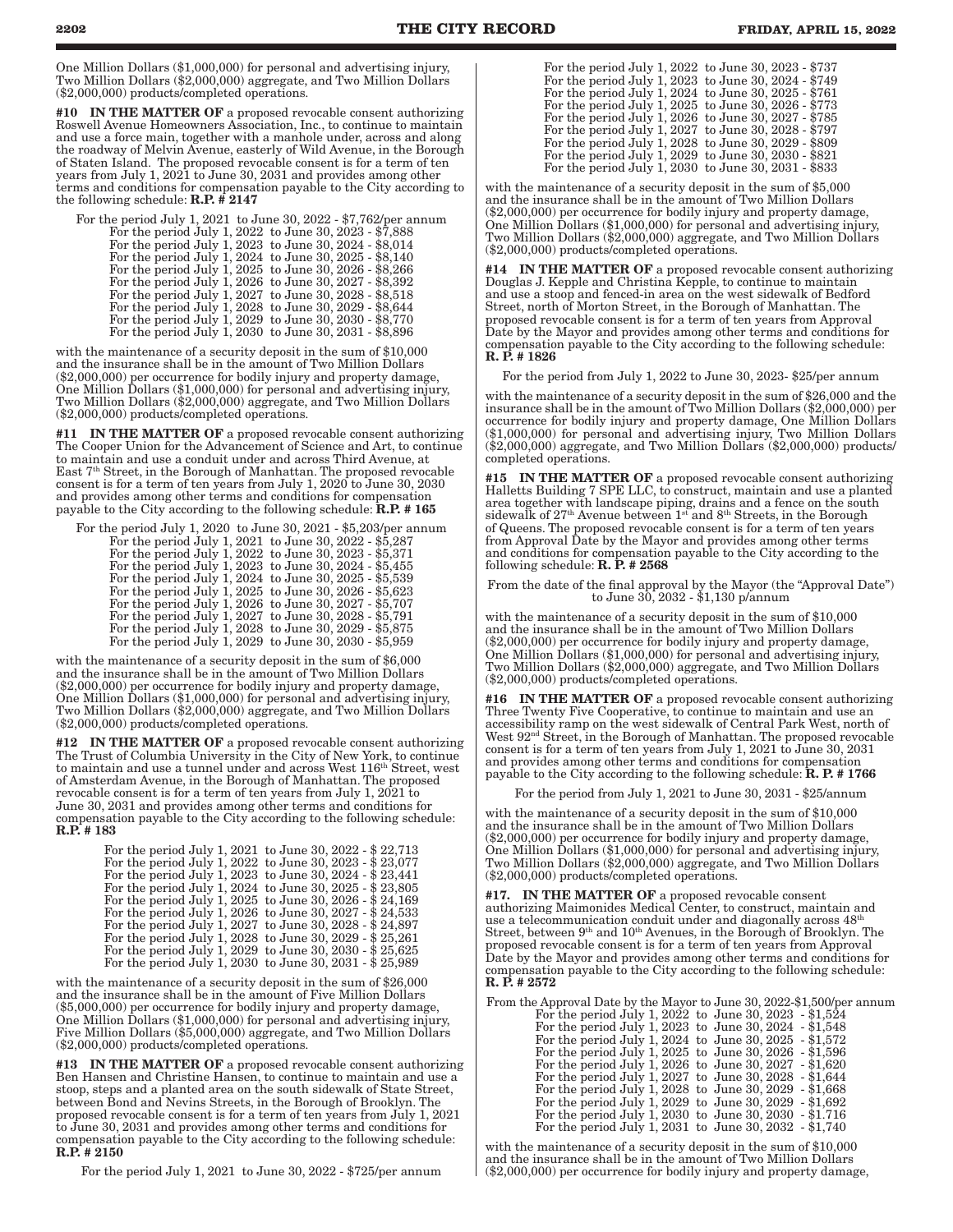One Million Dollars (\$1,000,000) for personal and advertising injury, Two Million Dollars (\$2,000,000) aggregate, and Two Million Dollars (\$2,000,000) products/completed operations.

a1-21

# **PROPERTY DISPOSITION**

### **CITYWIDE ADMINISTRATIVE SERVICES**

**SALE** 

The City of New York in partnership with PropertyRoom.com posts vehicle and heavy machinery auctions online every week, at: https://www.propertyroom.com/s/nyc+fleet

All auctions are open, to the public and registration is free.

Vehicles can be viewed in person, at: Kenben Industries Ltd., 1908 Shore Parkway, Brooklyn, NY 11214 Phone: (718) 802-0022

No previous arrangements or phone calls are needed to preview. Hours are Monday and Tuesday from 10:00 A.M. – 2:00 P.M.

f23-a4

### **HOUSING PRESERVATION AND DEVELOPMENT**

**PUBLIC HEARINGS** 

All Notices Regarding Housing Preservation and Development Dispositions of City-Owned Property, appear in the Public Hearing Section.

j5-d30

# **PROCUREMENT**

*"Compete To Win" More Contracts!* 

*Thanks to a new City initiative - "Compete To Win" - the NYC Department of Small Business Services offers a new set of FREE services to help create more opportunities for minority and Women-Owned Businesses to compete, connect and grow their business with the City. With NYC Construction Loan, Technical Assistance, NYC Construction Mentorship, Bond Readiness, and NYC Teaming services, the City will be able to help even more small businesses than before.*

*Win More Contracts, at nyc.gov/competetowin*

*"The City of New York is committed to achieving excellence in the design and construction of its capital program, and building on the tradition of innovation in architecture and engineering that has contributed,, to the City's prestige as a global destination. The contracting opportunities for construction/construction services and construction-related services that appear in the individual agency listings below reflect that commitment to excellence."*

### HHS ACCELERATOR PREQUALIFICATION

To respond to human services Requests for Proposals (RFPs), in accordance with Section 3-16 of the Procurement Policy Board Rules of the City of New York ("PPB Rules"), vendors must first complete and submit an electronic HHS Accelerator Prequalification Application using the City's PASSPort system. The PASSPort system is a web-based system maintained by the City of New York for use by its

Mayoral Agencies to manage procurement. Important business information collected in the Prequalification Application is required every three years. Documents related to annual corporate filings must be submitted on an annual basis to remain eligible to compete. Prequalification applications will be reviewed to validate compliance with corporate filings and organizational capacity. Approved organizations will be eligible to compete and would submit electronic proposals through the PASSPort system. The PASSPort Public Portal, which lists all RFPs, including HHS RFPs that require HHS Accelerator Prequalification, may be viewed, at https://passport. cityofnewyork.us/page.aspx/en/rfp/request\_browse\_public. All current and prospective vendors should frequently review information listed on roadmap to take full advantage of upcoming opportunities for funding. For additional information about HHS Accelerator Prequalification and PASSPort, including background materials, user guides and video tutorials, please visit https://www1.nyc.gov/site/mocs/systems/ about-go-to-passport.page.

### **ADMINISTRATION FOR CHILDREN'S SERVICES**

**FAMILY PERMANENCY SERVICES**

 $\blacksquare$  INTENT TO AWARD

*Services (other than human services)*

06822Y0101-CARE4 SOFTWARE ONLINE PLATFORM SOLE SOURCE - Request for Information - PIN# 06822Y0101 - Due 4-26-22 at 2:00 P.M.

The New York City Administration for Children's Services ("ACS"), intends to enter into sole source negotiations with Care4 Software Inc., to procure their proprietary Care4 Software, for ongoing platform maintenance and hosting. Care4 Software is also known as the "Care4 Platform", a technology platform that supports the Fair Futures Initiative at ACS.

Any entity able to provide and implement the Care4 Platform is invited to express its interest and submit qualifications on the Procurement and Sourcing Solutions Portal. Expressions of interest and submissions of qualifications should be submitted no later than April 26, 2022, at 2:00 P.M. (EST). If you need additional assistance with PASSPort, please contact the MOCS Service Desk, at https:// www1.nyc.gov/site/mocs/contact/contact-form.page.

a12-18

### **CITYWIDE ADMINISTRATIVE SERVICES**

### **AWARD**

*Construction Related Services*

ELEVATOR TROUBLE SHOOTING - Renewal - PIN# 85619B8197KXLR001 - AMT: \$200,000.00 - TO: Slade Industries Inc., 1101 Bristol Road, Mountainside, NJ 07092.

Requirements Contract for elevator troubleshooting, tune-up, and replacement work to be performed at Department of Citywide Administrative Services (DCAS), located in the Boroughs of Manhattan and the Bronx.

| ×<br>× | . .<br>٠ |
|--------|----------|
|--------|----------|

### **ADMINISTRATION**

**SOLICITATION** 

*Goods*

PRE-BID MEETING: GRP: DONALDSON DURALIFE AIR CLEANER AND ACCESSORIES GRP: INGERSOLL-RAND AIR COMPRESSORS - Competitive Sealed Bids -

PIN#85722B0108/85722B0106 - Due 5-3-22 at 10:30 A.M.

All bids are done on PASSPort. To review the details for this solicitation and participate, please use the following link below and use the keyword search fields to find the solicitation. You can search by PIN#85722B0108/85722B0106 or search by keyword:

https://passport.cityofnewyork.us/page.aspx/en/rfp/request\_browse\_ public

*Use the following address* unless otherwise specified in notice, to secure, examine or submit bid/proposal documents, vendor prequalification and other forms; specifications/blueprints; other information; and for opening and reading of bids at date and time specified above.

*Citywide Administrative Services, Anne-Sherley Almonor (212) 386-0419; aalmonor@dcas.nyc.gov*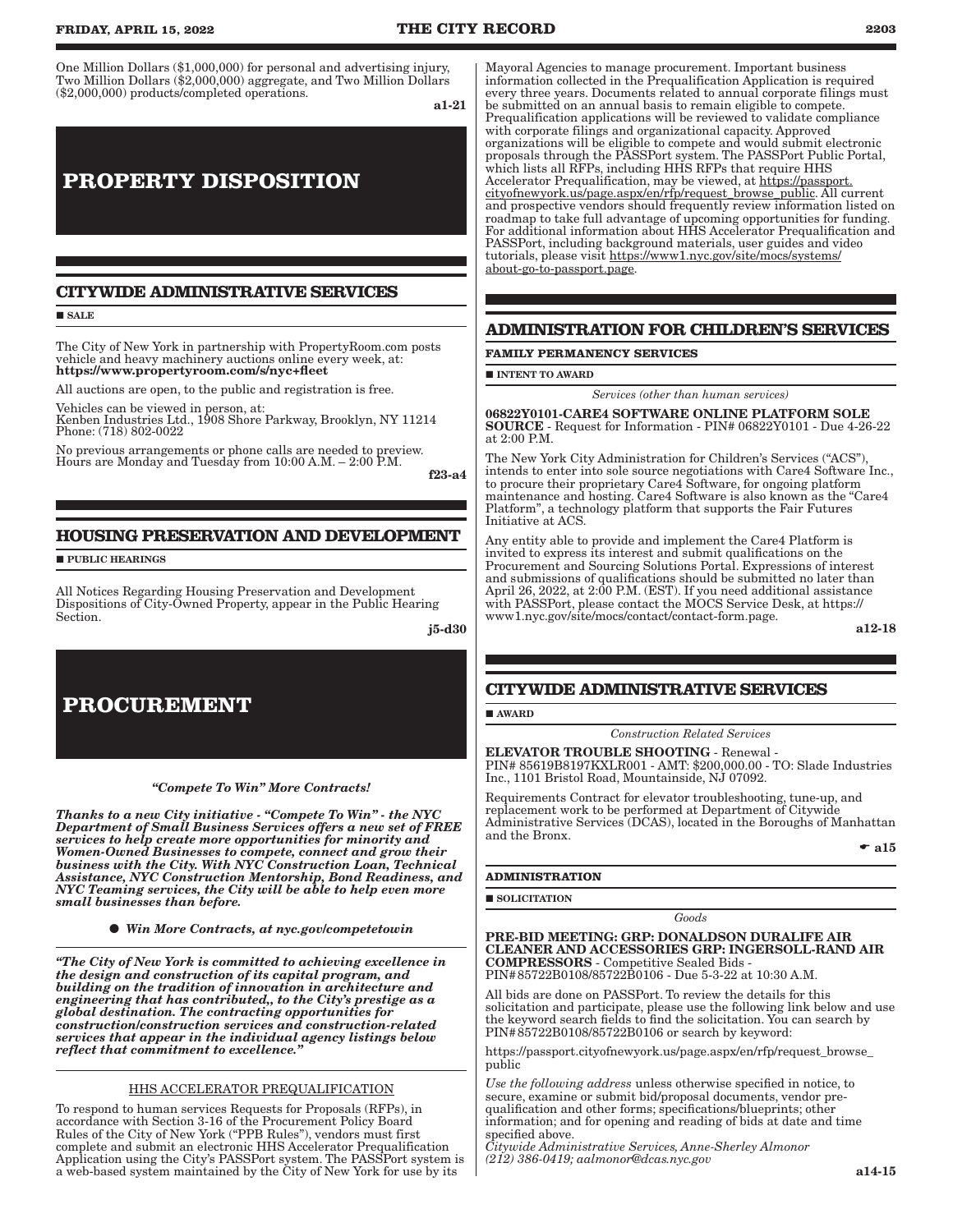### **CORRECTION**

### **CENTRAL OFFICE OF PROCUREMENT**

### **INTENT TO AWARD**

#### *Services (other than human services)*

07222Y0065-AUTOMATED FINGERPRINT IDENTIFICATION SYSTEM (AFIS) - Request for Information - PIN# 07222Y0065 - Due 4-25-22 at 2:00 P.M.

Pursuant to Section 3-05 of the NYC Procurement Policy Board Rules, it is the intent of The New York City Department of Correction, to enter into a sole source negotiation, with Idemia Identity & Security USA LLC, with offices located at 5515 East La Palma Avenue, Suite 100, Anaheim, CA 92807, for the Automated Fingerprint Identification System (AFIS). This system stores individuals' fingerprints and feature data that enables it to interface with the existing NYC DOC Visitor Express (VE) System. DOC utilizes this system to record the fingerprints of individuals entering Rikers Island and other DOC facilities, to verify whether individuals are attempting to visit Rikers Island and other DOC facilities who have banned from visits due to past criminal behavior, unnecessarily putting DOC staff and other at risk. Any vendor besides Idemia that believes it can provide the above referenced services may express interest responding to the RFI E-PIN# 07222Y0065 in PASSPort, no later than April 25, 2022, by 2:00 P.M. Firms must be authorized by the FBI to provide such a system.

*Use the following address* unless otherwise specified in notice, to secure, examine or submit bid/proposal documents, vendor prequalification and other forms; specifications/blueprints; other information; and for opening and reading of bids at date and time specified above.

*Correction, Bulova Corporate Center, 75-20 Astoria Boulevard, Suite 160, East Elmhurst, NY 11370. Lilliana Alvarez-Cano (718) 546-0686; lilliana.alvarez-cano@doc.nyc.gov*

a12-18

### **DESIGN AND CONSTRUCTION**

**SOLICITATION** 

*Construction/Construction Services*

### 85022B0060-SEK002383 COMBINED SEWER INSTALLATION AND WATER MAIN REPLACEMENT IN DEAN STREET

- Competitive Sealed Bids - PIN# 85022B0060 - Due 5-10-22 at 11:00 A.M.

85022B0060-SEK002383 Combined Sewer Installation and Water Main Replacement in Dean Street Between 6th Avenue and Vanderbilt Avenue, ETC. Project#:SEK002383/EPIN: 85022B0060

Late Bids Will Not Be Accepted.

This project is subject to Special Experience Requirements.

This project is subject to Hire NYC

This Competitive Sealed Bid (CSB), is being released through PASSPort, New York City's online procurement portal.

Responses to this CSB must be submitted via PASSPort. To access the solicitation, vendors should visit the PASSPort Public Portal, at https:// www1.nyc.gov/site/mocs/systems/about-go-topassport.page, and click on the "Search Funding Opportunities in PASSPort" blue box. This will take you to the Public Portal of all procurements in the PASSPort system. To quickly locate the CSB, insert the EPIN (85022B0060) into the Keywords search field.

Bid opening Location - Virtual Bid Opening at Zoom Link: https:// us02web.zoom.us/j/87823905065?pwd=VUxOMzgva3E1UnhId WVqeG4zMG1PZz09 Meeting: 878 2390 5065 NY Code: DDC2022

 $\bullet$  a15

85022B0071-HWP19QRC INSTALLATION OF NON - STANDARD PEDESTRIAN RAMPS - Competitive Sealed Bids - PIN# 85022B0071 - Due 5-10-22 at 11:00 A.M.

Installation of non-standard pedestrian ramps, including curbs and sidewalk reconstruction, street lighting and traffic signal work.

### **PROGRAM MANAGEMENT**

**SOLICITATION** 

85022P0018-SANDTWOBR, PM & CM SERVICES FOR BROOKLYN BRIDGE COSTAL RESILIENCY - Competitive Sealed Proposals - Other - PIN# 85022P0018 - Due 5-20-22 at 12:00 P.M.

*Construction Related Services*

SANDTWOBR, Program Management and Construction Management Services, for the Brooklyn Bridge - Montgomery Street Costal Resiliency Project, Borough of Manhattan.

*Use the following address* unless otherwise specified in notice, to secure, examine or submit bid/proposal documents, vendor prequalification and other forms; specifications/blueprints; other information; and for opening and reading of bids at date and time specified above.

*Design and Construction, 30-30 Thomson Avenue, 4th Floor, Long Island City, NY 11101. Blake Aleman (718) 391-1830; alemanbl@ddc.nyc.gov*

 $-$ a $15$ 

### **ENVIRONMENTAL PROTECTION**

#### AWARD

*Construction/Construction Services*

RESILIENCY PROGRAM JOB ORDER CONTRACT, GENERAL CONSTRUCTION, OWL'S HEAD WPCP & SAPPHIRE ST. PS - Renewal - PIN# 82620B8293KXLR001 - AMT: \$4,500,000.00 - TO: Delphi Plumbing & Heating Inc., 242 43rd Street, Brooklyn, NY 11232.

The work under this contract is for General Construction Work, under a series of small to medium size construction projects, at the following Bureau of Wastewater Treatment (BWT) facilities: Owls Head WWTP and Sapphire Avenue PS. In addition to large capital construction projects, BEDC has an ongoing need to accomplish smaller, straightforward construction projects at its facilities. Without Job Order Contracts, for each such project, BEDC must prepare complete contract documents and execute the required steps through the competitive bid process. Procuring the construction through this traditional design-bidbuild process takes considerable time. Many of the projects are essential to maintain the operation of BWT facilities. The work will incorporate adaptation strategies aimed at making the sites more resilient in extreme weather conditions. As part of its commitment to planning for climate change and the impacts of extreme weather, DEP established its Wastewater Resiliency Program (the Program), targeted at hardening Wastewater Treatment Plants (WWTP), selected Pump Stations (PS) and other facilities across the City. Construction of the projects will utilize Job Order Contract contractors.

 $\bullet$  a15

#### *Services (other than human services)*

NACWA MEMBERSHIP FEE PROFESSIONAL ORG 2030501X - Other - PIN# 82622U0007001 - AMT: \$88,565.00 - TO: National Association of Clean Water Agencies, 1130 Connecticut Avenue NW, Suite 1050, Washington, DC 20036.

 $\bullet$  a15

### **ENGINEERING, DESIGN AND CONSTRUCTION**

#### SOLICITATION

*Construction Related Services*

CSO-GC-SFS-CM-RH3-CP2: CM SERVICES FOR RH-034 CSO GOWANUS - Competitive Sealed Proposals - Other - PIN# 82622P0022 - Due 5-23-22 at 2:00 P.M.

Construction Management Services for the Excavation and Below Grade Construction of the RH-034 Combined Sewer Overflow Abatement Facility at the Gowanus Canal. This Request for Proposal ("RFx) is being released through PASSPort, New York City's online procurement portal. Responses to this RFx should be submitted via PASSPort. To access the solicitation, vendors should visit the PASSPort Public Portal, at https://www1.nyc.gov/site/mocs/systems/about-go-topassport.page, and click on the "Search Funding Opportunities in PASSPort" blue box. This will take you to the Public Portal of all procurements in the PASSPort system. To quickly locate the RFx, insert the EPIN 82622P0022 into the Keywords search field. If you need assistance submitting a response, please contact help@mocs.nyc. gov.

Pre-Bid Conference location -Virtual: Conference link info document provided in RFX documents tab. Join meeting by link or call in 1-347-921-5612, Conference ID 467 944 181# Queens, NY 00000 Mandatory: no Date/Time - 2022-04-25 14:00:00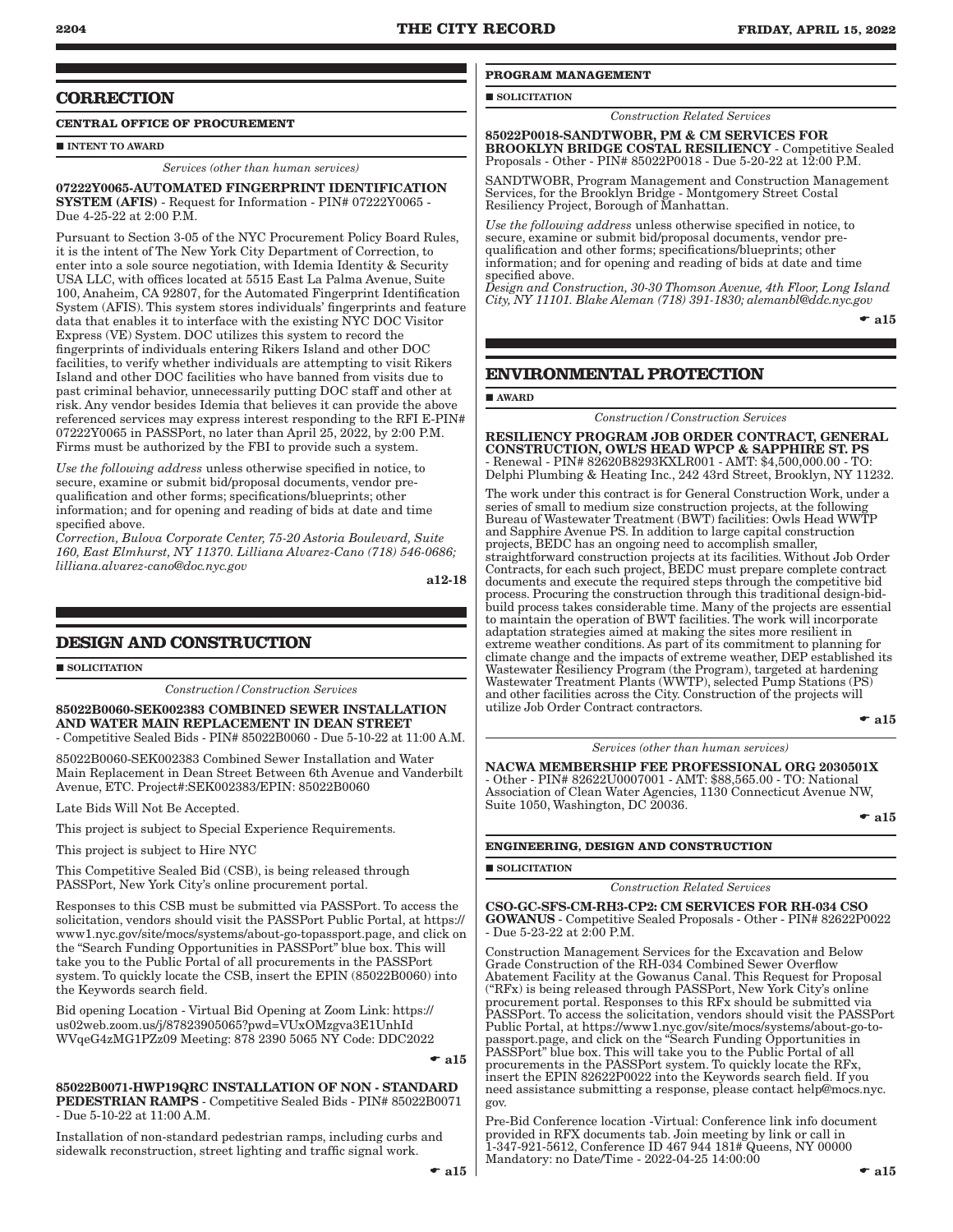#### **WASTEWATER TREATMENT**

#### **SOLICITATION**

*Services (other than human services)*

BWT-1527-PBS MAINTENANCE OF PETROLEUM BULK STORAGE TANKS AT VARIOUS WASTEWATER TREATMENT PLANTS, PUMP STATIONS AND ASSOCIATED DEP FACILITIES - Competitive Sealed Bids - PIN#82621B0115 - Due 5-12-22 at 10:00 A.M.

This Competitive Sealed Bid ("RFx), is being released through PASSPort, New York City's online procurement portal. Responses to this RFx should be submitted via PASSPort. To access the solicitation, vendors should visit the PASSPort Public Portal, at https://www1.nyc. gov/site/mocs/systems/about-go-to-passport.page, and click on the "Search Funding Opportunities in PASSPort" blue box. This will take you to the Public Portal of all procurements in the PASSPort system. To quickly locate the RFx, insert the EPIN 82621B0115, into the Keywords search field. If you need assistance submitting a response, please contact, help@mocs.nyc.gov. On the Response Due Date, at 10:00 A.M., please be advised, that you will be required to submit the Bid Security, to NYC Department of Environmental Protection, 96-05 Horace Harding Expressway, 1st Floor Low Rise, Flushing, NY 11373

Pre-Bid conference location -Microsoft TEAMS call in (audio only) +1 347-921-5612,,959853464# https://teams.microsoft.com/l/meetupjoin/19%3ameeting\_MWViYWUzZDgtZWY2MS00NTA1LWI2MTctNz MwODViZDQ0Y2Fi%40thread.v2/0?context=%7b%22Tid%22%3a%22f 470a35f-0853-4633-aae3-ce4e8b5085a3%22%2c%22Oid Virtual NY 11373 Mandatory: no Date/Time - 2022-04-27 10:00:00.

a14-15

### **HEALTH AND MENTAL HYGIENE**

**AWARD** 

*Human Services/Client Services*

GERIATRIC MENTAL HEALTH - BP/City Council Discretionary - PIN# 81622L0957001 - AMT: \$100,000.00 - TO: Lenox Hill Neighborhood House Inc., 331 East 70th Street, New York, NY 10021-8601.  $\bullet$  a15

*Services (other than human services)*

MICROSOFT PREMIER SUPPORT - Intergovernmental Purchase - PIN# 81622O0003001 - AMT: \$156,820.00 - TO: Microsoft Corporation, 1 Microsoft Way, Redmond, WA 98052.

The Contractor will provide Maintenance and support for Microsoft applications: 1. support account management 2. support assistance 3. problem resolution support

 $\bullet$  a15

### **HOMELESS SERVICES**

#### **INTENT TO AWARD**

*Human Services/Client Services*

#### PROVISION OF SHELTER SERVICES FOR HOMELESS

FAMILIES WITH CHILDREN - Renewal - PIN# 07118P8276KXLR001 - Due 4-18-22 at 5:00 P.M.

The Department of Homeless Services of the New York City Department of Social Services, plans to renew (1) contract with the contractor listed below, for the Provision of Shelter Services for Homeless Families with Children. The renewal term shall be set forth below. Anyone having comments on the contractor's performance on the proposed renewal contract, may contact Lorna Hinds, via email, at hindsl@dss.nyc.gov. Camba Inc., 1720 Church Avenue, 2nd Floor, Brooklyn, NY 11226. EPIN 07118P8276KXLR001. To provide a Shelter Services for Homeless Families with Children at Kings Inn, 87-02 23rd Avenue, East Elmhurst, NY 11369. Renewal Term: 9/15/2022 – 9/14/2026

*Use the following address* unless otherwise specified in notice, to secure, examine or submit bid/proposal documents, vendor prequalification and other forms; specifications/blueprints; other information; and for opening and reading of bids at date and time specified above.

*Homeless Services, 150 Greenwich Street, 37th Floor, New York, NY 10007. Lorna Hinds (929) 221-6391; hindsl@dss.nyc.gov*

 $\bullet$  a15

### PROVISION OF OVERNIGHT FACILITY PROGRAM FOR HOMELESS FAMILIES WITH CHILDREN - Renewal -

#### PIN# 07119P8253KXLR001 - Due 4-18-22 at 5:00 P.M.

The Department of Homeless Services of the New York City Department of Social Services, plans to renew (1) contract with the contractor listed below, for the provision of Overnight Facility Program for Homeless Families with Children. The renewal term shall be set forth below. Anyone having comments on the contractor's performance on the proposed renewal contract, may contact Lorna Hinds,via email, at hindsl@dss.nyc.gov. Boynton Family LLC, 11 Avenue F, Brooklyn, NY 11218. EPIN 07119P8253KXLR001. To provide an Overnight Facility Program for Homeless Families with Children, 1040 Boynton Avenue, Bronx, NY 10472. Renewal Term: 1/1/2022 – 12/31/2025

*Use the following address* unless otherwise specified in notice, to secure, examine or submit bid/proposal documents, vendor prequalification and other forms; specifications/blueprints; other information; and for opening and reading of bids at date and time specified above.

*Homeless Services, 150 Greenwich Street, 37th Floor, New York, NY 10007. Lorna Hinds (929) 221-6391; hindsl@dss.nyc.gov*

 $\bullet$  a15

### **HOUSING AUTHORITY**

**PROCUREMENT**

**SOLICITATION** 

*Construction/Construction Services*

### ELEVATOR REHAB AND MAINTENANCE @ BUTLER HOUSES

- Competitive Sealed Bids - PIN# 363893 - Due 5-13-22 at 11:00 A.M.

RFQ Solicitation Timetable.

- a. The release date of this RFQ is April 15, 2022.
- b. A non-mandatory virtual Proposers' conference will be held on April 21, 2022, at 11:00 A.M., via Microsoft Teams. Pre-Bid Teams Meeting information: (646) 838-1534 Conference ID: #207892782 Although attendance is not mandatory, it is strongly recommended that all interested vendors attend. In order to RSVP to the Pre-Bid Conference and obtain the Teams Meeting link to view the virtual conference, email cpd.procurement@nycha.nyc.gov, with the RFQ number as the Subject line to confirm attendance.
- c. All questions related to this RFQ are to be submitted via email, to the CPD Procurement Unit, at cpd.procurement@nycha.nyc.gov, with the RFQ number as the Subject line by no later than 2:00 P.M., on April 29, 2022. Proposers will be permitted to ask additional questions at the Proposers' Conference. Responses to all submitted questions will be available for public viewing in Sourcing under the RFQ.
- d. Bids are due May 13, 2022, at 11:00 A.M., via iSupplier portal. Bid Submission Requirements Vendors shall electronically upload a single .pdf containing ALL components of the bid into iSupplier by the RFQ Bid Submission Deadline. NYCHA will NOT accept hardcopy Bids or bids via email, fax, or mail. Instructions for registering for iSupplier can be found, at http://www1.nyc.gov/site/ nycha/business/isupplier-vendor-registration.page. After Proposer registers for iSupplier, it typically takes 24 to 72 hours for Proposer's iSupplier profile to be approved. It is Vendors sole responsibility to complete iSupplier registration and submit its Bid before the RFQ Bid Submission Deadline. NYCHA is not responsible for delays caused by technical difficulty or caused by any other occurrence. For assistance regarding iSupplier, please email procurement@nycha.nyc.gov.

*Use the following address* unless otherwise specified in notice, to secure, examine or submit bid/proposal documents, vendor prequalification and other forms; specifications/blueprints; other information; and for opening and reading of bids at date and time specified above.

*Housing Authority, 90 Church Street, 6th Floor, New York, NY 10007. Devon Boyd (212) 306-6402; Devon.Boyd@nycha.nyc.gov*

 $\bullet$  a15

- ELEVATOR REHABILITATION FOR EIGHTEEN (18) ELEVATORS AT BUTLER HOUSES - EL PACKAGE - Competitive Sealed Bids - PIN# 363895 - Due 5-13-22 at 11:00 A.M.
- a. The release date of this RFQ is April 15, 2022.
- b. A non-mandatory virtual Proposers' conference will be held on April 21, 2022 at 11:00 A.M., via Microsoft Teams. Pre-Bid Teams Meeting information: (646) 838-1534 Conference ID: #207892782 Although attendance is not mandatory, it is strongly recommended that all interested vendors attend. In order to RSVP to the Pre-Bid Conference and obtain the Teams Meeting link to view the virtual conference, email cpd.procurement@nycha.nyc.gov, with the RFQ number as the Subject line to confirm attendance.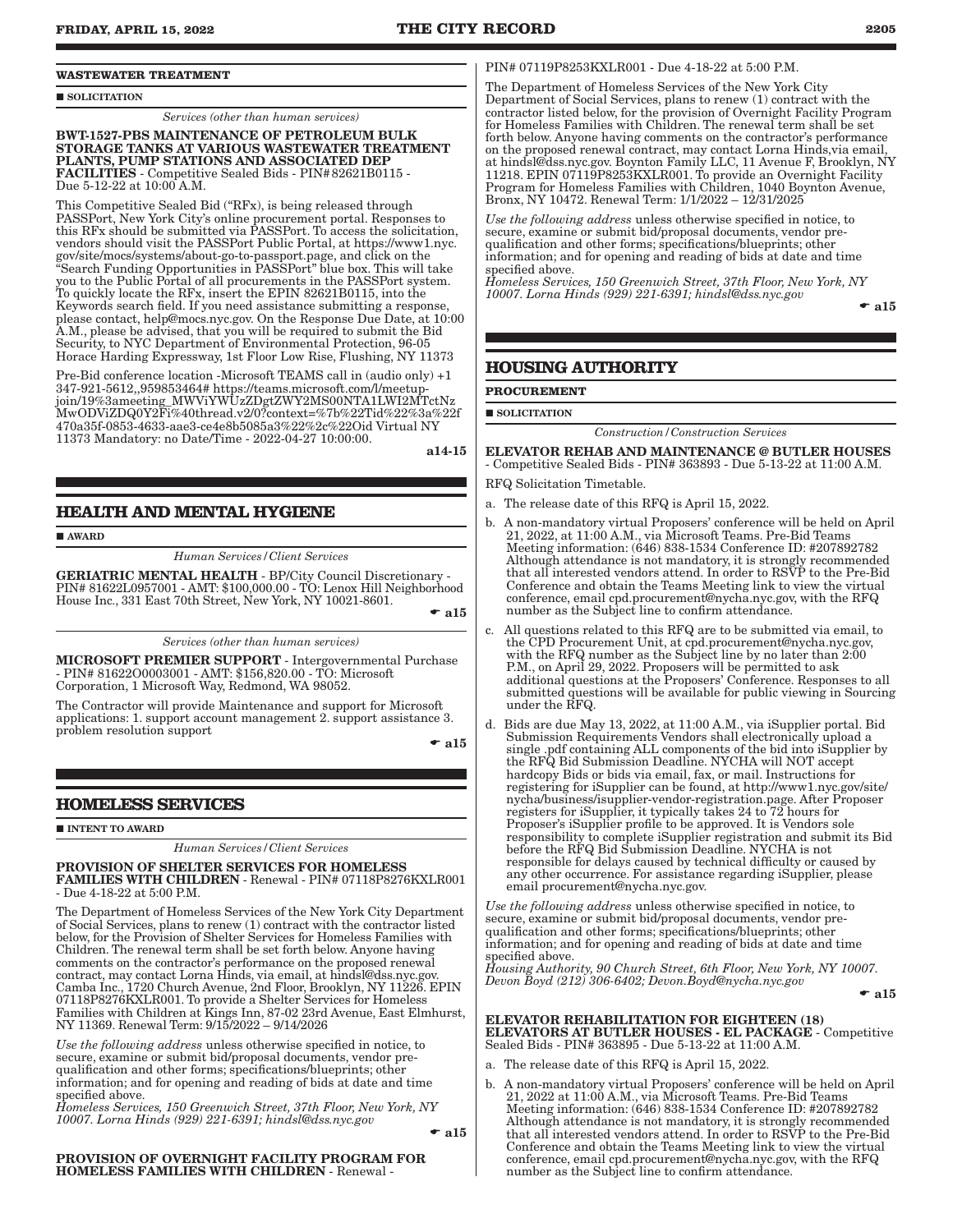c. All questions related to this RFQ are to be submitted via email to the CPD Procurement Unit at cpd.procurement@nycha.nyc.gov with the RFQ number as the Subject line by no later than 2:00 PM on April 29, 2022. Proposers will be permitted to ask additional questions at the Proposers' Conference. Responses to all submitted questions will be available for public viewing in Sourcing under the RFQ.

d. Bids are due May 13, 2022, at 11:00 A.M. via iSupplier portal.

*Use the following address* unless otherwise specified in notice, to secure, examine or submit bid/proposal documents, vendor prequalification and other forms; specifications/blueprints; other information; and for opening and reading of bids at date and time specified above.

*Housing Authority, 90 Church Street, 6th Floor, New York, NY 10007. Albina Zulkasheva (212) 306-4531; albina.zulkasheva@nycha.nyc.gov*

 $\bullet$  a15

### *Goods and Services*

ACTUARIAL SERVICES - Request for Proposals - PIN# 367907 - Due 5-6-22 at 2:00 P.M.

NYCHA, by issuing this RFP, seeks proposals ("Proposals") from actuarial firms (the "Proposers") to provide NYCHA with self-insurance actuarial services, as detailed more fully within Section II of this RFP (collectively, the "Services").

NYCHA, intends to enter into one (1) agreement (the "Agreement") with the selected Proposer (the "Selected Proposer" or the "Consultant") to provide the Services.

The term of the Agreement shall be 5 years (the "Term"), with no renewal, if not terminated earlier pursuant to any early termination rights (breach, convenience or otherwise) set forth in the Agreement.

A non-mandatory Proposers' Conference ("Proposers' Conference") will be hosted online via Microsoft Teams on April 20, 2022, at 10:00 A.M. Although attendance is not mandatory at the Proposers' Conference, it is strongly recommended that all interested Proposers attend. Proposers who wish to attend must RSVP by email to NYCHA's Coordinator, by no later than April 19, 2022, at 12:00 P.M., and NYCHA's Coordinator will provide log-in information. NYCHA additionally recommends that Proposers email questions to NYCHA's Coordinator, by no later than 2:00 P.M,. on April 22, 2022. NYCHA will upload all questions and answers to iSupplier.

Proposer shall electronically upload a single .pdf containing ALL components of the Proposal into iSupplier by 2:00 P.M., on the Proposal Submission Deadline. NYCHA will NOT accept hardcopy Proposals. The Proposal shall not include embedded documents or proprietary file extensions. NYCHA will not accept Proposals via email, fax, or mail.

Instructions for registering for iSupplier can be found, at http://www1. nyc.gov/site/nycha/business/isupplier-vendor-registration.page. After Proposer registers for iSupplier, it typically takes 24 to 72 hours for Proposer's iSupplier profile to be approved.

It is Proposer's sole responsibility to complete iSupplier registration and submit its Proposal before the Proposal Submission Deadline. NYCHA is not responsible for delays caused by technical difficulty or caused by any other occurrence.

The Proposer must sign and return the Confidentiality Agreement, in the form attached to this RFP as Exhibit 7, to NYCHA's Coordinator within 14 days of the Release Date and obtain Confidential Exhibits 1 & 2.

*Use the following address* unless otherwise specified in notice, to secure, examine or submit bid/proposal documents, vendor prequalification and other forms; specifications/blueprints; other information; and for opening and reading of bids at date and time specified above.

*Housing Authority, 90 Church Street, 6th Floor, New York, NY 10007. Yesenia Rosario (212) 306-4536; rfp.procurement@nycha.nyc.gov*

 $\bullet$  a15

*Services (other than human services)*

SMD\_MAINTENANCE PAINTING OF APARTMENTS - WITHIN THE BOROUGHS OF BROOKLYN & MANHATTAN - Competitive Sealed Bids - Due 5-12-22 at 12:00 A.M.

356902 - Maintenance Painting - Marcy Houses - Brooklyn - Due at 10:00 A.M.

- 356903 Maintenance Painting Sheepshead Bay Houses & Nostrand Houses - Brooklyn - Due 10:05 A.M.
- 356904 Maintenance Painting Grant Houses Manhattan Due at 10:10 A.M.

The Work shall consist of furnishing labor, material, equipment, insurance, incidental items and permits, all in accordance with the Contract Documents, for the painting of residential apartments in any of the Buildings constituting the Development(s) included in this Contract, as follows:

The Contractor must paint complete apartments (including all bedrooms, kitchen, living room, foyer, dinette, halls, bathrooms) in the manner described below, using a Standard One (1) Coat Paint System or a Standard Two (2) Coat Paint System or Three (3) Coat Paint System Modernization as stated in the Specifications and as directed by the Authority in Work Authorizations.

Interested vendors are invited to obtain a copy of the opportunity at NYCHA's website, by going to the http://www.nyc.gov/nychabusiness. On the left side, click on "iSupplier Vendor Registration/Login" link. (1) If you have an iSupplier account, then click on the "Login for registered vendors" link and sign into your iSupplier account. (2) If you do not have an iSupplier account you can Request an account by clicking on "New suppliers register in iSupplier" to apply for log-in credentials. Once you have accessed your iSupplier account, log into your account, then choose under the Oracle Financials home page, the menu option "Sourcing Supplier", then choose "Sourcing", then choose "Sourcing Homepage"; and conduct a search in the "Search Open Negotiations" box for the RFQ Number(s) 356902, 356903 & 356904.

Note: In response to the COVID-19 outbreak, we are accepting only electronic bids submitted online via iSupplier. Paper bids will not be accepted or considered. Please contact NYCHA Procurement, at procurement@nycha.nyc.gov, for assistance.

*Use the following address* unless otherwise specified in notice, to secure, examine or submit bid/proposal documents, vendor prequalification and other forms; specifications/blueprints; other information; and for opening and reading of bids at date and time specified above.

*Housing Authority, 90 Church Street, 6th Floor, New York, NY 10007. Mimose Julien (212) 306-8141; mimose.julien@nycha.nyc.gov*

 $\bullet$  al<sub>5</sub>

### **HUMAN RESOURCES ADMINISTRATION**

#### **CONTRACTS**

**INTENT TO AWARD** 

*Human Services/Client Services*

PROVISION OF SHELTER FOR HOMELESS FAMILIES WITH CHILDREN - Renewal - PIN# 07118P8289KXLR001 - Due 4-18-22 at 5:00 P.M.

DHS, intends to renew one (1) contract with Camba Inc., for the Provision of Shelter for Homeless Families with Children. Anyone having comments on the performance of the contractor or the proposed renewal of the contract may contact Lorna Hinds, at (929) 221-6391. This Notice is for informational purposes only.

*Use the following address* unless otherwise specified in notice, to secure, examine or submit bid/proposal documents, vendor prequalification and other forms; specifications/blueprints; other information; and for opening and reading of bids at date and time specified above.

*Human Resources Administration, 150 Greenwich Street, 37th Floor, New York, NY 10007. Lorna Hinds (929) 221-6391; hindsl@dss.nyc.gov*

 $\bullet$  al5

### **INFORMATION TECHNOLOGY AND TELECOMMUNICATIONS**

### **APPLICATIONS**

 $\blacksquare$ INTENT TO AWARD

*Goods*

85822Y0228-IWISE TELECOM PORTAL SUPPORT/ MAINTENANCE - Request for Information - PIN# 85822Y0228 - Due 4-25-22 at 3:00 P.M.

NYC Office of Technology and Innovation (OTI) or DoITT, is procuring iWise maintenance and support services as needed by NYC Agencies. The proposed contractor is the only entity that can provide maintenance services for iWise proprietary licensed software applications. Any vendor who is qualified to provide iWise maintenance and support services in the future, should submit a response through PASSPort, no later than April 25, 2022, 2:00 P.M. - Eastern Time. Proposed vendor is DMK Partnership LLC.

To respond in PASSPort, please complete the Acknowledgment tab and submit a response in the Manage Responses tab. If you have questions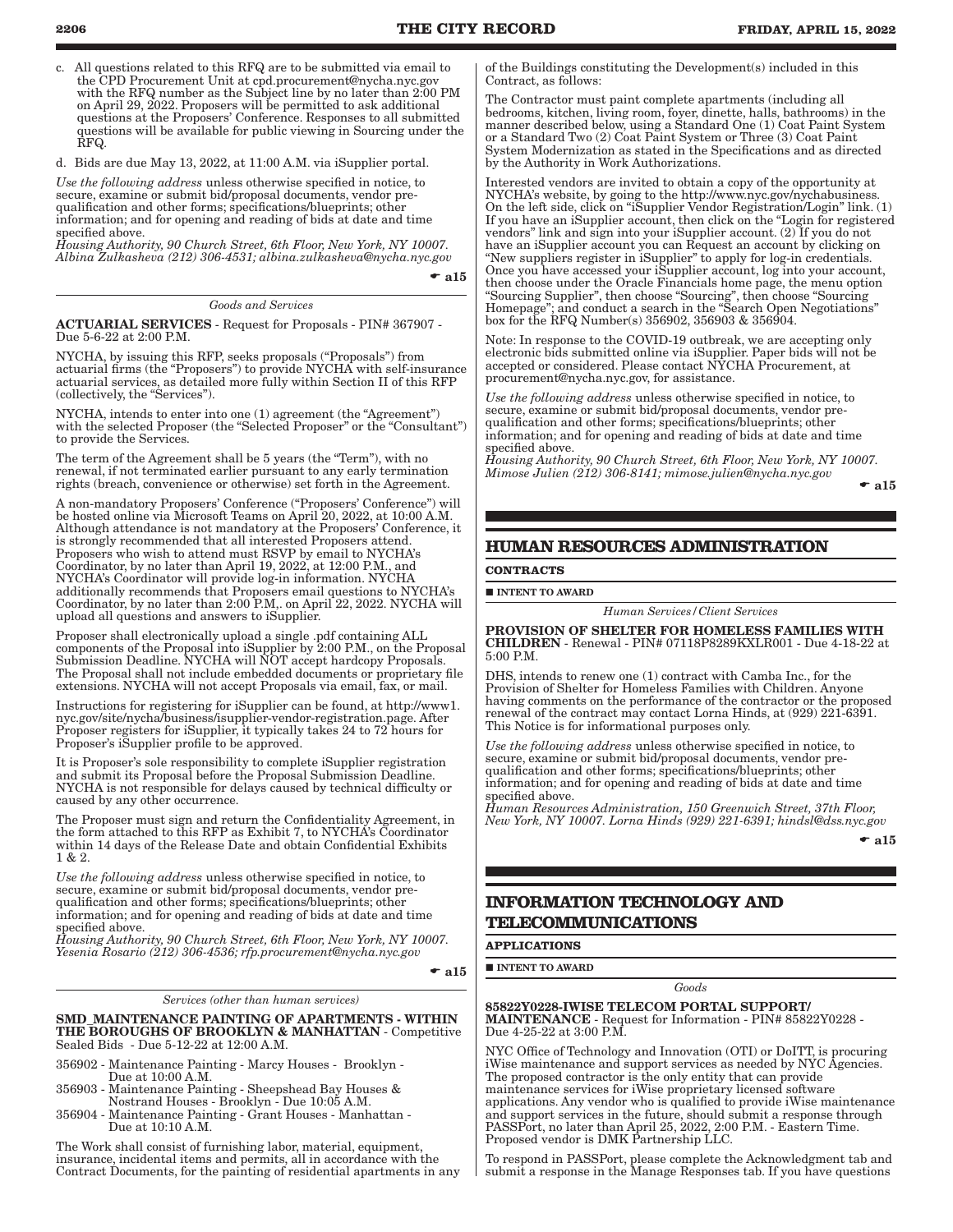about the details of the RFx, please submit through the Discussion with Buyer tab. If you have questions about functionality of PASSPort, please use the link: MOCS Services Desk.

a12-18

### **NYC HEALTH + HOSPITALS**

#### **SUPPLY CHAIN SERVICES**

#### **SOLICITATION**

### *Goods*

CONEY ISLAND HOSPITAL: STAINLESS STEEL FURNITURE - Request for Quote - PIN# CIH-CP4A-25 - Due 4-29-22 at 3:00 P.M.

Coney Island Hospital, is seeking a comprehensive quotation for: (30) Bucket, Kick (7) Stand, Basin, Double (9) Stand, Basin, Single (9) Stand, Equipment, Suction Canister (2) Stand, Mayo, MRI (46) Stand, Mayo, Thumb-Operated (1) Stool, Step, MRI (51) Stool, Step, Stackable (23) Stool, Step, w/Handrail (8) Table, Instrument, 20-24 inch (3) Table, Instrument, 30-36 inch (12) Table, Instrument, 45-48 inch (8) Table, Instrument, 55-60 inch (2) Table, Instrument, 50-60 inch (1) Table, Work, Stainless, 36 inch, (12) Table, Work, Stainless, 36 inch (6) Table, Work, Stainless, 48 inch (4) Table, Work, Stainless, 60 inch (9) Table, Work, Stainless, 60 inch (1) Table, Work, Stainless, 72-78 inch.

Compliance with Federal Emergency Management Agency Regulations.

*Use the following address* unless otherwise specified in notice, to secure, examine or submit bid/proposal documents, vendor prequalification and other forms; specifications/blueprints; other information; and for opening and reading of bids at date and time specified above.

*NYC Health + Hospitals, Samuel H. Finken (646) 537-0665; finkens@nychhc.org*

 $\bullet$  al5

CONEY ISLAND HOSPITAL: STOOLS - Request for Quote - PIN# CIH-CP4A-27 - Due 4-29-22 at 3:00 P.M.

Coney Island Hospital, is seeking a comprehensive quotation for: (13) Stool, Anesthetist (55) Stool, Exam, Cushion-Seat (19) Stool, Exam, w/Backrest (7) Stool, Surgeon.

Compliance with Federal Emergency Management Agency Regulations.

*Use the following address* unless otherwise specified in notice, to secure, examine or submit bid/proposal documents, vendor prequalification and other forms; specifications/blueprints; other information; and for opening and reading of bids at date and time specified above.

*NYC Health + Hospitals, Samuel H. Finken (646) 537-0665; finkens@nychhc.org*

 $\bullet$  a15

#### CONEY ISLAND HOSPITAL: BIO-WASTE CANS - Request for Quote - PIN# CIH-CP4A-32 - Due 4-29-22 at 3:00 P.M.

Coney Island Hospital, is seeking a comprehensive quotation for: (167) Waste Can, Bio-Hazardous (24) Waste Can, Bio-Hazardous, Roll-Out.

Compliance with Federal Emergency Management Agency Regulations.

*Use the following address* unless otherwise specified in notice, to secure, examine or submit bid/proposal documents, vendor prequalification and other forms; specifications/blueprints; other information; and for opening and reading of bids at date and time specified above.

*NYC Health + Hospitals, Samuel H. Finken (646) 537-0665; finkens@nychhc.org*

 $\bullet$  a15

#### CONEY ISLAND HOSPITAL: OVERBED TABLE - Request for Quote - PIN# CIH-CP4A-23 - Due 4-29-22 at 3:00 P.M.

Coney Island Hospital, is seeking a comprehensive quotation for: (196) Table, Overbed, General.

Compliance with Federal Emergency Management Agency Regulations.

*Use the following address* unless otherwise specified in notice, to secure, examine or submit bid/proposal documents, vendor prequalification and other forms; specifications/blueprints; other information; and for opening and reading of bids at date and time specified above.

*NYC Health + Hospitals, Samuel H. Finken (646) 537-0665; finkens@nychhc.org*

 $\bullet$  a15

CONEY ISLAND HOSPITAL: WHEELCHAIRS - Request for Quote - PIN# CIH-CP4A-30 - Due 4-29-22 at 3:00 P.M.

Coney Island Hospital, is seeking a comprehensive quotation for: (17) Wheelchair, Adult, Bariatric (26) Wheelchair, Adult, Standard (1) Wheelchair, Pediatric.

Compliance with Federal Emergency Management Agency Regulations

*Use the following address* unless otherwise specified in notice, to secure, examine or submit bid/proposal documents, vendor prequalification and other forms; specifications/blueprints; other information; and for opening and reading of bids at date and time specified above.

*NYC Health + Hospitals, Samuel H. Finken (646) 537-0665; finkens@nychhc.org*

 $\bullet$  a15

### **PARKS AND RECREATION**

**AWARD** 

*Construction/Construction Services*

B206-119MA-SUNNERS PLAYGROUND RECONSTRUCTION, BROOKLYN - Competitive Sealed Bids/Pre-Qualified List - PIN# 84621B0015001 - AMT: \$1,392,932.58 - TO: Deborah Bradley Construction and Management Service, 481 Manhattan Avenue, New York, NY 10027.

 $\bullet$  al<sub>5</sub>

### **CAPITAL PROGRAM MANAGEMENT**

SOLICITATION

*Construction/Construction Services*

84621B0118-X360-119M-THE CONSTRUCTION OF MEZZANINE FLOOR FOR STORAGE AT ARAMARK BUILDING, THE BRONX - Competitive Sealed Bids - PIN# 84621B0118 - Due 5-9-22 at 3:30 P.M.

Please note that date of Bid Submission is different than date of Bid Opening. Please refer to website for updated procedures due to pandemic. This procurement is subject to: Participation goals for MBEs and/or WBEs as required by Local Law 1 of 2013 Wicks Law Requirements. Date of Pre-Bid Meeting: 4/28/2022, Time: 11:30 A.M (On-Site) Location: 850 East 138th Street, Bronx, NY 10454. Bid submission by Passport and total/bid security by Mail or Drop Box, at Olmsted Center Annex. Date of Bid Opening (via Zoom Conference): 5/11/2022 Time: 10:30 A.M., https://us02web.zoom.us/j/9573076290? pwd=cnVXVzN2Q014SjBLaktvVzIzWnlvUT09. Meeting ID: 957 307 6290 Passcode: 118035 Conf. Number: +1 (929) 205-6099, 9573076290#, \*118035#.

The Cost Estimate Range is: Less than \$1,000,000.00. Bid documents are available online for free through NYC PASSPort System. https:// www1.nyc.gov/site/mocs/systems/about-go-to-passport.page. To download the bid solicitation documents (including drawings if any), you must have an NYC ID Account and Login.

Bid opening Location - Via Zoom: https://us02web.zoom.us/j/9573076 290?pwd=cnVXVzN2Q014SjBLaktvVzIzWnlvUT09 Flushing, NY 11368. Pre-Bid Conference location - 850 East 138th Street, Bronx, NY 10454. Mandatory: yes Date/Time - 2022-04-28 10:30:00.

 $\bullet$  a15

### **POLICE DEPARTMENT**

**AWARD** 

*Construction/Construction Services*

INSTALL, REPAIR & REPLACEMENT OF CONCRETE SIDEWALKS - Renewal - PIN# 05620X8004KXLR002 - AMT: \$306,752.64 - TO: LB And J Construction Inc., 1105 Jericho Turnpike, Office 1, 2nd Floor, New Hyde Park, NY 11040.

Renewal of Multi-Year Contract for Installation, Repair & Replacement of Concrete.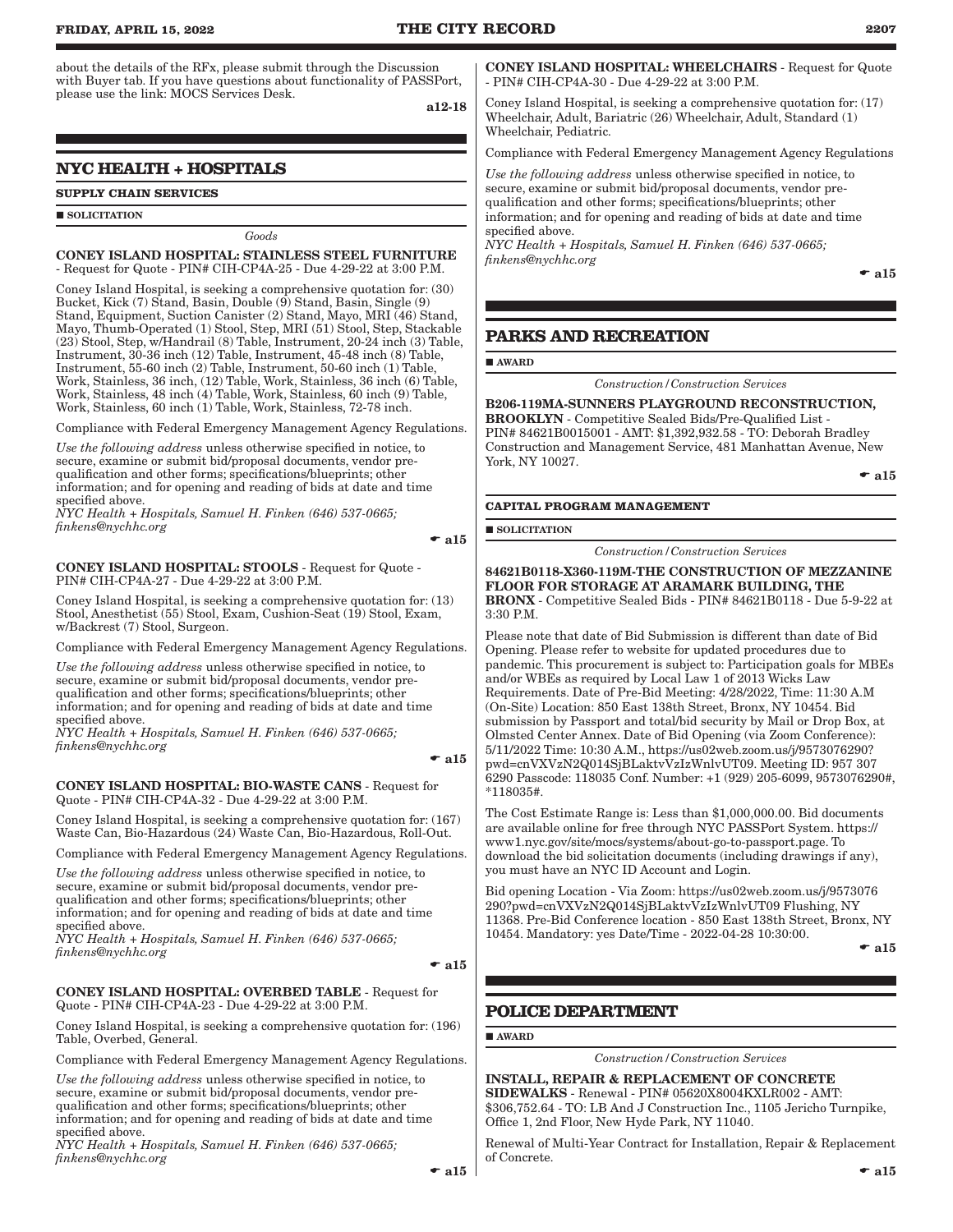### **PROBATION**

**CONTRACT PROCUREMENT**

INTENT TO AWARD

*Human Services/Client Services*

NEON ARTS EXTENSION 78122N0002 - Negotiated Acquisition - Available only from a single source - PIN#78122N0002 - Due 4-29-22 at 2:00 P.M.

Pursuant to Section 3-04(b)(2)(i)((D) of the Procurement Policy Board Rules, the NYC Department of Probation, intends to extend the contract with Carnegie Hall Corporation for the provision of the NeON Arts program. Carnegie Hall Corporation will provide this program during the extension term by means of Negotiated Acquisition Extension for one year, from July 1, 2022 through June 30, 2023, at a cost of \$630,000.00. This ad is for information purposes only, anyone who would like additional information regarding this procurement or future like procurements, may send an email to, acco@probation.nyc.gov, no later than 2:00 P.M. on April 29, 2022.

*Use the following address* unless otherwise specified in notice, to secure, examine or submit bid/proposal documents, vendor prequalification and other forms; specifications/blueprints; other information; and for opening and reading of bids, at date and time specified above.

*Probation. Eileen Parfrey-Smith; acco@probation.nyc.gov*

a13-19

### **TRANSPORTATION**

### **PLANNING AND MANAGEMENT**

 $\blacksquare$  SOLICITATION

*Services (other than human services)*

84121P0033-84121MBTP427 CONSULTANT/PROGRAM MANAGEMENT SERVICES IN CONNECTION WITH NYC CLEAN TRUCKS PROGRAM - Competitive Sealed Proposals - Other - PIN#84121P0033 - Due 5-16-22 at 2:00 P.M.

The services to be procured are Consultant/Program Management Services in Connection with the NYC Clean Trucks Program. This Procurement is subject to a DBE participation goal of 18%. A Pre-Proposal Conference (Optional), has been scheduled for May 2, 2022, Time: 11:00 A.M., via Zoom. Proposers who wish to connect to the Zoom Conference will need a Zoom ID and Password or the link. Proposers who wish to attend should contact the authorized agency contact person, via email, no later than April 28, 2022, by 5:00 P.M., for the Zoom link. Proposers will need to provide the first name, last name of everyone who wishes to connect, name of the organization, phone number and email address. Deadline for submission of questions is May 4, 2022, by 5:00 P.M. This Request for Proposals (RFP), is released through PASSPort, New York City's online procurement portal. Responses to this RFP must be submitted via PASSPort, by 2:00 P.M., on May 16, 2022. To access the RFP, vendors should visit the PASSPort public Portal, at https://www1.nyc.gov/site/mocs/systems/about-go-topassport.page, and click on the "Search Funding Opportunities in PASSPort" blue box. Doing so will take one to the public portal of all procurements in the PASSPort system. To quickly locate the RFP, insert the EPIN 84121P0033, into the Keyword search field. In order to respond to the RFP, vendors must create an account within the PASSPort system if they have not already done so.

Pre-Bid conference location - attendance via Zoom New York, NY 10041. Mandatory: no Date/Time - 2022-05-02 11:00:00.

a14-15

### **YOUTH AND COMMUNITY DEVELOPMENT**

**AWARD** 

*Human Services/Client Services*

SUMMER YOUTH EMPLOYMENT PROGRAM SPECIAL INITIATIVES RENEWAL - Renewal - PIN# 26019P8341KXLR001 - AMT: \$445,500.00 - TO: Madison Square Boys & Girls Club Inc., PO Box 1185, New York, NY 10039.

 $\bullet$  a15

### **CONTRACT AWARD HEARINGS**

**NOTE: LOCATION(S) ARE ACCESSIBLE TO INDIVIDUALS USING WHEELCHAIRS OR OTHER MOBILITY DEVICES. FOR FURTHER INFORMATION ON ACCESSIBILITY OR TO MAKE A REQUEST FOR ACCOMMODATIONS, SUCH AS SIGN LANGUAGE INTERPRETATION SERVICES, PLEASE CONTACT THE MAYOR'S OFFICE OF CONTRACT SERVICES (MOCS) VIA E-MAIL AT DISABILITYAFFAIRS@MOCS.NYC.GOV OR VIA PHONE AT (212) 298-0734. ANY PERSON REQUIRING REASONABLE ACCOMMODATION FOR THE PUBLIC HEARING SHOULD CONTACT MOCS AT LEAST THREE (3) BUSINESS DAYS IN ADVANCE OF THE HEARING TO ENSURE AVAILABILITY.**  $\overline{\mathcal{C}}$ 

### **ENVIRONMENTAL PROTECTION**

**PUBLIC HEARINGS** 

### THIS PUBLIC HEARING HAS BEEN CANCELED.

NOTICE IS HEREBY GIVEN that a Public Hearing will be held by the Department of Environmental Protection via conference call on April 18, 2022, commencing at 10:00 A.M. on the following:

IN THE MATTER OF a proposed Purchase Order/Contract between the Department of Environmental Protection and Portland Williams LLC, located at 75 N Central Ave, Suite 105, Elmsford, NY 10523 for Chemical Vacuum Feed Systems. The Contract term shall be one calendar year from the date of the written notice to proceed. The Contract amount shall be \$156,661.00 Location: 59-17 Junction Blvd, Flushing, NY 11373. PIN#2012284X

The Vendor was selected by MWBE Noncompetitive Small Purchase pursuant to Section  $3-08(c)(1)(iv)$  of the PPB Rules.

In order to access the Public Hearing and testify, please call 1-347-921- 5612, Access Code: 659516662# no later than 9:55 A.M. If you need further accommodations, please let us know at least five business days in advance of the Public Hearing via e-mail at noahs@dep.nyc.gov.

Pursuant to Section 2-11(c)(3) of the Procurement Policy Board Rules, if DEP does not receive, by April 8, 2022, from any individual a written request to speak at this hearing, then DEP need not conduct this hearing. Requests should be made to Mr. Noah Shieh via email at noahs@dep.nyc.gov.

 $\bullet$  a15

# **AGENCY RULES**

### **ADMINISTRATIVE TRIALS AND HEARINGS**

**NOTICE** 

### Notice of Public Hearing and Opportunity to Comment on Proposed Rule

What are we proposing? The Office of Administrative Trials and Hearings (OATH) proposes to amend its Rules of Practice in subchapter C of chapter 2 of title 48 of the Rules of the City of New York to update cross-references to other rules.

When and where is the Hearing? OATH will hold a public hearing on the proposed rule. The public hearing will take place from 11:00 A.M. through 1:00 P.M. on May 18, 2022. The hearing will be conducted by video conference and is accessible by:

• Internet Video and Audio. For access, visit: https://nyc-oath.webex.com/nyc-oath/j.php?MTID=m4c5f2b212c2 57053067a4dd70783aecd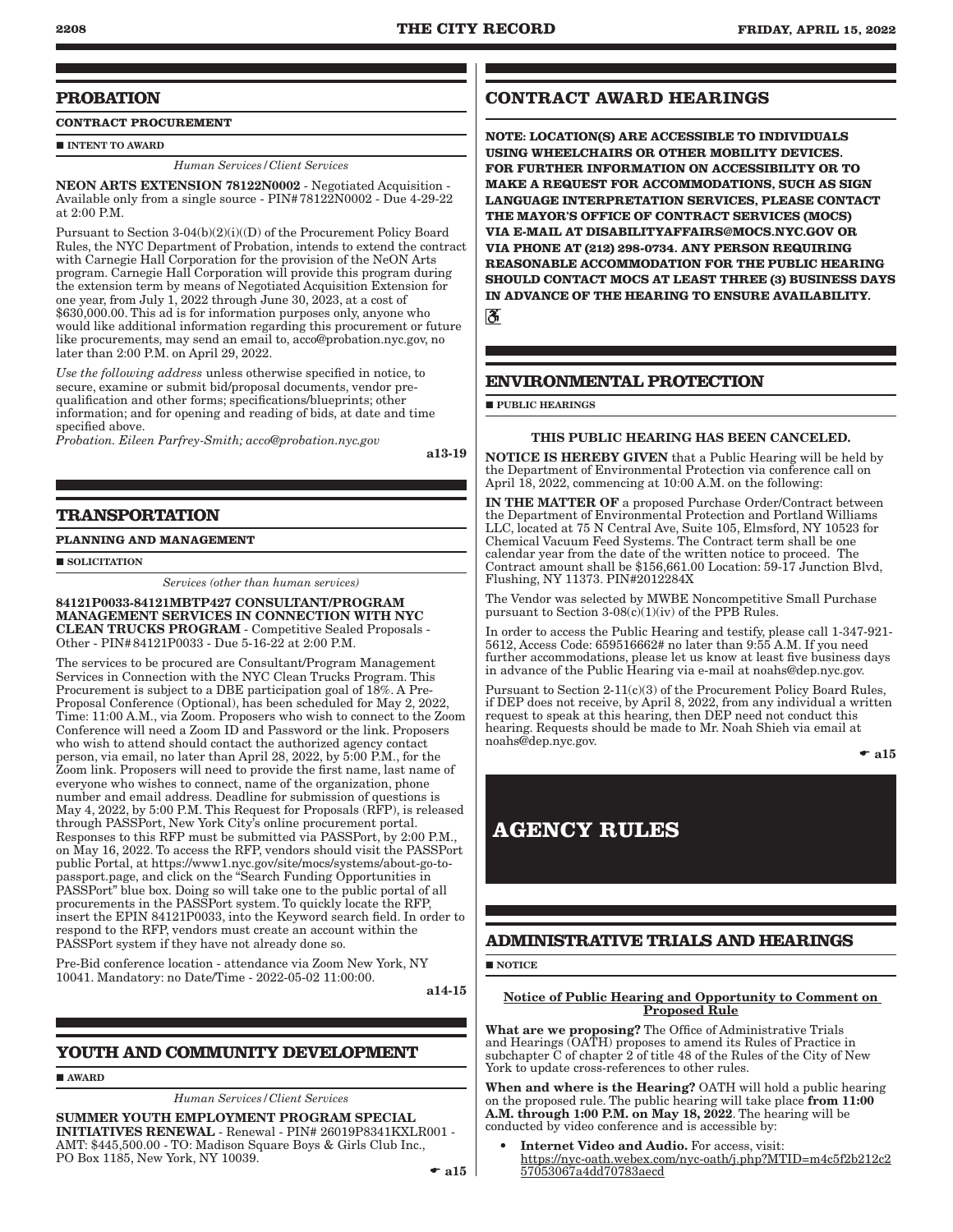When prompted, enter Meeting ID: 2337 857 8841 Password: OATH

• Phone. For access, dial: 1-646-992-2010 When prompted, enter Meeting ID: 2337 857 8841##

How do I comment on the proposed rule? Anyone can comment on the proposed rule by:

- Website. You can submit comments to OATH through the NYC rules website at http://rules.cityofnewyork.us/.
- Email. You can email written comments to Rules\_Oath@oath. nyc.gov.
- Mail. You can mail written comments to OATH, Attention: Joy Thompson, Assistant General Counsel, 66 John Street, 11th Floor, New York, NY 10038.
- Fax. You can fax written comments to OATH, Attention: Joy Thompson, Assistant General Counsel, at (212) 436-0714.
- By Speaking at the Hearing. Anyone who wants to comment on the proposed rule at the public hearing may speak for up to three minutes. Please access the public hearing by internet video and audio or by telephone using the instructions above.

Is there a deadline to submit written comments? You may submit written comments until 5:00 P.M. on May 18, 2022.

What if I need assistance to participate in the hearing? You must tell us if you need a reasonable accommodation of a disability at the hearing. You must tell us if you need a sign language interpreter. You may contact us by email at enolan@oath.nyc.gov or by telephone at (212) 436-0708 to request a reasonable accommodation. Please tell us by May 17, 2018.

Can I review the comments made on the proposed rule? You can review the comments that have been submitted online by visiting the NYC rules website, at http://rules.cityofnewyork.us/. Shortly after the public hearing, a summary of oral comments and copies of all written comments will be available to the public on OATH's website, at https:// www1.nyc.gov/site/oath/about/legal-resources-and-rule-making.page.

What authorizes OATH to make this rule? Sections 1043 and 1049 of the New York City Charter. This proposed rule was not included in OATH's regulatory agenda for this Fiscal Year, because it was not contemplated at the time the regulatory agenda was created.

Where can I find OATH's rules? OATH's rules are located in title 48 of the Rules of the City of New York.

What laws govern the rulemaking process? This notice is made according to the requirements of section 1043 of the New York City Charter.

### Statement of Basis and Purpose of Proposed Rule

The Office of Administrative Trials and Hearings (OATH) proposes to amend sections 2-23, 2-24, 2-28, and 2-31 of its Rules of Practice, located in subchapter C of chapter 2 of title 48 of the Rules of the City of New York, to update cross-references to other rules. These sections apply to cases brought by the New York City Commission on Human Rights pursuant to the City Human Rights Law, codified in title 8 of the New York City Administrative Code and title 47 of the Rules of the City of New York.

Deleted material is in [brackets]. New text is underlined.

#### Section 1. Section 2-23 of subchapter C of chapter 2 of title 48 of the Rules of the City of New York is amended to read as follows:

§ 2-23 Proceedings Before Referral to OATH. Proceedings before the case is docketed at OATH are governed by the Commission's rules [(47 RCNY §§ 1-01 to 1-62)] in chapter 1 of title 47 of the Rules of the City of New York.

#### § 2. Subdivision (a) of section 2-24 of subchapter C of chapter 2 of title 48 of the Rules of the City of New York is amended to read as follows:

(a) Notwithstanding the provisions of 48 RCNY § 1-26, only the petitioner may docket a case at OATH. The petitioner must docket a case by delivering to OATH a completed intake sheet, the notice of referral required by the Commission's rules  $(47 RCN\% [1-71] \underline{1-61})$ , the pleadings and any amendments to the pleadings, any notices of appearances filed with the petitioner pursuant to the Commission's rules (47 RCNY § 1-15), and any changes [of address] in contact information filed with the petitioner pursuant to the Commission's rules (47 RCNY  $\S$  [1-16]  $1-04(h)$ ).

### § 3. Section 2-28 of subchapter C of Chapter 2 of title 48 of the Rules of the City of New York is amended to read as follows:

§ 2-28 Settlement Conferences. In addition to or instead of the conduct of settlement conferences pursuant to §§ 1-30 and 1-31 of this title, the administrative law judge may in his or her discretion, on the request of any party, refer the case for a settlement conference to be conducted by

the Commission's Office of Mediation and Conflict Resolution pursuant to the Commission's rules (47 RCNY subchapter [F] H). In the discretion of the administrative law judge, proceedings at OATH may be stayed, in whole or in part, pending completion of such settlement conference or for any shorter period of time.

### § 4. Section 2-31 of subchapter C of chapter 2 of title 48 of the Rules of the City of New York is amended to read as follows:

§ 2-31 Proceedings After Issuance of Report and Recommendation. Proceedings following issuance by the administrative law judge of the report and recommendation in the case are governed by the Commission's rules (47 RCNY §§ [1-75, 1-76] 1-66 to 1-69, and 47 RCNY subchapters I and J).

### NEW YORK CITY LAW DEPARTMENT DIVISION OF LEGAL COUNSEL 100 CHURCH STREET NEW YORK, NY 10007 212-356-5036

### CERTIFICATION PURSUANT TO

### CHARTER §1043(d)

RULE TITLE: Amendment of Rules Relating to Proceedings Brought by City Commission on Human Rights

REFERENCE NUMBER: 2022 RG 025

RULEMAKING AGENCY: Office of Administrative Trials and Hearings

I certify that this office has reviewed the above-referenced proposed rule as required by section 1043(d) of the New York City Charter, and that the above-referenced proposed rule:

- is drafted so as to accomplish the purpose of the authorizing provisions of law;
- (ii) is not in conflict with other applicable rules;
- (iii) to the extent practicable and appropriate, is narrowly drawn to achieve its stated purpose; and
- (iv) to the extent practicable and appropriate, contains a statement of basis and purpose that provides a clear explanation of the rule and the requirements imposed by the rule.

/s/ STEVEN GOULDEN Date: April 7, 2022 Acting Corporation Counsel

#### NEW YORK CITY MAYOR'S OFFICE OF OPERATIONS 253 BROADWAY, 10th FLOOR NEW YORK, NY 10007 212-788-1400 CERTIFICATION / ANALYSIS PURSUANT TO CHARTER SECTION 1043(d)

RULE TITLE: Amendment of Rules Relating to Proceedings Brought by City Commission on Human Rights

### REFERENCE NUMBER: OATH-ECB-116

### RULEMAKING AGENCY: Office of Administrative Trials and Hearings

I certify that this office has analyzed the proposed rule referenced above as required by Section 1043(d) of the New York City Charter, and that the proposed rule referenced above:

- (i) Is understandable and written in plain language for the discrete regulated community or communities;
- (ii) Minimizes compliance costs for the discrete regulated community or communities consistent with achieving the stated purpose of the rule; and
- (iii) Does not provide a cure period because it does not establish a violation, modification of a violation, or modification of the penalties associated with a violation.

 */s/ Francisco X. Navarro April 9, 2022* Mayor's Office of Operations Date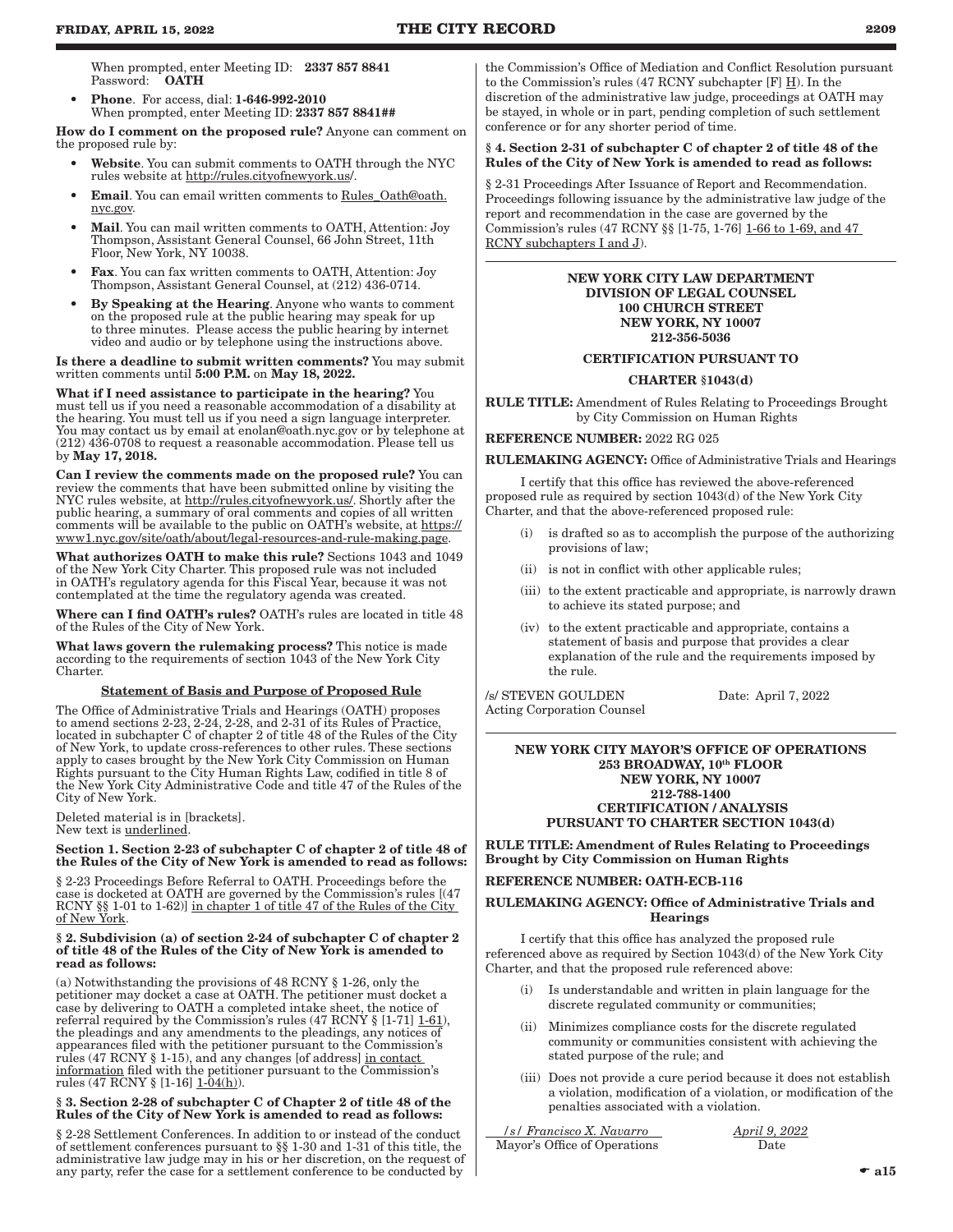# **SPECIAL MATERIALS**

### **CITYWIDE ADMINISTRATIVE SERVICES**

 $\blacksquare$  NOTICE

#### OFFICIAL FUEL PRICE (\$) SCHEDULE NO. 8944 FUEL OIL AND KEROSENE

| CONTR.<br>NO.      | NO.              | <b>ITEM FUEL/OIL</b><br><b>TYPE</b> |                                         | <b>DELIVERY</b>                                                                  | <b>VENDOR</b>                     | CHANGE (\$) PRICE (\$)           | EFF. 04/11/2022            |
|--------------------|------------------|-------------------------------------|-----------------------------------------|----------------------------------------------------------------------------------|-----------------------------------|----------------------------------|----------------------------|
| 4087216            | $1.3\,$          | #2DULS                              |                                         | CITYWIDE BY TW                                                                   | <b>SPRAGUE</b>                    | $-0.1321$ GAL.                   | 3.8411 GAL.                |
| 4087216            | 2.3              | #2DULS                              |                                         | PICK-UP                                                                          | <b>SPRAGUE</b>                    | $-0.1321$ GAL.                   | 3.7364 GAL.                |
| 4087216            | 3.3              | #2DULS                              | Winterized                              | CITYWIDE BY TW                                                                   | <b>SPRAGUE</b>                    | $-0.1321$ GAL.                   | 4.0394 GAL.                |
| 4087216            | 4.3              | #2DULS                              | Winterized                              | PICK-UP                                                                          | SPRAGUE                           | $-0.1321$ GAL.                   | 3.9346 GAL.                |
| 4087216            | 5.3              | #1DULS                              |                                         | CITYWIDE BY TW                                                                   | <b>SPRAGUE</b>                    | 2.1759 GAL.                      | 7.5938 GAL.                |
| 4087216            | 6.3              | #1DULS                              |                                         | PICK-UP                                                                          | <b>SPRAGUE</b>                    | 2.1759 GAL.                      | 7.4890 GAL.                |
| 4087216            | 7.3              | #2DULS                              | $>= 80\%$                               | CITYWIDE BY TW                                                                   | <b>SPRAGUE</b>                    | $-0.1321$ GAL.                   | 3.8689 GAL.                |
| 4087216            | 8.3              | #2DULS                              | Winterized                              | CITYWIDE BY TW                                                                   | <b>SPRAGUE</b>                    | $-0.1321$ GAL.                   | 4.1599 GAL.                |
| 4087216            | 9.3              | <b>B100</b>                         | B100=20%                                | <b>CITYWIDE BY TW</b>                                                            | <b>SPRAGUE</b>                    | $-0.0069$ GAL.                   | 5.3949 GAL.                |
| 4087216            | 10.3             | #2DULS                              | $>= 80\%$                               | PICK-UP                                                                          | <b>SPRAGUE</b>                    | $-0.1321$ GAL.                   | 3.7641 GAL.                |
| 4087216            | 11.3             | #2DULS                              | Winterized                              | PICK-UP                                                                          | <b>SPRAGUE</b>                    | $-0.1321$ GAL.                   | 4.0551 GAL.                |
| 4087216            | 12.3             | <b>B100</b>                         | $B100 = 20%$                            | PICK-UP                                                                          | <b>SPRAGUE</b>                    | $-0.0069$ GAL.                   | 5.2901 GAL.                |
| 4087216            | 13.3             | #1DULS                              | $>= 80\%$                               | CITYWIDE BY TW                                                                   | <b>SPRAGUE</b>                    | 2.1759 GAL.                      | 7.6034 GAL.                |
| 4087216            | 14.3             | <b>B100</b>                         | $B100 = 20%$                            | CITYWIDE BY TW                                                                   | <b>SPRAGUE</b>                    | $-0.0069$ GAL.                   | 5.4038 GAL.                |
| 4087216            | 15.3             | #1DULS                              | $>= 80\%$                               | PICK-UP                                                                          | <b>SPRAGUE</b>                    | 2.1759 GAL.                      | 7.4986 GAL.                |
| 4087216            | 16.3             | <b>B100</b>                         | $B100 = 20%$                            | PICK-UP                                                                          | <b>SPRAGUE</b>                    | $-0.0069$ GAL.                   | 5.2990 GAL.                |
| 4087216            | 17.3             | #2DULS                              |                                         | BARGE MTF III, ST. WI                                                            | <b>SPRAGUE</b>                    | $-0.1321$ GAL.                   | 3.8017 GAL.                |
| 202254001073       |                  | #2DULSB50                           |                                         | <b>STATEN ISLAND</b>                                                             | <b>SPRAGUE</b>                    | $-0.0695$ GAL.                   | 4.3602 GAL.                |
| 3687192            | $\mathbf{1}$     | JET                                 |                                         | <b>FLOYD BENNETT</b>                                                             | <b>SPRAGUE</b>                    | 2.1699 GAL.                      | 8.0705 GAL.                |
| 4287030            | $\mathbf{1}$     | #4B5                                |                                         | <b>MANHATTAN</b>                                                                 | <b>UNITED METRO</b>               | $-0.1186$ GAL.                   | 3.7828 GAL.                |
| 4287030            | $\boldsymbol{2}$ | #4B5                                |                                         | <b>BRONX</b>                                                                     | UNITED METRO                      | $-0.1186$ GAL.                   | 3.8028 GAL.                |
| 4287030            | 3                | #4B5                                |                                         | <b>BROOKLYN</b>                                                                  | UNITED METRO                      | $-0.1186$ GAL.                   | 3.7428 GAL.                |
| 4287030            | $\overline{4}$   | #4B5                                |                                         | <b>QUEENS</b>                                                                    | UNITED METRO                      | $-0.1186$ GAL.                   | 3.7728 GAL.                |
| 4287031            | 5                | #4B5                                |                                         | <b>RICHMOND</b>                                                                  | APPROVED OIL COMPANY -0.1186 GAL. |                                  | 3.9628 GAL.                |
| 4187014            | $\mathbf{1}$     | #2B5                                |                                         | <b>MANHATTAN</b>                                                                 | <b>SPRAGUE</b>                    | $-0.1258$ GAL.                   | 3.9804 GAL.                |
| 4187014            | 3                | #2B5                                |                                         | <b>BRONX</b>                                                                     | <b>SPRAGUE</b>                    | $-0.1258$ GAL.                   | 3.9324 GAL.                |
| 4187014            | 5                | #2B5                                |                                         | <b>BROOKLYN</b>                                                                  | <b>SPRAGUE</b>                    | $-0.1258$ GAL.                   | 3.9454 GAL.<br>3.9534 GAL. |
| 4187014<br>4187014 | 7<br>9           | #2B5<br>#2B5                        |                                         | <b>QUEENS</b><br>STATEN ISLAND                                                   | <b>SPRAGUE</b><br><b>SPRAGUE</b>  | $-0.1258$ GAL.<br>$-0.1258$ GAL. | 4.0324 GAL.                |
| 4187014            | 11               | #2B10                               |                                         | CITYWIDE BY TW                                                                   | <b>SPRAGUE</b>                    | $-0.1196$ GAL.                   | 4.0278 GAL.                |
| 4187014            | 12               | #2B20                               |                                         | CITYWIDE BY TW                                                                   | <b>SPRAGUE</b>                    | $-0.1071$ GAL.                   | 4.1766 GAL.                |
| 4187015            | 2.0(H)           | #2B5                                |                                         | MANHATTAN(RACK PICK-UP) APPROVED OIL COMPANY -0.1258 GAL.                        |                                   |                                  | 3.7457 GAL.                |
| 4187015            | 4.0(I)           | #2B5                                |                                         | <b>BRONX (RACK PICK-UP)</b>                                                      | APPROVED OIL COMPANY -0.1258 GAL. |                                  | 3.7457 GAL.                |
| 4187015            | 6.0(L)           | #2B5                                |                                         | BROOKLYN (RACK PICK-UP) APPROVED OIL COMPANY -0.1258 GAL.                        |                                   |                                  | 3.7457 GAL.                |
| 4187015            | $8.0(M)$ #2B5    |                                     |                                         | <b>QUEENS (RACK PICK-UP)</b>                                                     | APPROVED OIL COMPANY -0.1258 GAL. |                                  | 3.7457 GAL.                |
| 4187015            | $10.0(N)$ #2B5   |                                     |                                         | STATEN ISLAND (RACK<br>PICK-UP)                                                  | APPROVED OIL COMPANY -0.1258 GAL. |                                  | 3.7457 GAL.                |
| 4087216            | #2DULSB5         |                                     | 95% ITEM 8.3 5% ITEM 9.3                | CITYWIDE BY TW                                                                   | <b>SPRAGUE</b>                    | $-0.1258$ GAL.                   | 4.2217 $GAL.(A)$           |
| 4087216            | #2DULSB10        |                                     | 90% ITEM 8.3 10% ITEM 9.3               | <b>CITYWIDE BY TW</b>                                                            | <b>SPRAGUE</b>                    | $-0.1196$ GAL.                   | 4.2834 GAL.(B)             |
| 4087216            | #2DULSB20        |                                     | $80\%$ ITEM $8.3\;$ $20\%$ ITEM $9.3\;$ | CITYWIDE BY TW                                                                   | <b>SPRAGUE</b>                    | $-0.1071$ GAL.                   | 4.4069 GAL.(C)             |
| 4087216            | #2DULSB5         |                                     | 95% ITEM 11.3 5% ITEM 12.3              | PICK-UP                                                                          | <b>SPRAGUE</b>                    | $-0.1258$ GAL.                   | 4.1168 GAL.(D)             |
| 4087216            | #2DULSB10        |                                     | 90% ITEM 11.3 10% ITEM 12.3 PICK-UP     |                                                                                  | <b>SPRAGUE</b>                    | $-0.1196$ GAL.                   | 4.1786 GAL.(E)             |
| 4087216            | #2DULSB20        |                                     | 80% ITEM 11.3 20% ITEM 12.3 PICK-UP     |                                                                                  | <b>SPRAGUE</b>                    | $-0.1071$ GAL.                   | 4.3021 GAL.(F)             |
| 4087216            | #1DULSB20        |                                     | 80% ITEM 13.3 20% ITEM 14.3             | <b>CITYWIDE BY TW</b>                                                            | <b>SPRAGUE</b>                    | 1.7393 GAL.                      | 7.1635 GAL.                |
| 4087216            | #1DULSB20        |                                     | 80% ITEM 15.3 20% ITEM 16.3 PICK-UP     |                                                                                  | <b>SPRAGUE</b>                    | 1.7393 GAL.                      | 7.0587 GAL.                |
|                    |                  |                                     |                                         | <b>OFFICIAL FUEL PRICE (\$) SCHEDULE NO. 8945</b><br>FUEL OIL, PRIME AND START   |                                   |                                  |                            |
| CONTR.<br>NO.      | NO.              | <b>ITEM FUEL/OIL</b><br><b>TYPE</b> |                                         | <b>DELIVERY</b>                                                                  | <b>VENDOR</b>                     | CHANGE (\$) PRICE (\$)           | EFF. 04/11/2022            |
|                    |                  |                                     |                                         |                                                                                  |                                   |                                  |                            |
|                    |                  |                                     |                                         | <b>OFFICIAL FUEL PRICE (\$) SCHEDULE NO. 8946</b><br><b>FUEL OIL AND REPAIRS</b> |                                   |                                  |                            |
| CONTR.<br>NO.      | NO.              | <b>ITEM FUEL/OIL</b><br>TYPE        |                                         | <b>DELIVERY</b>                                                                  | <b>VENDOR</b>                     | CHANGE (\$) PRICE (\$)           | EFF. 04/11/2022            |
| 20211200451        |                  | #2B5                                |                                         | All Boroughs (Pickup under delivery) APPROVED OIL                                |                                   | $-0.1258$ GAL                    | 4.1598 $GAL.(J)$           |

20211200451 #2B5 #2B5 All Boroughs (Pickup under delivery) APPROVED OIL -0.1258 GAL 4.1598 GAL.(J)<br>20211200451 #4B5 All Boroughs (Pickup under delivery) APPROVED OIL -0.1186 GAL 4.0332 GAL.(K)

All Boroughs (Pickup under delivery)  $\,$  APPROVED OIL  $\,$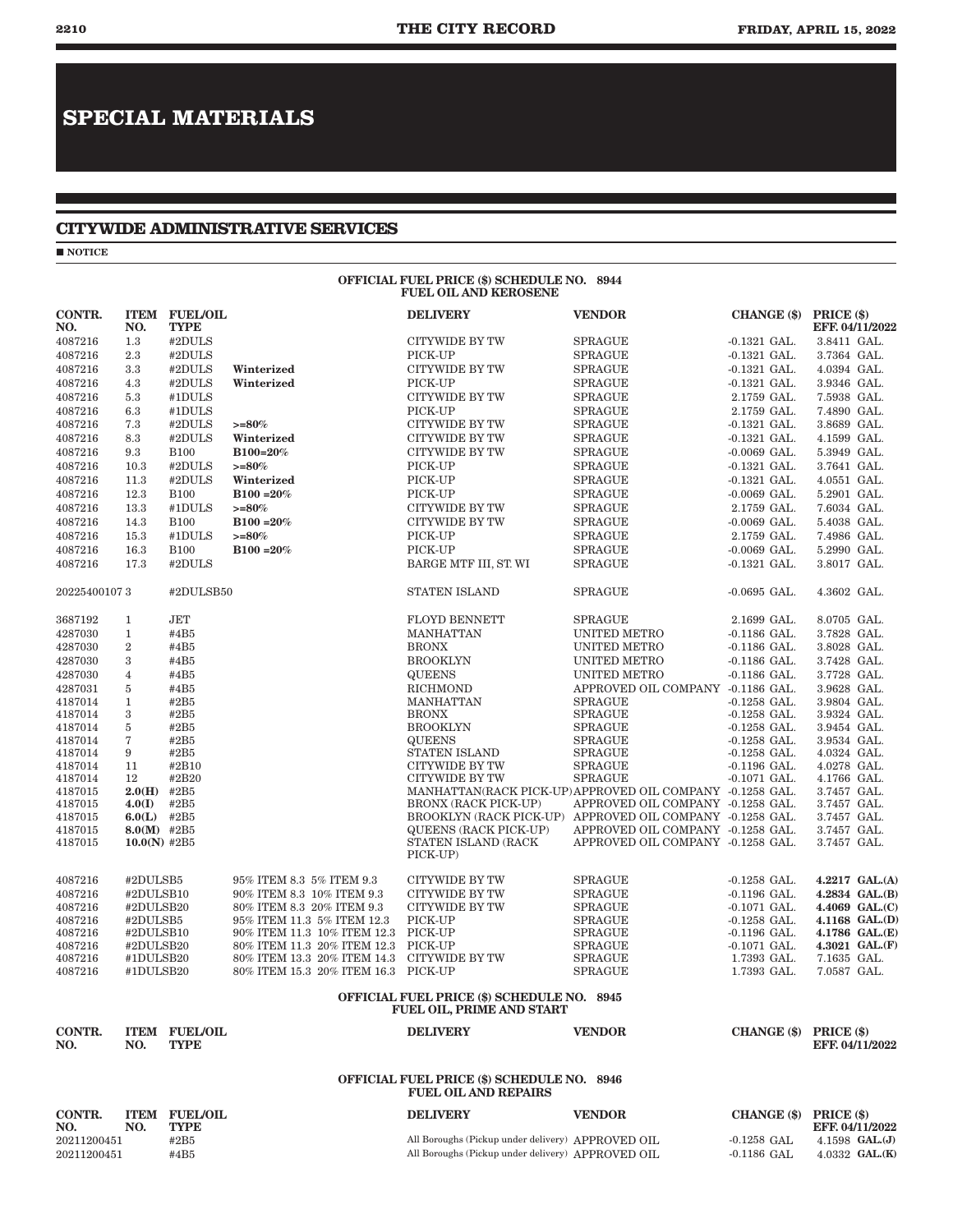### **FRIDAY, APRIL 15, 2022 THE CITY RECORD 2211**

#### OFFICIAL FUEL PRICE (\$) SCHEDULE NO. 8947 GASOLINE

| CONTR.<br>NO. | NO.     | <b>ITEM FUEL/OIL</b><br><b>TYPE</b> | <b>DELIVERY</b>       | <b>VENDOR</b>       | CHANGE (\$)           | PRICE (\$)<br>EFF, 04/11/2022 |
|---------------|---------|-------------------------------------|-----------------------|---------------------|-----------------------|-------------------------------|
| 3787120       | $1.0\,$ | Reg UL                              | CITY WIDE BY TW       | GLOBAL MONTELLO     | $-0.0937 \text{ GAL}$ | 2.9894 GAL                    |
| 3787120       | 2.0     | Prem UL                             | CITY WIDE BY TW       | GLOBAL MONTELLO     | $-0.0682$ GAL         | 3.1839 GAL.                   |
| 3787120       | 3.0     | Reg UL                              | PICK-UP               | GLOBAL MONTELLO     | $-0.0937$ GAL         | $2.9244$ GAL.                 |
| 3787120       | 4.0     | Prem UL                             | PICK-UP               | GLOBAL MONTELLO     | $-0.0682$ GAL         | 3.1189 GAL.                   |
| 3787121       | 5.0     | E85 Summer                          | CITY WIDE BY DELIVERY | <b>UNITED METRO</b> | $-0.0123$ GAL         | $2.9235$ GAL. $(G)$           |
| 3787121       | 6.0     | <b>E70 Winter</b>                   | CITY WIDE BY DELIVERY | <b>UNITED METRO</b> | $-0.0286$ GAL         | $3.0317$ GAL. $(G)$           |

### NOTE:

- 1. (A), (B) and (C) Contract 4087216, item 7.3 replaced item 8.3 (Winter Version) effective April 1, 2022.
- 2. As of February 9, 2018, the Bio-Diesel Blender Tax Credit was retroactively reinstated for calendar year 2017. Should the tax credit be further extended, contractors will resume deducting the tax credit as a separate line item on invoices.
- 3. Federal excise taxes are imposed on taxable fuels, (i.e., gasoline, kerosene, and diesel), when removed from a taxable fuel terminal. This fuel excise tax does not include Leaking Underground Storage Tank (LUST) tax. LUST tax applies to motor fuels for both diesel and gasoline invoices. Going forward, LUST Tax will appear as an additional fee at the rate of \$0.001 per gallon and will be shown as a separate line item on your invoice.
- 4. The National Oil Heat Research Alliance (NORA) has been extended until February 6, 2029. A related assessment of \$.002 per gallon has been added to the posted weekly fuel prices and will appear as a separate line item on invoices. This fee applies to heating oil only and since 2015 has included #4 heating oil. All other terms and conditions remain unchanged.
- 5. Contract #4087216, effective June 1, 2020, replaces former items (1.2-17.2) on Contract #3987206.
- 6. Due to RIN price adjustments Biomass-based Diesel (2021) is replaced by Biomass-based Diesel (2022) commencing 1/1/2022.
- 7. Metro Environmental Services, LLC Requirement Contract #: 20201201516/4087084 for Fuel Site Maintenance Services, Citywide has been registered and Contract is available on DCAS / OCP's "Requirements Contract" website for citywide use as of January 27, 2020. Link to Fuel Site Maintenance Services, Citywide contract via OCP website: https://mspwvw-dcsocp.dcas.nycnet/nycprocurement/dmss/asp/RCDetails. asp?vContract=20201201516.
- 8. (D), (E) and (F) Contract 4087216, item 10.3 replaced item 11.3 (Winter Version) effective April 1, 2022.
- 9. (G) Contract 3787121, item 5.0 replaced item 6.0 (Winter Blend) effective April 1, 2022.
- 10. NYC Agencies are reminded to fill their fuel tanks as the end of the fiscal year approaches (June 30th).
- 11. (J) and (K) Effective October 1, 2020 contract #20211200451 PICKUP (ALL BOROUGHS) under DELIVERY by Approved Oil.
- 12. (H), (I), (L), (M) and (N) Items 2.0 (Manhattan), 4.0 (Bronx), 6.0 (Brooklyn), 8.0 (Queens) and 10.0 (Staten Island) are for RACK PICKUP **ONLY.**
- 13. NYC Agencies are reminded to begin preparing Purchase Orders for the New Fiscal Year (FY'22) as the end of the current fiscal year approaches (June 30th) where need and encouraged to continue utilizing Direct Order system for your fuel ordering, where it's in place.

### REMINDER FOR ALL AGENCIES:

All entities utilizing DCAS fuel contracts are reminded to pay their invoices on time to avoid interruption of service. Please send inspection copy of receiving report for all gasoline (E70, UL PREM) delivered by tank wagon to OCP/Bureau of Quality Assurance (BQA), 1 Centre Street, 18th Floor, New York, NY 10007.

 $\bullet$  a15

### **OFFICE OF COLLECTIVE BARGAINING**

#### **NOTICE**

### NOTICE OF PROPOSED RECOGNITION

The New York City Office of Collective Bargaining has received the petition described below. The Board of Certification will conduct an investigation of this matter.

| .             | 1101110, 2022                   | $10001$ $111111$ $11111001122$                                                                                                                                                                                             |
|---------------|---------------------------------|----------------------------------------------------------------------------------------------------------------------------------------------------------------------------------------------------------------------------|
| <b>FILED:</b> | Notice of Voluntary Recognition |                                                                                                                                                                                                                            |
|               |                                 | <b>DESCRIPTION:</b> NYC Health + Hospitals seeks to voluntarily<br>recognize District Council 37, AFSCME as the<br>bargaining representative of the following title,<br>which it seeks to add to the Institutional Service |

 $\mathbf{DATE:}$  April 6, 2022 DOCKET #: VR-1694-22

### which it seeks to add to the Institutional Services bargaining unit, Certification No. 46B-75. TITLE: Food Service Associate (Title Code No. 818040)

EMPLOYER: NYC Health + Hospitals 55 Water Street – 26th Floor New York, NY 10041

BARGAINING REPRESENTATIVE: District Council 37, AFSCME 125 Barclay Street, Room 520 New York, NY 10007

### **HOUSING PRESERVATION AND DEVELOPMENT**

**NOTICE** 

#### REQUEST FOR COMMENT REGARDING AN APPLICATION FOR A CERTIFICATION OF NO HARASSMENT  $A_{\text{max}}(1, 15, 200)$

| ivolice Date:<br>April 19, 2022                                            |         |                                     |
|----------------------------------------------------------------------------|---------|-------------------------------------|
| To:<br>Occupants, Former Occupants, and Other Interested<br><b>Parties</b> |         |                                     |
| <b>Property: Address</b>                                                   |         | <b>Application # Inquiry Period</b> |
| 425 Beach 120th Street, Queen                                              | 4/2022  | March 15, 2019<br>to Present        |
| 671 Monroe Street, Brooklyn                                                | 9/2022  | March 11, 2019<br>to Present        |
| 282 West 127th Street, Manhattan                                           | 20/2022 | March 4, 2019<br>to Present         |
| 2194 University Avenue, Bronx                                              | 21/2022 | March 4, 2019<br>to Present         |
| 218 Bowery, Manhattan                                                      | 22/2022 | March 7, 2019<br>to Present         |
| 31 East 126 <sup>th</sup> Street, Manhattan                                | 23/2022 | March 7, 2019<br>to Present         |
| 282 Hancock Street, Brooklyn                                               | 24/2022 | March 11, 2019<br>to Present        |
| 59 East 129th Street, Manhattan                                            | 25/2022 | March 17, 2019<br>to Present        |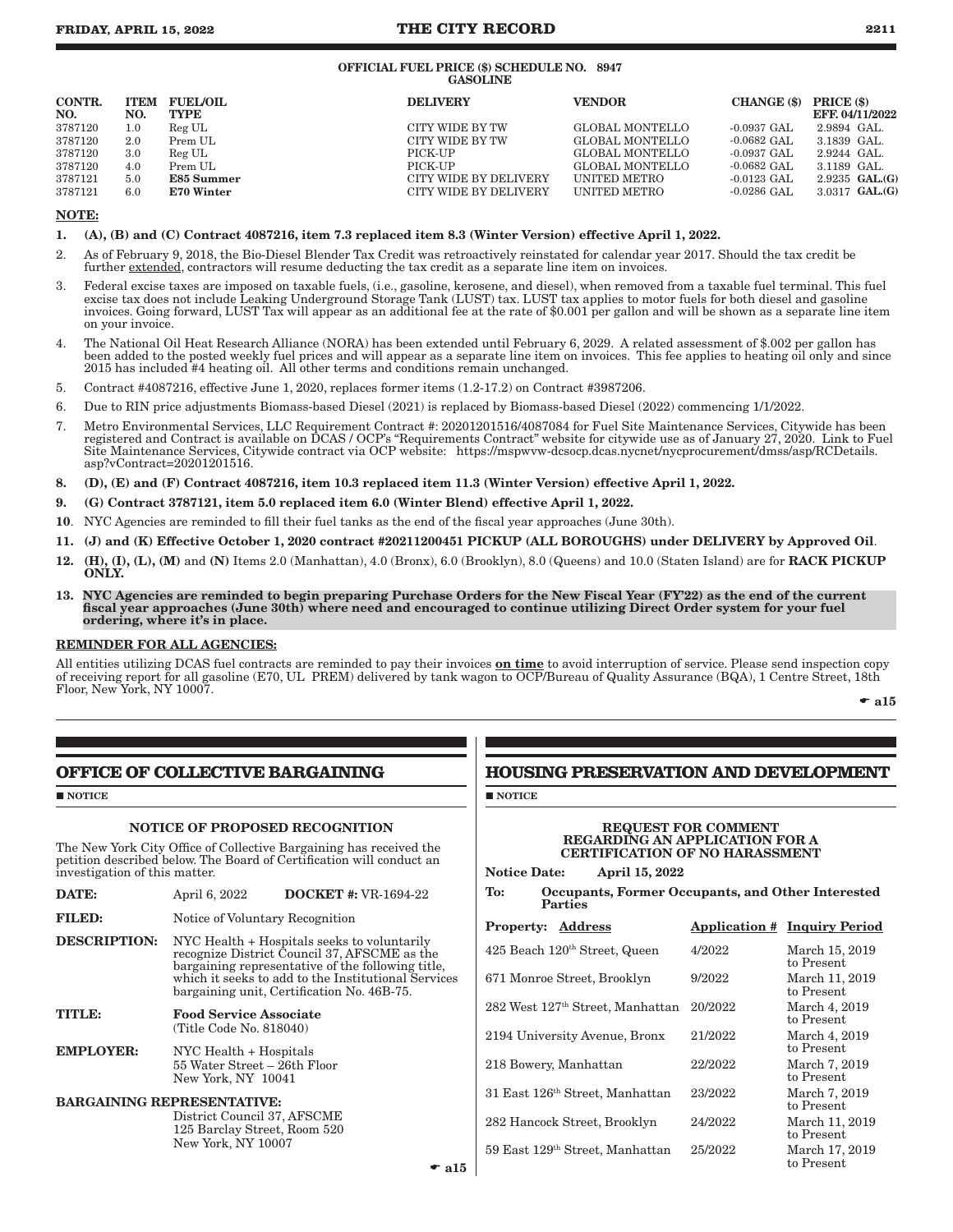| 437 Beach 126 <sup>th</sup> Street, Queens | 26/2022 | March 18, 2019<br>to Present |
|--------------------------------------------|---------|------------------------------|
| 344 Lexington Avenue, Manhattan 27/2022    |         | March 18, 2019<br>to Present |
| 765 8 <sup>th</sup> Avenue, Manhattan      | 28/2022 | March 24, 2019<br>to Present |
| 347 West 19th Street, Manhattan            | 29/2022 | March 31, 2019<br>to Present |
| 19 Cambridge Place, Brooklyn               | 30/2022 | March 14, 2019<br>to Present |
| 11 Spencer Place, Brooklyn                 | 32/2022 | March 25, 2019<br>to Present |

#### Authority: SRO, Administrative Code §27-2093

Before the Department of Buildings can issue a permit for the alteration or demolition of a single room occupancy multiple dwelling, the owner must obtain a "Certification of No Harassment" from the Department of Housing Preservation and Development ("HPD"), stating that there has not been harassment of the building's lawful occupants during a specified time period. Harassment is conduct by an owner that is intended to cause, or does cause, residents to leave or otherwise surrender any of their legal occupancy rights. It can include, but is not limited to, failure to provide essential services (such as heat, water, gas, or electricity), illegally locking out building residents, starting frivolous lawsuits, and using threats or physical force.

The owner of the building identified above has applied for a Certification of No Harassment. If you have any comments or evidence of harassment at this building, please notify HPD, at CONH Unit, 100 Gold Street, 6<sup>th</sup> Floor, New York, NY 10038, by letter postmarked not later than 30 days from the date of this notice or by an in-person statement made within the same period. To schedule an appointment for an in-person statement, please call (212) 863-5277 or (212) 863-8211.

*For the decision on the Certification of No Harassment Final Determination please visit our website, at www.hpd.nyc.gov, or call (212) 863-8266.*

#### PETICIjÓN DE COMENTARIO SOBRE UNA SOLICITUD PARA UN CERTIFICACIÓN DE NO ACOSO

Fecha de notificacion: April 15, 2022

Para: Inquilinos, Inquilinos Anteriores, y Otras Personas Interesadas

| <b>Propiedad: Dirección:</b>                 |         | Solicitud #: Período de<br>consulta: |
|----------------------------------------------|---------|--------------------------------------|
| 425 Beach 120th Street, Queen                | 4/2022  | March 15, 2019<br>to Present         |
| 671 Monroe Street, Brooklyn                  | 9/2022  | March 11, 2019<br>to Present         |
| 282 West 127 <sup>th</sup> Street, Manhattan | 20/2022 | March 4, 2019<br>to Present          |
| 2194 University Avenue, Bronx                | 21/2022 | March 4, 2019<br>to Present          |
| 218 Bowery, Manhattan                        | 22/2022 | March 7, 2019<br>to Present          |
| 31 East 126 <sup>th</sup> Street, Manhattan  | 23/2022 | March 7, 2019<br>to Present          |
| 282 Hancock Street, Brooklyn                 | 24/2022 | March 11, 2019<br>to Present         |
| 59 East 129 <sup>th</sup> Street, Manhattan  | 25/2022 | March 17, 2019<br>to Present         |
| 437 Beach 126 <sup>th</sup> Street, Queens   | 26/2022 | March 18, 2019<br>to Present         |
| 344 Lexington Avenue, Manhattan              | 27/2022 | March 18, 2019<br>to Present         |
| 765 8 <sup>th</sup> Avenue, Manhattan        | 28/2022 | March 24, 2019<br>to Present         |
| 347 West 19th Street, Manhattan              | 29/2022 | March 31, 2019<br>to Present         |
| 19 Cambridge Place, Brooklyn                 | 30/2022 | March 14, 2019<br>to Present         |
| 11 Spencer Place, Brooklyn                   | 32/2022 | March 25, 2019<br>to Present         |

#### Autoridad: SRO, Código Administrativo §27-2093

Antes de que el Departamento de Edificios pueda conceder un permiso para la alteración o demolición de una vivienda múltiple de ocupación de cuartos individuales, el propietario debe obtener una "Certificación de No Acoso" del Departamento de Preservación y Desarrollo de la

Vivienda ("HPD") que indique que tiene no haber sido hostigado a los ocupantes legales del edificio durante un período de tiempo especificado. El acoso es una conducta por parte de un dueño de edificio que pretende causar, o causa, que los residentes se vayan o renuncien a cualquiera de sus derechos legales de ocupación. Puede incluir, entre otros, no proporcionar servicios esenciales (como calefacción, agua, gas o electricidad), bloquear ilegalmente a los residentes del edificio, iniciar demandas frívolas y utilizar amenazas o fuerza física.

El dueño del edificio identificado anteriormente ha solicitado una Certificación de No Acoso. Si tiene algún comentario o evidencia de acoso en este edificio, notifique a HPD al CONH Unit, 100 Gold Street, 6<sup>th</sup> Floor, New York, NY 10038 por carta con matasellos no mas tarde que 30 días después de la fecha de este aviso o por una declaración en persona realizada dentro del mismo período. Para hacer una cita para una declaración en persona, llame al (212) 863-5277 o (212) 863-8211.

Para conocer la decisión final sobre la Certificación de No Acoso, visite nuestra pagina web en *www.hpd.nyc.gov o llame al (212) 863-8266.*

 $\bullet$  a15-25

#### REQUEST FOR COMMENT REGARDING AN APPLICATION FOR A CERTIFICATION OF NO HARASSMENT PILOT PROGRAM

Notice Date: April 15, 2022

To: Occupants, Former Occupants, and Other Interested **Parties** 

| <b>Property: Address</b>     | Application # | <b>Inquiry Period</b>        |
|------------------------------|---------------|------------------------------|
| 1801 Weeks Avenue, Bronx     | 10/2022       | March 14, 2017<br>to Present |
| 1449 Fulton Street, Brooklyn | 31/2022       | March 25, 2017<br>to Present |

#### Authority: Pilot Program Administrative Code §27-2093.1, §28-505.3

Before the Department of Buildings can issue a permit for the alteration or demolition of a multiple dwelling on the Certification of No Harassment Pilot Program building list, the owner must obtain a "Certification of No Harassment" from the Department of Housing Preservation and Development ("HPD") stating that there has not been harassment of the building's lawful occupants during a specified time period. Harassment is conduct by an owner that is intended to cause, or does cause, residents to leave or otherwise surrender any of their legal occupancy rights. It can include, but is not limited to, failure to provide essential services (such as heat, water, gas, or electricity), illegally locking out building residents, starting frivolous lawsuits, and using threats or physical force.

The owner of the building identified above has applied for a Certification of No Harassment. If you have any comments or evidence of harassment at this building, please notify HPD at CONH Unit, 100 Gold Street,  $6<sup>th</sup>$  Floor, New York, NY 10038, by letter postmarked not later than 45 days from the date of this notice or by an in-person statement made within the same period. To schedule an appointment for an in-person statement, please call (212) 863-5277 or (212) 863-8211.

*For the decision on the Certification of No Harassment Final Determination please visit our website, at www.hpd.nyc.gov, or call (212) 863-8266.*

#### PETICIÓN DE COMENTARIO SOBRE UNA SOLICITUD PARA UN CERTIFICACIÓN DE NO ACOSO PROGRAMA PILOTO

Fecha de notificacion: April 15, 2022

Para: Inquilinos, Inquilinos Anteriores, y Otras Personas Interesadas

| Propiedad: Dirección:        | Solicitud #: | Período de consulta:         |
|------------------------------|--------------|------------------------------|
| 1801 Weeks Avenue, Bronx     | 10/2022      | March 14, 2017<br>to Present |
| 1449 Fulton Street, Brooklyn | 31/2022      | March 25, 2017<br>to Present |

### Autoridad: PILOT, Código Administrativo §27-2093.1, §28-505.3

Antes de que el Departamento de Edificios pueda conceder un permiso para la alteración o demolición de una vivienda múltiple de ocupación de cuartos individuales, el propietario debe obtener una "Certificación de No Acoso" del Departamento de Preservación y Desarrollo de la Vivienda ("HPD") que indique que tiene no haber sido hostigado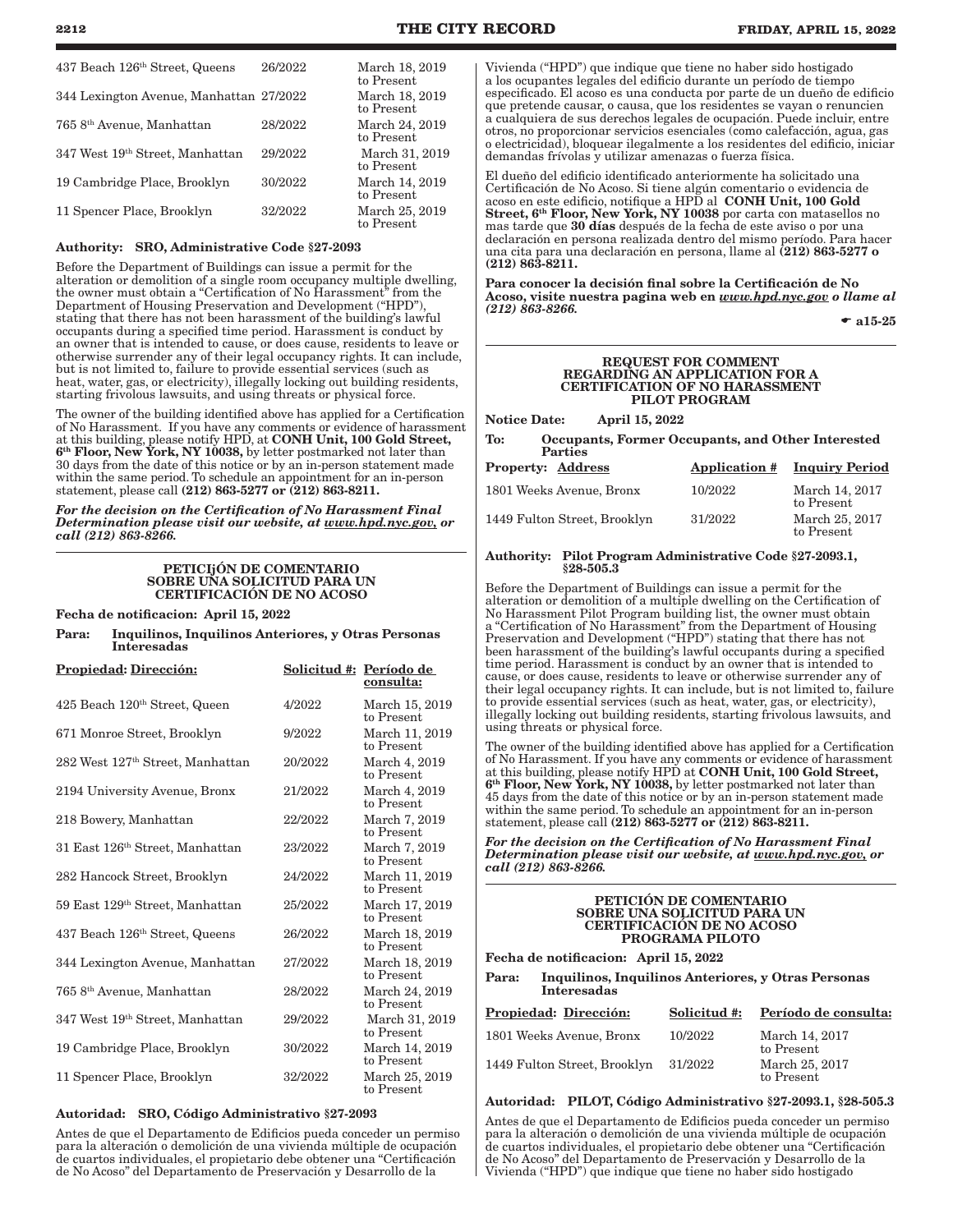a los ocupantes legales del edificio durante un período de tiempo especificado. El acoso es una conducta por parte de un dueño de edificio que pretende causar, o causa, que los residentes se vayan o renuncien a cualquiera de sus derechos legales de ocupación. Puede incluir, entre otros, no proporcionar servicios esenciales (como calefacción, agua, gas o electricidad), bloquear ilegalmente a los residentes del edificio, iniciar demandas frívolas y utilizar amenazas o fuerza física.

El dueño del edificio identificado anteriormente ha solicitado una Certificación de No Acoso. Si tiene algún comentario o evidencia de acoso en este edificio, notifique a HPD al CONH Unit, 100 Gold Street, 6<sup>th</sup> Floor, New York, NY 10038 por carta con matasellos no mas tarde que 45 días después de la fecha de este aviso o por una declaración en persona realizada dentro del mismo período. Para hacer una cita para una declaración en persona, llame al (212) 863-5277 o (212) 863-8211.

Para conocer la decisión final sobre la Certificación de No Acoso, visite nuestra pagina web en *www.hpd.nyc.gov o llame al (212) 863-8266.*

 $\bullet$  a15-25

Reason(s) the agency intends to renew/extend the contract: Continuity of Service

Personnel in substantially similar titles within agency: Administrative Architect, Administrative Architect NM, Administrative Construction Project Manager, Administrative Engineer, Administrative Engineer NM, Administrative Landmarks Preservationist, Administrative Landscape Architect, Administrative Landscape Architect NM, Administrative Project Manager, Administrative Project Manager NM, Architect, Assistant Architect, Assistant Electrical Engineer, Assistant Mechanical Engineer, Assistant Landscape Architect, Assistant Civil Engineer, Associate Project Manager, Civil Engineer, Construction Project Manager, Construction Project Manager Intern, Electrical Engineer, Highways and Sewers Inspector, Mechanical Engineer, Project Manager, Project Manager Intern, Surveyor

Headcount of personnel in substantially similar titles within agency: 697  $\bullet$  a15

### **CHANGES IN PERSONNEL**

### **MAYOR'S OFFICE OF CONTRACT SERVICES**

**NOTICE** 

Notice of Intent to Issue New Solicitation(s) Not Included in FY 2022 Annual Contracting Plan and Schedule

NOTICE IS HEREBY GIVEN that the Mayor will be issuing the following solicitation(s) not included in the FY 2022 Annual Contracting Plan and Schedule that is published, pursuant to New York City Charter § 312(a):

Agency: Department of Environmental Protection

Description of services sought: Laboratory coat rental and professional cleaning services (Upstate facilities)

Start date of the proposed contract: 6/1/2022

End date of the proposed contract: 7/1/2025

Method of solicitation the agency intends to utilize: NCSP

Personnel in substantially similar titles within agency: None

Headcount of personnel in substantially similar titles within agency: None

 $\bullet$  al5

Notice of Intent to Extend Contract(s) Not Included in FY 2022 Annual Contracting Plan and Schedule

NOTICE IS HEREBY GIVEN that the Mayor will be entering into the following extension(s) of (a) contract(s) not included in the  $\overline{Y}Y$  2022 Annual Contracting Plan and Schedule that is published, pursuant to New York City Charter § 312(a):

Agency: DDC

Vendor: Elite Construction Company of NY, LLC

Nature of services: RC for Construction Management Services for Micro projects, Citywide

Method of extension the agency intends to utilize: Renewal

New start date of the proposed renewed/extended contract: 2/7/2021 New end date of the proposed renewed/extended contract: 2/6/2022 Modifications sought to the nature of services performed under the contract: None

Reason(s) the agency intends to renew/extend the contract: Continuity of Service

Personnel in substantially similar titles within agency: Administrative Architect, Administrative Architect NM, Administrative Construction Project Manager, Administrative Engineer, Administrative Engineer NM, Administrative Landmarks Preservationist, Administrative Landscape Architect, Administrative Landscape Architect NM, Administrative Project Manager, Administrative Project Manager NM, Architect, Assistant Architect, Assistant Electrical Engineer, Assistant Mechanical Engineer, Assistant Landscape Architect, Assistant Civil Engineer, Associate Project Manager, Civil Engineer, Construction Project Manager, Construction Project Manager Intern, Electrical Engineer, Highways and Sewers Inspector, Mechanical Engineer, Project Manager, Project Manager Intern, Surveyor

Headcount of personnel in substantially similar titles within agency: 697 Agency: DDC

Vendor: Elite Construction Company of NY, LLC

Nature of services: RC for Construction Management Services for Micro projects, Citywide

Method of renewal/extension the agency intends to utilize: Extension New start date of the proposed renewed/extended contract: 2/7/2022 New end date of the proposed renewed/extended contract: 2/6/2023 Modifications sought to the nature of services performed under the contract: None

|                         |                   |   |       | FOR PERIOD ENDING 03/04/22 |                  |     |               |               |
|-------------------------|-------------------|---|-------|----------------------------|------------------|-----|---------------|---------------|
|                         |                   |   | TITLE |                            |                  |     |               |               |
| NAME                    |                   |   | NUM   | <b>SALARY</b>              | <b>ACTION</b>    |     | PROV EFF DATE | <b>AGENCY</b> |
| DELCID                  | <b>KEVIN</b>      | А | 70410 | \$92073.0000               | <b>RESIGNED</b>  | NO. | 02/02/22      | 072           |
| EDOUARD PILGRIM MAURICE |                   | G | 31164 | \$58167.0000               | APPOINTED        | YES | 02/13/22      | 072           |
| <b>ESTEVEZ</b>          | <b>JAVIER</b>     | J | 70410 | \$62166.0000               | <b>DISMISSED</b> | NO. | 02/10/22      | 072           |
| <b>FERGUS</b>           | TANYA             |   | 70410 | \$92073.0000               | RESIGNED         | NO. | 02/25/22      | 072           |
| <b>FILOR</b>            | SCOTT             |   | 70410 | \$92073.0000               | RESIGNED         | NO. | 02/17/22      | 072           |
| FILS                    | ANDRE             | Α | 70410 | \$62166.0000               | RESIGNED         | NO  | 02/20/22      | 072           |
| FUNG                    | WILSON            |   | 70410 | \$92073.0000               | RESIGNED         | NO  | 02/07/22      | 072           |
| <b>GERELUS</b>          | LIVINGST          |   | 90210 | \$36627.0000               | APPOINTED        | YES | 02/13/22      | 072           |
| <b>GONZALEZ</b>         | TABITHA           | Α | 31164 | \$58167.0000               | <b>RESIGNED</b>  | YES | 12/22/21      | 072           |
| <b>HAKH</b>             | <b>SHANNON</b>    | Α | 52620 | \$84254.0000               | RESIGNED         | YES | 02/17/22      | 072           |
| <b>HERNANDEZ</b>        | IRMA              |   | 10251 | \$62337.0000               | RETIRED          | NO  | 02/02/22      | 072           |
| JEREZ                   | <b>HIANKA</b>     |   | 70410 | \$67196.0000               | <b>RESIGNED</b>  | NO. | 02/17/22      | 072           |
| <b>KALFAKIS</b>         | LEONIDAS          |   | 70410 | \$47857.0000               | <b>RESIGNED</b>  | NO  | 02/26/22      | 072           |
| KEITT                   | CARLEIGH          |   | 1002C | \$73049.0000               | RESIGNED         | NO  | 02/11/22      | 072           |
| KHAN                    | <b>JUBAIRA</b>    |   | 31164 | \$58975.0000               | RESIGNED         | YES | 01/30/22      | 072           |
| LAKE                    | <b>DAWN</b>       |   | 12627 | \$76418.0000               | <b>RESIGNED</b>  | NO  | 01/23/22      | 072           |
| LEDESMA JR              | <b>JOSE</b>       | А | 70410 | \$92073.0000               | RESIGNED         | NO  | 02/16/22      | 072           |
| LOPEZ                   | MARIO             | М | 70410 | \$92073.0000               | <b>DISMISSED</b> | NO. | 02/21/22      | 072           |
| <b>MACHADO</b>          | DAVID             |   | 30087 | \$104670.0000              | <b>RESIGNED</b>  | YES | 02/13/22      | 072           |
| MARSH                   | <b>JASON</b>      | D | 31164 | \$58167.0000               | RESIGNED         | YES | 02/15/22      | 072           |
| MCCOY                   | KOBIE             | J | 70410 | \$92073.0000               | RETIRED          | NO  | 02/25/22      | 072           |
| MOLINA                  | LUIS              |   | 70410 | \$67196.0000               | RESIGNED         | NO  | 02/24/22      | 072           |
| MUHAMMED                | <b>ABDULRAH T</b> |   | 10251 | \$46019.0000               | <b>RESIGNED</b>  | NO  | 02/26/22      | 072           |
| MURRAY                  | <b>JACYNA</b>     |   | 70410 | \$92073.0000               | RESIGNED         | NO  | 02/12/22      | 072           |
| RAY                     | <b>KIMBERLE E</b> |   | 70410 | \$92073.0000               | <b>DISMISSED</b> | NO  | 02/21/22      | 072           |
| <b>RODRIGUEZ</b>        | WILLIAM           |   | 70410 | \$92073.0000               | <b>RESIGNED</b>  | NO  | 02/11/22      | 072           |
| SELBY                   | SHANEQUI T        |   | 70410 | \$92073.0000               | <b>RESIGNED</b>  | NO  | 02/14/22      | 072           |
| SISON                   | <b>KEVINLES L</b> |   | 70410 | \$62166.0000               | RESIGNED         | NO  | 02/04/22      | 072           |
| SMALL                   | IRANIA            |   | 70410 | \$92073.0000               | <b>RESIGNED</b>  | NO  | 02/23/22      | 072           |
| SQUITIERI               | GIOVANNI J        |   | 92340 | \$405.4400                 | APPOINTED        | YES | 02/20/22      | 072           |
| <b>STEVENS</b>          | <b>ASHLEY</b>     | A | 70410 | \$67196.0000               | <b>DISMISSED</b> | NO  | 02/20/22      | 072           |
| <b>STOFER</b>           | TYLER             | P | 31164 | \$69245.0000               | <b>INCREASE</b>  | NO  | 01/30/22      | 072           |
| <b>THOMAS</b>           | TENEISHA T        |   | 31164 | \$58167.0000               | <b>RESIGNED</b>  | YES | 12/27/21      | 072           |
| <b>THOMSON</b>          | KATHLEEN S        |   | 95044 | \$220000.0000              | APPOINTED        | YES | 02/13/22      | 072           |
| <b>TORRES</b>           | <b>ISMAEL</b>     |   | 70410 | \$92073.0000               | <b>RESIGNED</b>  | NO  | 01/23/22      | 072           |
| <b>TURCIOS</b>          | MICHAEL           |   | 70410 | \$67196.0000               | RESIGNED         | NO  | 01/20/22      | 072           |
| VAZOUEZ                 | <b>SHAHEED</b>    |   | 70410 | \$92073.0000               | RESIGNED         | NO  | 02/19/22      | 072           |
| WARWICK                 | DALE              | D | 70410 | \$67196.0000               | RESIGNED         | NO  | 02/19/22      | 072           |
| WILLIAMS                | ZONNI             | N | 31164 | \$58167.0000               | RESIGNED         | YES | 02/17/22      | 072           |
| WOOLLEY JR              | WINECK            |   | 90210 | \$36627.0000               | APPOINTED        | YES | 02/13/22      | 072           |
|                         |                   |   |       |                            |                  |     |               |               |

#### **MAYORS OFFICE OF CONTRACT SVCS FOR PERIOD ENDING 03/04/22 TITLE**

| NAME            |                   |   | NUM   | <b>SALARY</b>              | <b>ACTION</b>    | PROV | EFF DATE      | AGENCY        |
|-----------------|-------------------|---|-------|----------------------------|------------------|------|---------------|---------------|
| JUDGE           | <b>CATHERIN B</b> |   | 0527A | \$91670.0000               | <b>RESIGNED</b>  | YES  | 07/23/21      | 082           |
| PIERRE          | <b>BRYAN</b>      |   | 05277 | \$52638.0000               | <b>RESIGNED</b>  | YES  | 02/13/22      | 082           |
|                 |                   |   |       |                            |                  |      |               |               |
|                 |                   |   |       | PUBLIC ADVOCATE            |                  |      |               |               |
|                 |                   |   |       | FOR PERIOD ENDING 03/04/22 |                  |      |               |               |
|                 |                   |   | TITLE |                            |                  |      |               |               |
| NAME            |                   |   | NUM   | <b>SALARY</b>              | <b>ACTION</b>    |      | PROV EFF DATE | <b>AGENCY</b> |
| <b>CORTEZ</b>   | <b>ISA</b>        | M | 94508 | \$90000.0000               | <b>APPOINTED</b> | YES  | 02/13/22      | 101           |
| <b>JORDAN</b>   | <b>BRANDON</b>    |   | 94497 | \$60000.0000               | <b>INCREASE</b>  | YES  | 01/23/22      | 101           |
| LUO CAI         | ANA               |   | 94497 | \$55000.0000               | APPOINTED        | YES  | 02/22/22      | 101           |
| <b>ROBINSON</b> | <b>KADEEM</b>     | L | 94497 | \$60000.0000               | <b>RESIGNED</b>  | YES  | 02/22/22      | 101           |
| <b>SAFFRAN</b>  | <b>GWENDOLY J</b> |   | 94497 | \$60000.0000               | <b>INCREASE</b>  | YES  | 02/20/22      | 101           |
| TANG            | <b>JESSICA</b>    |   | 94497 | \$55000.0000               | APPOINTED        | YES  | 02/22/22      | 101           |
| ULLIAN          | ADAM              | s | 94512 | \$55000.0000               | APPOINTED        | YES  | 02/06/22      | 101           |
|                 |                   |   |       |                            |                  |      |               |               |
|                 |                   |   |       | CITY COUNCIL               |                  |      |               |               |
|                 |                   |   |       | FOR PERIOD ENDING 03/04/22 |                  |      |               |               |
|                 |                   |   | TITLE |                            |                  |      |               |               |
| NAME            |                   |   | NUM   | <b>SALARY</b>              | <b>ACTION</b>    |      | PROV EFF DATE | <b>AGENCY</b> |
| <b>BETHEA</b>   | GAIA              | Α | 94074 | \$32760.0000               | APPOINTED        | YES  | 02/08/22      | 102           |
| <b>CHAN</b>     | YUN CHEE S        |   | 30183 | \$60000.0000               | <b>RESIGNED</b>  | YES  | 02/13/22      | 102           |
| <b>CHEN</b>     | <b>MEAGAN</b>     | P | 94458 | \$175000.0000              | <b>APPOINTED</b> | YES  | 02/20/22      | 102           |
| FANG            | <b>BENJAMIN</b>   |   | 94440 | \$80000.0000               | <b>INCREASE</b>  | YES  | 01/30/22      | 102           |
| HAXHIJAJ        | ALI               |   | 94435 | \$81095.0000               | <b>INCREASE</b>  | YES  | 02/13/22      | 102           |
| <b>HORNAK</b>   | <b>ROBERT</b>     |   | 94074 | \$95000.0000               | <b>RESIGNED</b>  | YES  | 02/16/22      | 102           |
| <b>JOHNSON</b>  | <b>NADIA</b>      | P | 94435 | \$84254.0000               | <b>RESIGNED</b>  | YES  | 02/25/22      | 102           |
|                 |                   |   |       |                            |                  |      |               |               |

 **DEPARTMENT OF CORRECTION**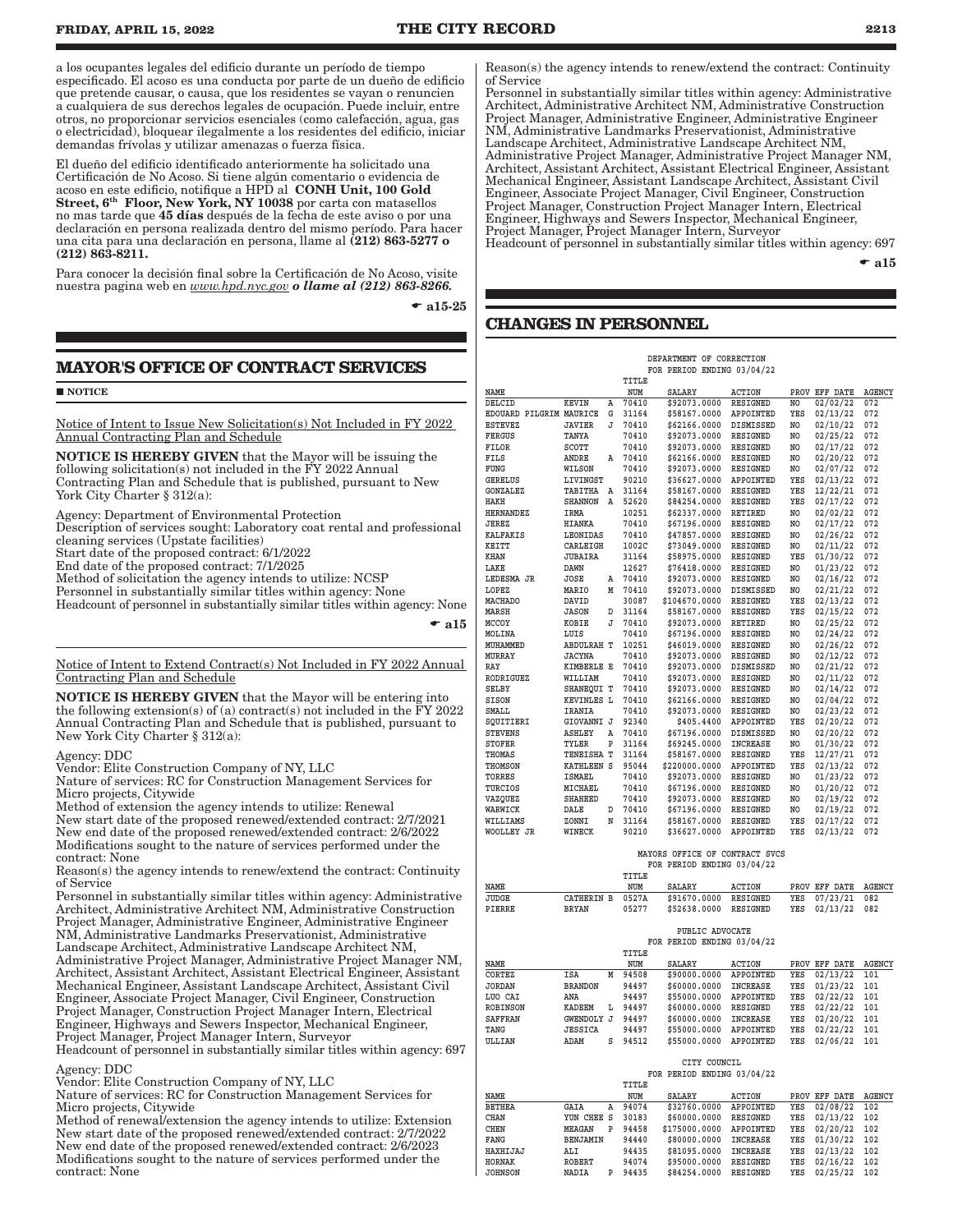| <b>JORDAN</b>               | KRISTIN                     | R 30177        | \$148500.0000                                               | APPOINTED                        | YES            | $01/01/22$ 102                   |                      |                                    |                                       |                | DEPT OF YOUTH & COMM DEV SRVS  |                                 |                |                      |               |
|-----------------------------|-----------------------------|----------------|-------------------------------------------------------------|----------------------------------|----------------|----------------------------------|----------------------|------------------------------------|---------------------------------------|----------------|--------------------------------|---------------------------------|----------------|----------------------|---------------|
| <b>MEEKS</b>                | EBONY<br>R                  | 94515          | \$185000.0000                                               | <b>RESIGNED</b>                  | YES            | 02/23/22                         | 102                  |                                    |                                       |                | FOR PERIOD ENDING 03/04/22     |                                 |                |                      |               |
| <b>ROBERTS</b>              | MICHAEL<br>D                | 94074          | \$45000.0000                                                | APPOINTED                        | YES            | 01/09/22                         | 102                  |                                    |                                       | TITLE          |                                |                                 |                |                      |               |
| ROBINSON                    | L<br><b>KADEEM</b>          | 94074          | \$80000.0000                                                | APPOINTED                        | YES            | 02/22/22                         | 102                  | NAME                               |                                       | NUM            | SALARY                         | <b>ACTION</b>                   |                | PROV EFF DATE AGENCY |               |
| TORRES<br>ULLIAN            | LORI<br>D<br>ADAM<br>s      | 94074<br>94074 | \$35000.0000<br>\$44000.0000                                | APPOINTED<br>RESIGNED            | YES<br>YES     | 01/02/22<br>02/06/22             | 102<br>102           | <b>BANFIELD</b><br><b>BAPTISTE</b> | MARIO<br>$\mathbb{R}$<br><b>BRYAN</b> | 10124<br>40510 | \$74942.0000<br>\$83230.0000   | PROMOTED<br>APPOINTED           | NO.<br>YES     | 01/23/22<br>02/13/22 | 261<br>261    |
| VENTURA                     | <b>CHELBY</b>               | 94074          | \$50000.0000                                                | APPOINTED                        | YES            | 02/22/22                         | 102                  | <b>DARDEN</b>                      | TORCIA<br>R                           | 51402          | \$28,0000                      | APPOINTED                       | YES            | 02/13/22             | 261           |
| WEEKES JR                   | TROY                        | A 94074        | \$39000.0000                                                | APPOINTED                        | YES            | $02/08/22$ 102                   |                      | DEJESUS                            | <b>ALEXIS</b><br>D                    | 10124          | \$58802.0000                   | PROMOTED                        | NO.            | 01/23/22             | 261           |
|                             |                             |                |                                                             |                                  |                |                                  |                      | <b>DOHENY</b>                      | ANN<br>М                              | 10124          | \$54102.0000                   | PROMOTED                        | N0             | 01/23/22             | 261           |
|                             |                             |                | CITY CLERK                                                  |                                  |                |                                  |                      | DUTTA                              | <b>TIRTHO</b>                         | 10009          | \$68000.0000                   | RESIGNED                        | YES            | 01/30/22             | 261           |
|                             |                             |                | FOR PERIOD ENDING 03/04/22                                  |                                  |                |                                  |                      | <b>GERNATH</b>                     | M<br>RAPHAEL                          | 40562          | \$69222.0000                   | RESIGNED                        | YES            | 02/20/22             | 261           |
|                             |                             | TITLE          |                                                             |                                  |                |                                  |                      | MINOTT                             | LEON<br>V                             | 10124          | \$83000.0000                   | PROMOTED                        | NO.            | 01/23/22             | 261           |
| NAME                        |                             | NUM<br>10251   | SALARY                                                      | <b>ACTION</b><br><b>RESIGNED</b> | NO.            | PROV EFF DATE AGENCY             |                      | MONDESIR<br>PORTILLO               | MONIQUE<br>A                          | 10124          | \$65826.0000<br>\$54100.0000   | PROMOTED<br>APPOINTED           | NO<br>YES      | 01/23/22<br>02/22/22 | 261<br>261    |
| RIVERA                      | DAMARIS                     |                | \$51564.0000                                                |                                  |                | 02/23/22                         | 103                  | RAMIREZ                            | STEPHANI N<br>INDHIRA A 10124         | 56058          | \$62820.0000                   | PROMOTED                        | N <sub>O</sub> | 01/23/22             | 261           |
|                             |                             |                | DEPARTMENT FOR THE AGING                                    |                                  |                |                                  |                      |                                    |                                       |                |                                |                                 |                |                      |               |
|                             |                             |                | FOR PERIOD ENDING 03/04/22                                  |                                  |                |                                  |                      |                                    |                                       |                | DEPT OF YOUTH & COMM DEV SRVS  |                                 |                |                      |               |
|                             |                             | TITLE          |                                                             |                                  |                |                                  |                      |                                    |                                       |                | FOR PERIOD ENDING 03/04/22     |                                 |                |                      |               |
| NAME                        |                             | NUM            | SALARY                                                      | <b>ACTION</b>                    |                | PROV EFF DATE                    | <b>AGENCY</b>        |                                    |                                       | TITLE          |                                |                                 |                |                      |               |
| AHMAD                       | MARUF                       | 10209          | \$15,5000                                                   | RESIGNED                         | YES            | 12/31/21                         | 125                  | NAME                               |                                       | NUM            | <b>SALARY</b>                  | <b>ACTION</b>                   | PROV           | EFF DATE AGENCY      |               |
| HUANG<br>MOCH               | QIUYING<br><b>CHERYL</b>    | 56058<br>56058 | \$62215.0000<br>\$77250.0000                                | RESIGNED<br>RETIRED              | YES<br>YES     | 02/02/22                         | 125<br>125           | SCOTT<br>STROL                     | CICELY<br>J<br><b>GABRIEL</b>         | 1002F<br>10025 | \$78000.0000<br>\$101686.0000  | APPOINTED<br>RETIRED            | YES<br>NO      | 02/20/22             | 261<br>261    |
| MOCH                        | CHERYL                      | 52613          | \$49528.0000                                                | RETIRED                          | NO             | 02/03/22<br>02/03/22             | 125                  | WHITNEY                            | SARAH<br>J                            | 10025          | \$115000.0000                  | <b>INCREASE</b>                 | N0             | 09/01/21<br>01/02/22 | 261           |
| MYEKU                       | RINA                        | 10209          | \$16.0000                                                   | APPOINTED                        | YES            | 02/13/22                         | 125                  |                                    |                                       |                |                                |                                 |                |                      |               |
| RICHES                      | CONCETTA F                  | 56057          | \$62227.0000                                                | RETIRED                          | YES            | $02/06/22$ 125                   |                      |                                    |                                       |                | BOARD OF ELECTION POLL WORKERS |                                 |                |                      |               |
|                             |                             |                |                                                             |                                  |                |                                  |                      |                                    |                                       |                | FOR PERIOD ENDING 03/04/22     |                                 |                |                      |               |
|                             |                             |                | <b>CULTURAL AFFAIRS</b>                                     |                                  |                |                                  |                      |                                    |                                       | TITLE          |                                |                                 |                |                      |               |
|                             |                             |                | FOR PERIOD ENDING 03/04/22                                  |                                  |                |                                  |                      | NAME                               |                                       | NUM            | <b>SALARY</b>                  | <b>ACTION</b>                   |                | PROV EFF DATE        | <b>AGENCY</b> |
| NAME                        |                             | TITLE<br>NUM   | SALARY                                                      | <b>ACTION</b>                    | PROV           | EFF DATE                         | AGENCY               | ADATIA<br>AFROZ                    | YASMIN<br>SHAMIMA                     | 9POLL<br>9POLL | \$1.0000<br>\$1,0000           | APPOINTED<br>APPOINTED          | YES<br>YES     | 01/01/22<br>01/01/22 | 300<br>300    |
| <b>EAGLIN</b>               | <b>BAILEE</b><br>N          | 56057          | \$20.9814                                                   | RESIGNED                         | YES            | 01/27/22                         | 126                  | AHMED                              | MABIA                                 | 9POLL          | \$1.0000                       | APPOINTED                       | YES            | 01/01/22             | 300           |
| <b>FIRESTONE</b>            | <b>ASHLEY</b><br>Ŀ          | 56058          | \$74250.0000                                                | INCREASE                         | YES            | 02/20/22                         | 126                  | AHMED                              | NAION                                 | 9POLL          | \$1.0000                       | APPOINTED                       | YES            | 01/01/22             | 300           |
| MORALES                     | Ŀ<br>BETTY                  | 12626          | \$77736.0000                                                | APPOINTED                        | YES            | 02/20/22                         | 126                  | AHMED                              | SALMAN                                | 9POLL          | \$1,0000                       | APPOINTED                       | YES            | 01/01/22             | 300           |
| NYDORF                      | ALANA<br>В                  | 56057          | \$20.9814                                                   | APPOINTED                        | YES            | 02/22/22                         | 126                  | <b>AKHTER</b>                      | RUMA                                  | 9POLL          | \$1.0000                       | APPOINTED                       | YES            | 01/01/22             | 300           |
|                             |                             |                |                                                             |                                  |                |                                  |                      | <b>AKTER</b>                       | <b>FAHEMA</b>                         | 9POLL          | \$1.0000                       | APPOINTED                       | YES            | 02/02/22             | 300           |
|                             |                             |                | FINANCIAL INFO SVCS AGENCY                                  |                                  |                |                                  |                      | AKTER                              | MAHFUZA                               | 9POLL          | \$1,0000                       | APPOINTED                       | YES            | 01/01/22             | 300           |
|                             |                             |                | FOR PERIOD ENDING 03/04/22                                  |                                  |                |                                  |                      | AKTER                              | NASIMA                                | 9POLL          | \$1.0000                       | APPOINTED<br>APPOINTED          | YES            | 01/01/22             | 300           |
| NAME                        |                             | TITLE<br>NUM   | <b>SALARY</b>                                               | <b>ACTION</b>                    |                | PROV EFF DATE AGENCY             |                      | ALAM<br>ALBRINCOLE DE L LUIS       | NIHARIKA                              | 9POLL<br>9POLL | \$1.0000<br>\$1.0000           | APPOINTED                       | YES<br>YES     | 01/01/22<br>01/01/22 | 300<br>300    |
| <b>KHANDAKAR</b>            | MOSAMMOD A                  | 10209          | \$15.7500                                                   | APPOINTED                        | YES            | 02/22/22                         | 127                  | <b>ALEXANDER</b>                   | TISHA<br>D                            | 9POLL          | \$1.0000                       | APPOINTED                       | YES            | 01/01/21             | 300           |
| OBRIEN                      | JOSEPH<br>J                 | 95712          | \$91522.0000                                                | RETIRED                          | YES            | 02/19/22                         | 127                  | ALI                                | ARSHIA                                | 9POLL          | \$1,0000                       | APPOINTED                       | YES            | 01/01/22             | 300           |
| OBRIEN                      | <b>JOSEPH</b><br>J          | 10124          | \$48082.0000                                                | RETIRED                          | NO.            | 02/19/22                         | 127                  | ALICEA                             | KEVIN<br>Α                            | 9POLL          | \$1.0000                       | APPOINTED                       | YES            | 01/01/21             | 300           |
| PIFER                       | GEORGE<br>Е                 | 95713          | \$128000.0000                                               | RESIGNED                         | YES            | 02/25/22                         | 127                  | <b>ALMONTE</b>                     | LUISA                                 | 9POLL          | \$1.0000                       | APPOINTED                       | YES            | 01/01/22             | 300           |
| RAYTHATTHA                  | NARENDRA B 13621            |                | \$79389.0000                                                | RESIGNED                         | N <sub>O</sub> | $02/18/22$ 127                   |                      | ANDUJAR                            | KIARA                                 | 9POLL          | \$1.0000                       | APPOINTED                       | YES            | 01/01/22             | 300           |
|                             |                             |                |                                                             |                                  |                |                                  |                      | ANGLIN                             | KEVIN                                 | 9POLL          | \$1.0000                       | APPOINTED                       | YES            | 01/01/22             | 300           |
|                             |                             |                | OFF OF PAYROLL ADMINISTRATION<br>FOR PERIOD ENDING 03/04/22 |                                  |                |                                  |                      | ANTEPARA<br>ARIZA                  | LISETTE<br>NAYELI                     | 9POLL<br>9POLL | \$1.0000<br>\$1.0000           | APPOINTED<br>APPOINTED          | YES<br>YES     | 01/01/22<br>01/01/22 | 300<br>300    |
|                             |                             | TITLE          |                                                             |                                  |                |                                  |                      | AROCHO                             | JOSE<br>Α                             | 9POLL          | \$1.0000                       | APPOINTED                       | YES            | 01/01/22             | 300           |
| NAME                        |                             | NUM            | SALARY                                                      | <b>ACTION</b>                    | PROV           | EFF DATE AGENCY                  |                      | ARONOVA                            | NEKADAM                               | 9POLL          | \$1.0000                       | APPOINTED                       | YES            | 01/01/22             | 300           |
| PALMIERI                    | MARIA                       | 10050          | \$171233.0000                                               | <b>INCREASE</b>                  | N <sub>O</sub> | 01/02/22                         | 131                  | ARRIEUX                            | ORLENE<br>Е                           | 9POLL          | \$1.0000                       | APPOINTED                       | YES            | 01/01/22             | 300           |
| SIPARENKO                   | TATYANA                     | 13632          | \$94244.0000                                                | RETIRED                          | N <sub>O</sub> | $02/26/22$ 131                   |                      | ARROLIGA ROBLES KAYLA              | N                                     | 9POLL          | \$1.0000                       | APPOINTED                       | YES            | 01/01/22             | 300           |
|                             |                             |                |                                                             |                                  |                |                                  |                      | ARZAN                              | AXAAN                                 | 9POLL          | \$1.0000                       | APPOINTED                       | YES            | 01/01/22             | 300           |
|                             |                             |                | INDEPENDENT BUDGET OFFICE                                   |                                  |                |                                  |                      | ASSIM                              | LINDA                                 | 9POLL          | \$1,0000                       | APPOINTED                       | YES            | 01/01/22             | 300           |
|                             |                             | TITLE          | FOR PERIOD ENDING 03/04/22                                  |                                  |                |                                  |                      | AVILA<br>AYALA                     | <b>KELVIN</b><br>LUIS                 | 9POLL<br>9POLL | \$1.0000<br>\$1.0000           | APPOINTED<br>APPOINTED          | YES<br>YES     | 01/01/22<br>01/01/22 | 300<br>300    |
| NAME                        |                             | NUM            | SALARY                                                      | <b>ACTION</b>                    |                | PROV EFF DATE AGENCY             |                      | BA                                 | YAGOUBA                               | 9POLL          | \$1,0000                       | APPOINTED                       | YES            | 01/01/22             | 300           |
| <b>SHERMAN</b>              | JACQUELI D                  | 95005          | \$160000.0000                                               | APPOINTED                        | YES            | 02/10/22                         | 132                  | <b>BACCHUS</b>                     | KEVIN                                 | 9POLL          | \$1.0000                       | APPOINTED                       | YES            | 01/01/22             | 300           |
|                             |                             |                |                                                             |                                  |                |                                  |                      | <b>BAGIGAH</b>                     | NANAHAWA                              | 9POLL          | \$1.0000                       | APPOINTED                       | YES            | 01/01/21             | 300           |
|                             |                             |                | TAXI & LIMOUSINE COMMISSION                                 |                                  |                |                                  |                      | BAH                                | MAMADOU                               | 9POLL          | \$1,0000                       | APPOINTED                       | YES            | 01/01/22             | 300           |
|                             |                             |                | FOR PERIOD ENDING 03/04/22                                  |                                  |                |                                  |                      | BAH                                | MARIAME                               | 9POLL          | \$1,0000                       | APPOINTED                       | YES            | 01/01/22             | 300           |
|                             |                             | TITLE          |                                                             |                                  |                | PROV EFF DATE                    |                      | <b>BALMIR</b>                      | RANDY                                 | 9POLL          | \$1,0000                       | APPOINTED<br>APPOINTED          | YES            | 01/01/22             | 300           |
| NAME<br><b>ALEJOS</b>       | <b>ABELARDO</b>             | NUM<br>35116   | SALARY<br>\$58043.0000                                      | <b>ACTION</b><br><b>DECEASED</b> | YES            | 02/19/22                         | <b>AGENCY</b><br>156 | <b>BARTON</b><br>BARUA             | LARRY<br>SATYAJIT                     | 9POLL<br>9POLL | \$1.0000<br>\$1.0000           | APPOINTED                       | YES<br>YES     | 01/01/22<br>01/01/22 | 300<br>300    |
| GAU                         | <b>ALLISON</b>              | 22316          | \$72000.0000 APPOINTED                                      |                                  | YES            | $02/22/22$ 156                   |                      | <b>BASANT</b>                      | JENENE                                | 9POLL          |                                | \$1.0000 APPOINTED              | YES            | $01/01/22$ 300       |               |
| <b>GERNATH</b>              | RAPHAEL M 22316             |                | \$74760.0000 APPOINTED                                      |                                  | YES            | $02/20/22$ 156                   |                      | <b>BAUTISTA</b>                    | KARINY                                | 9POLL          |                                | \$1.0000 APPOINTED              | YES            | $01/01/22$ 300       |               |
| GOMEZ                       | ALEXANDR J                  | 10079          | \$90065.0000                                                | <b>INCREASE</b>                  | YES            | $01/02/22$ 156                   |                      | BEGUM                              | AYASA                                 | 9POLL          | \$1.0000                       | APPOINTED                       | YES            | $01/01/22$ 300       |               |
| GUIOR                       | L<br>SONIA                  | 56058          | \$80000.0000                                                | RESIGNED                         | YES            | $01/16/22$ 156                   |                      |                                    |                                       |                |                                |                                 |                |                      |               |
| <b>HASKINS</b>              | DEREK<br>L                  | 91212          |                                                             | \$19.1394 APPOINTED              | NO.            | 02/13/22 156                     |                      |                                    |                                       |                | BOARD OF ELECTION POLL WORKERS |                                 |                |                      |               |
| <b>HERNANDEZ</b><br>LEMOND  | BALMORE<br>A<br>Н<br>JUSTIN | 35116<br>91212 | \$58028.0000                                                | RESIGNED<br>\$19.1394 APPOINTED  | NO<br>N0       | $02/26/22$ 156<br>$02/22/22$ 156 |                      |                                    |                                       | TITLE          | FOR PERIOD ENDING 03/04/22     |                                 |                |                      |               |
| MALKIEWICZ                  | CARL                        | A 31121        | \$72860.0000                                                | PROMOTED                         | NO.            | $01/02/22$ 156                   |                      | NAME                               |                                       | NUM            | SALARY                         | <b>ACTION</b>                   |                | PROV EFF DATE AGENCY |               |
| MARTINEZ                    | JERMELL                     | 91212          | \$19.1394                                                   | APPOINTED                        | NO             | 02/22/22                         | 156                  | BEGUM                              | <b>BEAUTY</b>                         | 9POLL          |                                | \$1.0000 APPOINTED              | YES            | 01/01/22             | 300           |
| ORTIZ                       | EDWIN                       | A 10079        | \$90065.0000                                                | <b>INCREASE</b>                  | YES            | $01/02/22$ 156                   |                      | BEGUM                              | MOSST                                 | 9POLL          |                                | \$1.0000 APPOINTED              | YES            | $01/01/22$ 300       |               |
| RABEL                       | ANDREA<br>С                 | 10605          | \$19.9179                                                   | APPOINTED                        | NO.            | 02/22/22 156                     |                      | <b>BEHARIE</b>                     | AKIRA<br>с                            | 9POLL          | \$1.0000                       | APPOINTED                       | YES            | 01/01/22             | 300           |
| RAMCHAL<br>RODRIGUEZ        | HARRICHA<br><b>JUANITA</b>  | 35143<br>10079 | \$69394.0000<br>\$90065.0000                                | INCREASE<br><b>INCREASE</b>      | NO.<br>YES     | $01/02/22$ 156<br>$01/02/22$ 156 |                      | <b>BELCHER</b><br><b>BERMAN</b>    | KADIJAH<br>MICHAEL                    | 9POLL<br>9POLL | \$1,0000<br>\$1,0000           | APPOINTED<br>APPOINTED          | YES<br>YES     | 01/01/22<br>01/01/22 | 300<br>300    |
| SULAN                       | SUMIT                       | 35116          | \$47028.0000                                                | RESIGNED                         | YES            | 04/23/21 156                     |                      | <b>BERTNESS</b>                    | ELIZABET A                            | 9POLL          | \$1.0000                       | APPOINTED                       | YES            | 01/01/22             | 300           |
|                             |                             |                |                                                             |                                  |                |                                  |                      | <b>BETHUNE</b>                     | MICHELLE J                            | 9POLL          | \$1.0000                       | APPOINTED                       | YES            | 01/01/22             | 300           |
|                             |                             |                | PUBLIC SERVICE CORPS                                        |                                  |                |                                  |                      | <b>BEZEAR</b>                      | MARCUS                                | 9POLL          | \$1.0000                       | APPOINTED                       | YES            | 01/01/22             | 300           |
|                             |                             |                | FOR PERIOD ENDING 03/04/22                                  |                                  |                |                                  |                      | <b>BIDO</b>                        | OSMERY                                | 9POLL          | \$1.0000                       | APPOINTED                       | YES            | 01/01/22             | 300           |
|                             |                             | TITLE          |                                                             |                                  |                |                                  |                      | <b>BISWAS</b>                      | SHUDARSO C                            | 9POLL          | \$1.0000                       | APPOINTED                       | YES            | 01/01/21             | 300           |
| NAME                        |                             | NUM            | SALARY                                                      | <b>ACTION</b>                    |                | PROV EFF DATE AGENCY             |                      | <b>BOAHENE</b>                     | <b>NIVEA</b>                          | 9POLL          |                                | \$1.0000 APPOINTED              | YES            | 01/01/22             | 300           |
| CAJAMARCA<br><b>CLYBURN</b> | SHIRLEY<br>J<br>R           | 10209          | \$16.0000                                                   | APPOINTED<br>\$16.0000 APPOINTED | YES<br>YES     | 11/10/21                         | 210                  | <b>BONNELLY</b><br><b>BOYER</b>    | NADINE                                | 9POLL          | \$1.0000                       | APPOINTED<br>\$1.0000 APPOINTED | YES<br>YES     | 02/24/22             | 300<br>300    |
| DIXON                       | CONOR<br>KEON<br>D          | 10209<br>10209 | \$11.5000                                                   | RESIGNED                         | YES            | 09/07/21 210<br>02/22/22         | 210                  | BRACY                              | DASHAWN T<br>LEISL                    | 9POLL<br>9POLL | \$1,0000                       | APPOINTED                       | YES            | 01/01/21<br>01/01/22 | 300           |
| MANDELBERG                  | ROZANA<br>R                 | 10209          | \$7.7500                                                    | RESIGNED                         | YES            | 03/05/03                         | 210                  | <b>BRAMBLE</b>                     | KAHMARLI                              | 9POLL          | \$1.0000                       | APPOINTED                       | YES            | 01/01/22             | 300           |
| NUNEZ ACOSTA                | GENESIS<br>M                | 10209          |                                                             | \$15.7500 APPOINTED              | YES            | 11/11/21 210                     |                      | <b>BRANDON</b>                     | <b>DOROTHY</b>                        | 9POLL          |                                | \$1.0000 APPOINTED              | YES            | $01/01/21$ 300       |               |
| <b>RUFFIN III</b>           | <b>EDMUND</b><br>s          | 10209          | \$19,9000                                                   | APPOINTED                        | YES            | $01/28/22$ 210                   |                      | <b>BRENNAN</b>                     | ALEXANDE D                            | 9POLL          | \$1,0000                       | APPOINTED                       | YES            | 01/01/22             | 300           |
| WALKER                      | KHALIL                      | $J$ 10209      | \$16.0000                                                   | APPOINTED                        | YES            | 09/07/21 210                     |                      | <b>BRISCO</b>                      | DESTINY                               | 9POLL          | \$1.0000                       | APPOINTED                       | YES            | 02/14/22             | 300           |
|                             |                             |                |                                                             |                                  |                |                                  |                      | <b>BRYANT</b>                      | ALLYSHA C                             | 9POLL          |                                | \$1.0000 APPOINTED              | YES            | 01/01/22             | 300           |
|                             |                             |                | HUMAN RIGHTS COMMISSION<br>FOR PERIOD ENDING 03/04/22       |                                  |                |                                  |                      | CABRERA<br>CABRERA                 | DAVID<br>KAYLA                        | 9POLL<br>9POLL | \$1.0000                       | \$1.0000 APPOINTED<br>APPOINTED | YES<br>YES     | 01/01/22<br>01/01/22 | 300<br>300    |
|                             |                             | TITLE          |                                                             |                                  |                |                                  |                      | CALDERON                           | LIZABEL                               | 9POLL          | \$1.0000                       | APPOINTED                       | YES            | 01/01/22             | 300           |
| NAME                        |                             | NUM            | SALARY                                                      | <b>ACTION</b>                    |                | PROV EFF DATE AGENCY             |                      | CAMPBELL                           | MAUREEN                               | 9POLL          |                                | \$1.0000 APPOINTED              | YES            | 01/01/22             | 300           |
| <b>FUSCO</b>                | ELIZABET R                  | 95005          | \$95000.0000                                                | RESIGNED                         | YES            | 02/14/22                         | 226                  | CAMPOS                             | JESUS<br>X                            | 9POLL          | \$1.0000                       | APPOINTED                       | YES            | 01/01/22             | 300           |
| STOVALL                     | <b>ANGELA</b><br>L          | 55038          | \$67216.0000 RESIGNED                                       |                                  | YES            | 02/20/22 226                     |                      | CARRASQUILLO                       | MARITZA                               | 9POLL          | \$1.0000                       | APPOINTED                       | YES            | 01/01/21             | 300           |
|                             |                             |                |                                                             |                                  |                |                                  |                      | CARRINGTON                         | JAMILA<br>т                           | 9POLL          | \$1.0000                       | APPOINTED                       | YES            | 01/01/22             | 300           |
|                             |                             |                | NYC FIRE PENSION FUND                                       |                                  |                |                                  |                      | CASIANO                            | ERICK                                 | 9POLL          | \$1.0000                       | APPOINTED                       | YES            | 01/01/22             | 300           |
|                             |                             | TITLE          | FOR PERIOD ENDING 03/04/22                                  |                                  |                |                                  |                      | CASTILLO ALFARO JOCELYN<br>CATLYN  | Е<br>TIA<br>т                         | 9POLL<br>9POLL | \$1.0000                       | \$1.0000 APPOINTED<br>APPOINTED | YES<br>YES     | 01/01/22<br>02/02/22 | 300<br>300    |
| NAME                        |                             | NUM            | SALARY                                                      | <b>ACTION</b>                    |                | PROV EFF DATE AGENCY             |                      | CELESTIN                           | ROMILIO                               | 9POLL          | \$1.0000                       | APPOINTED                       | YES            | 01/01/22             | 300           |
| CUI                         | MEISHAN                     | 8298C          | \$100000.0000 APPOINTED                                     |                                  | YES            | $02/13/22$ 257                   |                      | CHAJ CHAN SR                       | SEBASTIA                              | 9POLL          |                                | \$1.0000 APPOINTED              | YES            | 01/01/22 300         |               |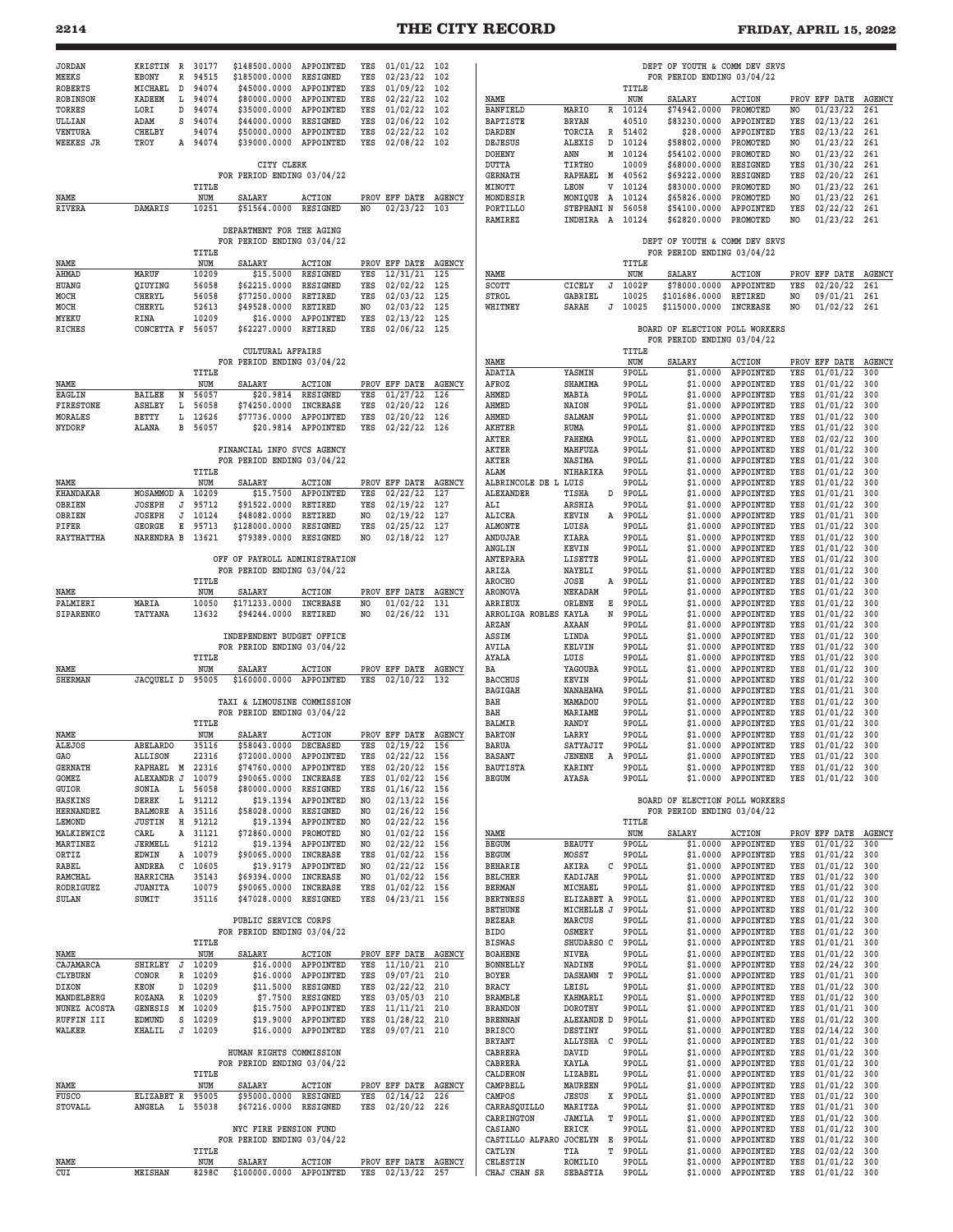### **FRIDAY, APRIL 15, 2022 THE CITY RECORD 2215**

| <b>CHANDA</b>       | ORCHY             |    | 9POLL | \$1.0000 | APPOINTED        | YES | 01/01/22 | 300 |
|---------------------|-------------------|----|-------|----------|------------------|-----|----------|-----|
| <b>CHARLES</b>      | CHRISTIA T        |    | 9POLL | \$1,0000 | APPOINTED        | YES | 01/01/22 | 300 |
| <b>CHARLES</b>      | <b>KENDAL</b>     |    | 9POLL | \$1.0000 | APPOINTED        | YES | 01/01/22 | 300 |
| <b>CHAVEZ</b>       | <b>DAYANA</b>     |    | 9POLL | \$1.0000 | APPOINTED        | YES | 01/01/21 | 300 |
| <b>CHEN</b>         | <b>ANDREW</b>     | н  | 9POLL | \$1,0000 | APPOINTED        | YES | 02/02/22 | 300 |
| <b>CHEN</b>         | MING              | н  | 9POLL | \$1,0000 | APPOINTED        | YES | 01/01/22 | 300 |
| CHIN                | <b>AUDREY</b>     |    | 9POLL | \$1,0000 | APPOINTED        | YES | 01/01/21 | 300 |
| CHINCHILLA          | <b>OMAYRA</b>     |    | 9POLL | \$1.0000 | APPOINTED        | YES | 01/01/22 | 300 |
| CHOI                | <b>HYUNSEOU</b>   |    | 9POLL | \$1.0000 | APPOINTED        | YES | 01/01/22 | 300 |
| <b>CHOWDHURY</b>    | <b>FAHIMA</b>     | Υ  | 9POLL | \$1,0000 | APPOINTED        | YES | 01/01/22 | 300 |
| <b>CHOWDHURY</b>    | OMAR              |    | 9POLL | \$1,0000 | <b>APPOINTED</b> | YES | 01/01/22 | 300 |
| <b>CHOWDHURY</b>    | PARSA             | T. | 9POLL | \$1.0000 | APPOINTED        | YES | 01/01/22 | 300 |
| <b>CHOWDHURY</b>    | SAMIA             |    | 9POLL | \$1,0000 | APPOINTED        | YES | 01/01/22 | 300 |
| CID                 | MARIA             |    | 9POLL | \$1,0000 | APPOINTED        | YES | 01/01/21 | 300 |
| COLON               | <b>DAMARIS</b>    |    | 9POLL | \$1,0000 | APPOINTED        | YES | 01/01/21 | 300 |
| <b>COLON RIVERA</b> | LIZ               |    | 9POLL | \$1,0000 | APPOINTED        | YES | 01/01/22 | 300 |
| <b>CRAWFORD</b>     | <b>DWAYNE</b>     |    | 9POLL | \$1.0000 | APPOINTED        | YES | 01/01/21 | 300 |
| CRESWELL            | ANYURI            | L  | 9POLL | \$1.0000 | APPOINTED        | YES | 01/01/22 | 300 |
| CRUZ                | ALICIA            |    | 9POLL | \$1,0000 | APPOINTED        | YES | 01/01/21 | 300 |
| <b>CUEVAS</b>       | <b>JACQUELI T</b> |    | 9POLL | \$1.0000 | APPOINTED        | YES | 01/01/22 | 300 |
|                     |                   |    |       |          |                  |     |          |     |
|                     |                   |    |       |          |                  |     |          |     |

### **BOARD OF ELECTION POLL WORKERS** FOR PERIOD ENDING 03/04/22

|                    |                 |   | TITLE |               |                  |     |               |               |
|--------------------|-----------------|---|-------|---------------|------------------|-----|---------------|---------------|
| <b>NAME</b>        |                 |   | NUM   | <b>SALARY</b> | <b>ACTION</b>    |     | PROV EFF DATE | <b>AGENCY</b> |
| CUNNINGHAM         | <b>ASHLEY</b>   |   | 9POLL | \$1.0000      | <b>APPOINTED</b> | YES | 01/01/22      | 300           |
| D'ARCEUIL          | <b>ROGER</b>    |   | 9POLL | \$1.0000      | APPOINTED        | YES | 01/01/21      | 300           |
| DANG               | <b>HUAN</b>     |   | 9POLL | \$1.0000      | APPOINTED        | YES | 01/01/22      | 300           |
| <b>DAVILA</b>      | TAMARA          |   | 9POLL | \$1,0000      | APPOINTED        | YES | 02/04/20      | 300           |
| DE LA CRUZ         | <b>KEYLA</b>    |   | 9POLL | \$1,0000      | APPOINTED        | YES | 01/01/22      | 300           |
| DHUMAN             | CHRISTIN        |   | 9POLL | \$1.0000      | APPOINTED        | YES | 01/01/22      | 300           |
| <b>DIAZ</b>        | KILCI           |   | 9POLL | \$1.0000      | APPOINTED        | YES | 01/01/22      | 300           |
| <b>DIAZ</b>        | KIMBERLI        |   | 9POLL | \$1.0000      | APPOINTED        | YES | 01/01/22      | 300           |
| <b>DOMINGUEZ</b>   | <b>DARIASNY</b> |   | 9POLL | \$1.0000      | APPOINTED        | YES | 01/01/21      | 300           |
| <b>DOMINGUEZ</b>   | <b>JENNIFFE</b> |   | 9POLL | \$1,0000      | APPOINTED        | YES | 01/01/21      | 300           |
| <b>DONEGAN</b>     | LORETTA         |   | 9POLL | \$1.0000      | APPOINTED        | YES | 01/01/22      | 300           |
| <b>DRYSDALE</b>    | <b>KRYSTLE</b>  | C | 9POLL | \$1.0000      | APPOINTED        | YES | 01/01/22      | 300           |
| <b>DUBOIS</b>      | ARICEL          |   | 9POLL | \$1.0000      | APPOINTED        | YES | 01/01/22      | 300           |
| <b>ENGELBRECHT</b> | ADAM            |   | 9POLL | \$1,0000      | APPOINTED        | YES | 01/01/22      | 300           |
| ESCAMILLA          | <b>JEFFREY</b>  |   | 9POLL | \$1.0000      | APPOINTED        | YES | 01/01/22      | 300           |
| <b>ESCOBAR</b>     | LORIANN         |   | 9POLL | \$1.0000      | <b>APPOINTED</b> | YES | 01/01/22      | 300           |
| <b>ESPADA</b>      | LATISHA         |   | 9POLL | \$1.0000      | APPOINTED        | YES | 01/01/22      | 300           |
| <b>EVANS</b>       | <b>KRISTINA</b> |   | 9POLL | \$1.0000      | APPOINTED        | YES | 01/01/22      | 300           |
| <b>EVERSON</b>     | WILLIAM         | J | 9POLL | \$1,0000      | APPOINTED        | YES | 01/01/22      | 300           |
| FARRELL            | <b>DYMPHNA</b>  | M | 9POLL | \$1.0000      | APPOINTED        | YES | 01/01/21      | 300           |
| <b>FELICIANO</b>   | DAVID           |   | 9POLL | \$1,0000      | APPOINTED        | YES | 01/01/21      | 300           |
| <b>FERDOUS</b>     | TAMANNA         |   | 9POLL | \$1.0000      | APPOINTED        | YES | 01/01/22      | 300           |
| <b>FEVERIE</b>     | <b>KHALEEL</b>  |   | 9POLL | \$1.0000      | APPOINTED        | YES | 01/01/22      | 300           |
| <b>FLAVIA</b>      | TANIA           |   | 9POLL | \$1.0000      | APPOINTED        | YES | 01/01/22      | 300           |
| <b>FLOWERS</b>     | LAWRENCE        |   | 9POLL | \$1,0000      | APPOINTED        | YES | 01/01/22      | 300           |
| FLOYD              | LINDSEY         |   | 9POLL | \$1,0000      | APPOINTED        | YES | 01/01/22      | 300           |
| FORD               | <b>IRENE</b>    |   | 9POLL | \$1.0000      | APPOINTED        | YES | 01/01/22      | 300           |
| <b>FORESTER</b>    | LONI            |   | 9POLL | \$1.0000      | APPOINTED        | YES | 01/01/22      | 300           |
| FRANCOIS           | <b>NESLIE</b>   |   | 9POLL | \$1.0000      | APPOINTED        | YES | 02/02/22      | 300           |
| <b>GARCIA</b>      | <b>DEIVIS</b>   |   | 9POLL | \$1,0000      | APPOINTED        | YES | 01/01/21      | 300           |
| <b>GARCIA</b>      | <b>KIMBERLY</b> |   | 9POLL | \$1,0000      | APPOINTED        | YES | 01/01/22      | 300           |
| GARCIA             | LORENA          | G | 9POLL | \$1.0000      | APPOINTED        | YES | 01/01/22      | 300           |
| <b>GEORGIOU</b>    | <b>GEORGE</b>   | P | 9POLL | \$1,0000      | APPOINTED        | YES | 01/01/22      | 300           |
| <b>GILESPIE</b>    | LYNWOOD         |   | 9POLL | \$1.0000      | APPOINTED        | YES | 01/01/22      | 300           |
| GOH                | <b>GUAT SIA</b> |   | 9POLL | \$1,0000      | APPOINTED        | YES | 01/01/22      | 300           |
| <b>GOMEZ</b>       | XIOMARA         | E | 9POLL | \$1,0000      | APPOINTED        | YES | 01/01/22      | 300           |
| <b>GOMEZ ARENA</b> | DULCE           |   | 9POLL | \$1.0000      | APPOINTED        | YES | 01/01/21      | 300           |
| GONZALEZ           | <b>GABRIEL</b>  | N | 9POLL | \$1.0000      | APPOINTED        | YES | 01/01/22      | 300           |
| <b>GONZALEZ</b>    | <b>JESSICA</b>  | L | 9POLL | \$1.0000      | APPOINTED        | YES | 02/02/22      | 300           |
| <b>GONZALEZ</b>    | LUANA           |   | 9POLL | \$1.0000      | APPOINTED        | YES | 01/01/22      | 300           |
| <b>GREEN</b>       | <b>BRIAN</b>    |   | 9POLL | \$1,0000      | APPOINTED        | YES | 01/01/22      | 300           |
| GREEN              | <b>JEANEAN</b>  | N | 9POLL | \$1.0000      | APPOINTED        | YES | 01/01/21      | 300           |
| <b>GREEN</b>       | WANDA           | R | 9POLL | \$1.0000      | APPOINTED        | YES | 01/01/22      | 300           |
| <b>GUTIERREZ</b>   | <b>KRISTOPH</b> |   | 9POLL | \$1.0000      | APPOINTED        | YES | 01/01/22      | 300           |
| <b>HAMILTON</b>    | ALEC            | C | 9POLL | \$1.0000      | APPOINTED        | YES | 01/01/22      | 300           |
| <b>HAMILTON</b>    | <b>JESSICA</b>  |   | 9POLL | \$1,0000      | APPOINTED        | YES | 01/01/21      | 300           |
| HARRICHAND         | KAMLA           | D | 9POLL | \$1.0000      | <b>APPOINTED</b> | YES | 01/01/22      | 300           |
| <b>HARVIN</b>      | COLE            | K | 9POLL | \$1.0000      | APPOINTED        | YES | 01/01/21      | 300           |
| <b>HAYNES</b>      | CARRIE          | B | 9POLL | \$1.0000      | APPOINTED        | YES | 01/01/21      | 300           |
| <b>HERNANDEZ</b>   | <b>ROSA</b>     | A | 9POLL | \$1,0000      | APPOINTED        | YES | 01/01/21      | 300           |
| <b>HICIANO</b>     | <b>KIABEL</b>   |   | 9POLL | \$1.0000      | APPOINTED        | YES | 01/01/22      | 300           |
|                    |                 |   |       |               |                  |     |               |               |

### **BOARD OF ELECTION POLL WORKERS FOR PERIOD ENDING 03/04/22**

|                |                 |   | TITLE |               |               |      |                 |               |
|----------------|-----------------|---|-------|---------------|---------------|------|-----------------|---------------|
| NAME           |                 |   | NUM   | <b>SALARY</b> | <b>ACTION</b> | PROV | <b>EFF DATE</b> | <b>AGENCY</b> |
| <b>HIDALGO</b> | <b>DARIUS</b>   |   | 9POLL | \$1.0000      | APPOINTED     | YES  | 01/01/21        | 300           |
| IMRAN          | ABIDA           |   | 9POLL | \$1,0000      | APPOINTED     | YES  | 01/01/22        | 300           |
| <b>ISLAM</b>   | MOHAMMAD        | M | 9POLL | \$1,0000      | APPOINTED     | YES  | 01/01/22        | 300           |
| <b>ISLAM</b>   | TALHA           |   | 9POLL | \$1,0000      | APPOINTED     | YES  | 01/01/22        | 300           |
| <b>JACKSON</b> | <b>LAWRENCE</b> |   | 9POLL | \$1,0000      | APPOINTED     | YES  | 01/01/22        | 300           |
| <b>JADOTTE</b> | ELIZABET T      |   | 9POLL | \$1,0000      | APPOINTED     | YES  | 02/02/22        | 300           |
| <b>JAGANA</b>  | KISSIMA         |   | 9POLL | \$1,0000      | APPOINTED     | YES  | 01/01/22        | 300           |
| <b>JAMES</b>   | LILLIE          |   | 9POLL | \$1,0000      | APPOINTED     | YES  | 01/01/22        | 300           |
| <b>JENKINS</b> | <b>BARBARA</b>  | L | 9POLL | \$1,0000      | APPOINTED     | YES  | 01/01/21        | 300           |
| <b>JOHNSON</b> | CHERICE         |   | 9POLL | \$1.0000      | APPOINTED     | YES  | 01/01/22        | 300           |
| <b>JOHNSON</b> | <b>DANIELLE</b> |   | 9POLL | \$1,0000      | APPOINTED     | YES  | 01/01/21        | 300           |
| <b>JOHNSON</b> | NILE            | M | 9POLL | \$1,0000      | APPOINTED     | YES  | 01/01/22        | 300           |
| <b>JONES</b>   | LATIK           |   | 9POLL | \$1,0000      | APPOINTED     | YES  | 01/01/22        | 300           |
| <b>JORDAN</b>  | LYDIA           |   | 9POLL | \$1,0000      | APPOINTED     | YES  | 01/01/22        | 300           |
| JULES          | <b>DAPHNEY</b>  |   | 9POLL | \$1.0000      | APPOINTED     | YES  | 02/02/22        | 300           |
| <b>JURADO</b>  | LISA            |   | 9POLL | \$1,0000      | APPOINTED     | YES  | 01/01/22        | 300           |
| <b>KAISSAR</b> | <b>RACHEL</b>   |   | 9POLL | \$1,0000      | APPOINTED     | YES  | 01/01/22        | 300           |
| KANDE          | <b>DIABE</b>    |   | 9POLL | \$1,0000      | APPOINTED     | YES  | 01/01/21        | 300           |
| <b>KELLEY</b>  | LATRICE         |   | 9POLL | \$1,0000      | APPOINTED     | YES  | 01/01/22        | 300           |
| KHAN           | <b>ABDULLAH</b> |   | 9POLL | \$1,0000      | APPOINTED     | YES  | 01/01/22        | 300           |
| KHAN           | TANZILA         | M | 9POLL | \$1,0000      | APPOINTED     | YES  | 01/01/22        | 300           |

| KIM             | SOO YOUN          |   | 9POLL | \$1.0000 | APPOINTED        | YES | 01/01/21 | 300 |
|-----------------|-------------------|---|-------|----------|------------------|-----|----------|-----|
| KING            | <b>CHERYL</b>     |   | 9POLL | \$1,0000 | <b>APPOINTED</b> | YES | 01/01/22 | 300 |
| KOSCICA         | ANTE              |   | 9POLL | \$1,0000 | APPOINTED        | YES | 02/02/22 | 300 |
| LAI             | JIA               | Y | 9POLL | \$1,0000 | APPOINTED        | YES | 02/02/22 | 300 |
| LAM             | OI                |   | 9POLL | \$1,0000 | <b>APPOINTED</b> | YES | 01/01/22 | 300 |
| LANDSMAN        | KELLY             |   | 9POLL | \$1,0000 | <b>APPOINTED</b> | YES | 01/01/22 | 300 |
| LANDY           | MICHAEL           | R | 9POLL | \$1,0000 | APPOINTED        | YES | 01/01/22 | 300 |
| LAPEL           | LUIS              |   | 9POLL | \$1,0000 | APPOINTED        | YES | 01/01/22 | 300 |
| LARYEA          | MARJORIE          |   | 9POLL | \$1,0000 | APPOINTED        | YES | 01/01/22 | 300 |
| LEE             | <b>KERRYANN A</b> |   | 9POLL | \$1,0000 | APPOINTED        | YES | 01/01/21 | 300 |
| LEE             | <b>LEONARDO</b>   |   | 9POLL | \$1.0000 | APPOINTED        | YES | 01/01/22 | 300 |
| LIN             | <b>HAOWEN</b>     |   | 9POLL | \$1,0000 | APPOINTED        | YES | 01/01/22 | 300 |
| LIRANZO         | LINA              |   | 9POLL | \$1,0000 | APPOINTED        | YES | 01/01/22 | 300 |
| LIRIANO         | <b>DARLYN</b>     |   | 9POLL | \$1,0000 | APPOINTED        | YES | 01/01/21 | 300 |
| LIZZUL          | <b>SERNOIA</b>    |   | 9POLL | \$1,0000 | APPOINTED        | YES | 01/01/22 | 300 |
| <b>LOIACONO</b> | <b>ELIZABET</b>   |   | 9POLL | \$1,0000 | APPOINTED        | YES | 01/01/21 | 300 |
| LOPEZ           | AURA              | x | 9POLL | \$1,0000 | APPOINTED        | YES | 01/01/22 | 300 |
| LOPEZ           | DANIEL            |   | 9POLL | \$1,0000 | APPOINTED        | YES | 01/01/21 | 300 |
| LOPEZ           | LIDIA             |   | 9POLL | \$1,0000 | APPOINTED        | YES | 01/01/22 | 300 |
| LOVELL          | <b>DYMANNI</b>    |   | 9POLL | \$1,0000 | APPOINTED        | YES | 01/01/22 | 300 |
| LUGO            | DANIEL            |   | 9POLL | \$1,0000 | APPOINTED        | YES | 01/01/21 | 300 |
| LUNA            | DAYRI             |   | 9POLL | \$1,0000 | <b>APPOINTED</b> | YES | 01/01/21 | 300 |
| MAC             | DAT               |   | 9POLL | \$1,0000 | APPOINTED        | YES | 01/01/21 | 300 |
| MAHJABEEN       | <b>SYADA</b>      |   | 9POLL | \$1,0000 | APPOINTED        | YES | 01/01/22 | 300 |
| MAHMUD          | GOLAM             |   | 9POLL | \$1,0000 | APPOINTED        | YES | 01/01/22 | 300 |
| MALDONADO       | <b>CHRISTOP</b>   |   | 9POLL | \$1,0000 | APPOINTED        | YES | 01/01/22 | 300 |
| MALDONADO       | <b>DENISSE</b>    |   | 9POLL | \$1,0000 | APPOINTED        | YES | 01/01/21 | 300 |
| MALIHA          | MAISHA            |   | 9POLL | \$1.0000 | APPOINTED        | YES | 01/01/22 | 300 |
| MARKU           | <b>LAURETA</b>    |   | 9POLL | \$1,0000 | <b>APPOINTED</b> | YES | 01/01/22 | 300 |
| MARRERO         | DAVID             |   | 9POLL | \$1,0000 | APPOINTED        | YES | 02/17/22 | 300 |
|                 |                   |   |       |          |                  |     |          |     |

#### **BOARD OF ELECTION POLL WORKERS FOR PERIOD ENDING 03/04/22**

|                       |                 |    | TITLE |               |                  |      |                 |               |
|-----------------------|-----------------|----|-------|---------------|------------------|------|-----------------|---------------|
| <b>NAME</b>           |                 |    | NUM   | <b>SALARY</b> | <b>ACTION</b>    | PROV | <b>EFF DATE</b> | <b>AGENCY</b> |
| MARSHALL              | <b>NENA</b>     | R  | 9POLL | \$1,0000      | APPOINTED        | YES  | 01/01/22        | 300           |
| <b>MARTEN</b>         | <b>ESMELGIE</b> |    | 9POLL | \$1,0000      | APPOINTED        | YES  | 01/01/21        | 300           |
| <b>MARTIN</b>         | <b>SHANAYSI</b> |    | 9POLL | \$1,0000      | <b>APPOINTED</b> | YES  | 02/02/22        | 300           |
| MARTIN-DILLON         | KIM             |    | 9POLL | \$1,0000      | APPOINTED        | YES  | 01/01/22        | 300           |
| <b>MARTINEZ</b>       | <b>JENNIFER</b> |    | 9POLL | \$1,0000      | APPOINTED        | YES  | 01/01/21        | 300           |
| <b>MARTINEZ</b>       | OMAR            |    | 9POLL | \$1,0000      | APPOINTED        | YES  | 01/01/22        | 300           |
| <b>MEKSHI</b>         | OLLGA           |    | 9POLL | \$1,0000      | <b>APPOINTED</b> | YES  | 01/01/22        | 300           |
| <b>MENESES</b>        | MARK            | F  | 9POLL | \$1,0000      | APPOINTED        | YES  | 01/01/22        | 300           |
| <b>MESSINA</b>        | <b>SALVATOR</b> |    | 9POLL | \$1,0000      | APPOINTED        | YES  | 01/01/22        | 300           |
| MILLS                 | <b>DELPHINA</b> |    | 9POLL | \$1,0000      | <b>APPOINTED</b> | YES  | 01/01/22        | 300           |
| <b>MIRANDA</b>        | FRANK           | Α  | 9POLL | \$1,0000      | APPOINTED        | YES  | 01/01/22        | 300           |
| MITCHELL              | <b>ROSEMARI</b> |    | 9POLL | \$1,0000      | APPOINTED        | YES  | 01/01/22        | 300           |
| MORALES PADILLA KARLA |                 |    | 9POLL | \$1,0000      | APPOINTED        | YES  | 01/01/22        | 300           |
| MORAN                 | MINDI           | Α  | 9POLL | \$1,0000      | APPOINTED        | YES  | 01/01/22        | 300           |
| MOTTA                 | MICHELE         |    | 9POLL | \$1,0000      | <b>APPOINTED</b> | YES  | 01/01/22        | 300           |
| MUHAMMAD              | OUSUOUZA        |    | 9POLL | \$1,0000      | <b>APPOINTED</b> | YES  | 01/01/22        | 300           |
| MULLEN                | LUTHER          |    | 9POLL | \$1,0000      | APPOINTED        | YES  | 01/01/22        | 300           |
| <b>MURRAY</b>         | <b>DONNA</b>    |    | 9POLL | \$1,0000      | APPOINTED        | YES  | 01/01/22        | 300           |
| MUSTO                 | <b>JOE</b>      |    | 9POLL | \$1,0000      | APPOINTED        | YES  | 01/01/22        | 300           |
| <b>NAHER</b>          | TANMIRA         |    | 9POLL | \$1,0000      | <b>APPOINTED</b> | YES  | 01/01/22        | 300           |
| <b>NEIL</b>           | KIN             |    | 9POLL | \$1,0000      | APPOINTED        | YES  | 01/01/22        | 300           |
| <b>NIPA</b>           | <b>ISRAT</b>    | 7. | 9POLL | \$1,0000      | APPOINTED        | YES  | 02/02/22        | 300           |
| <b>NOOR</b>           | <b>SIFATUN</b>  |    | 9POLL | \$1,0000      | APPOINTED        | YES  | 01/01/22        | 300           |
| NUNEZ                 | J               |    | 9POLL | \$1,0000      | APPOINTED        | YES  | 01/01/21        | 300           |
| <b>NUNEZ</b>          | <b>JUAN</b>     | J  | 9POLL | \$1,0000      | APPOINTED        | YES  | 01/01/21        | 300           |
| NUNEZ ELIGIO          | <b>KATERIN</b>  |    | 9POLL | \$1,0000      | APPOINTED        | YES  | 01/01/22        | 300           |
| NUPUR                 | <b>ROHIMA</b>   | R  | 9POLL | \$1,0000      | APPOINTED        | YES  | 01/01/22        | 300           |
| O'REILLY              | OLIVIA          |    | 9POLL | \$1,0000      | APPOINTED        | YES  | 01/01/22        | 300           |
| ORTIZ                 | LUCILA          |    | 9POLL | \$1,0000      | APPOINTED        | YES  | 01/01/22        | 300           |
| PACE                  | <b>DEVIN</b>    |    | 9POLL | \$1,0000      | <b>APPOINTED</b> | YES  | 01/01/22        | 300           |

# **LATE NOTICE**

### **NYC HEALTH + HOSPITALS**

SOLICITATION

*Human Services/Client Services*

RECRUITMENT SERVICES - Request for Proposals - PIN# 1070 - Due 5-18-22 at 3:00 P.M.

MetroPlus, is seeking up to 10 recruitment vendors to assist with filling vacancies across the organization.

*Use the following address* unless otherwise specified in notice, to secure, examine or submit bid/proposal documents, vendor prequalification and other forms; specifications/blueprints; other information; and for opening and reading of bids at date and time specified above.

*NYC Health + Hospitals, 50 Water Street, 7th Floor, New York, NY 10004. Eva Bein (347) 681-0430; beinev@metroplus.org*